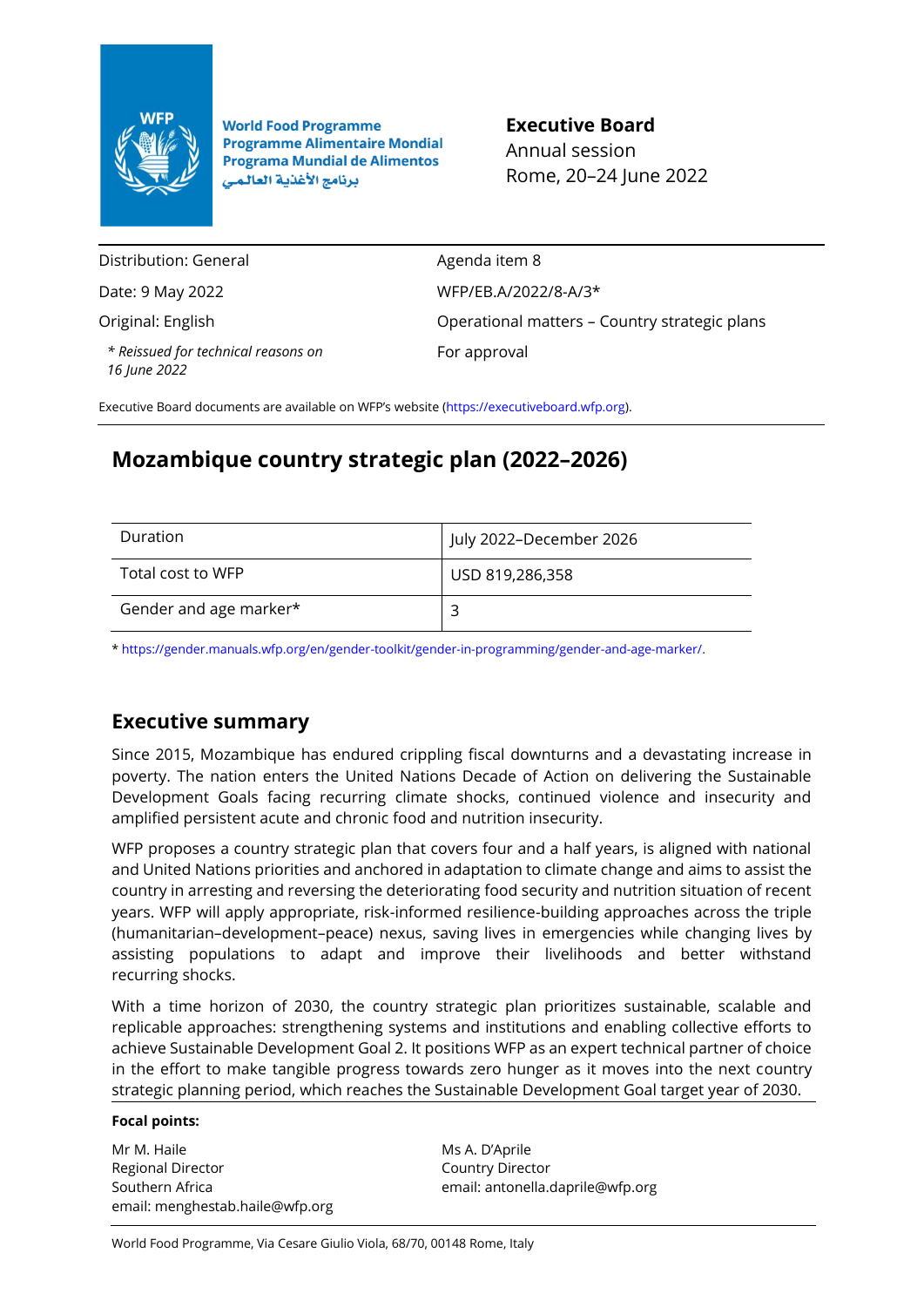Leveraging its comparative advantages in Mozambique, WFP will follow five corporate programmatic pathways aimed at delivering six strategic outcomes:

- ➢ Under strategic outcome 1, that people are better able to meet their food and essential needs, WFP will support crisis-affected populations by fostering safe and equitable access to adequate and nutritious food.
- $\triangleright$  Under strategic outcome 2, that people have better nutrition and health outcomes, WFP will support national and local actors in delivering a gender-transformative integrated package of nutrition-sensitive and nutrition-specific interventions.
- $\triangleright$  Under strategic outcome 3, that people have improved livelihoods and are better able to prepare for and withstand the impacts of shocks and stressors, WFP will assist the most vulnerable people and communities by fostering enhanced and diversified income opportunities, climate-adaptive skills and economic capital.
- $\triangleright$  Under strategic outcome 4, that institutional capacities and systems are strengthened, WFP will work with the Government and partners to improve disaster risk management, enhance shock-sensitive social protection and support the national school feeding programme.
- $\triangleright$  Under strategic outcomes 5 and 6, that humanitarian and development actors are more efficient and effective, WFP will provide services that assist partners in reaching vulnerable populations throughout the year and in responding to emergencies.

The plan is informed by experience and evidence and responds to the humanitarian imperative without compromising commitments to humanitarian principles. It employs a human rights-based approach and the "do no harm" principle and will ensure the integration of cross-cutting concerns with regard to gender, disability, nutrition, HIV/AIDS, protection and accountability to affected populations.

# **Draft decision\***

The Board approves the Mozambique country strategic plan (2022–2026) (WFP/EB.A/2022/8-A/3) at a total cost to WFP of USD 819,286,358.

<sup>\*</sup> This is a draft decision. For the final decision adopted by the Board, please refer to the decisions and recommendations document issued at the end of the session.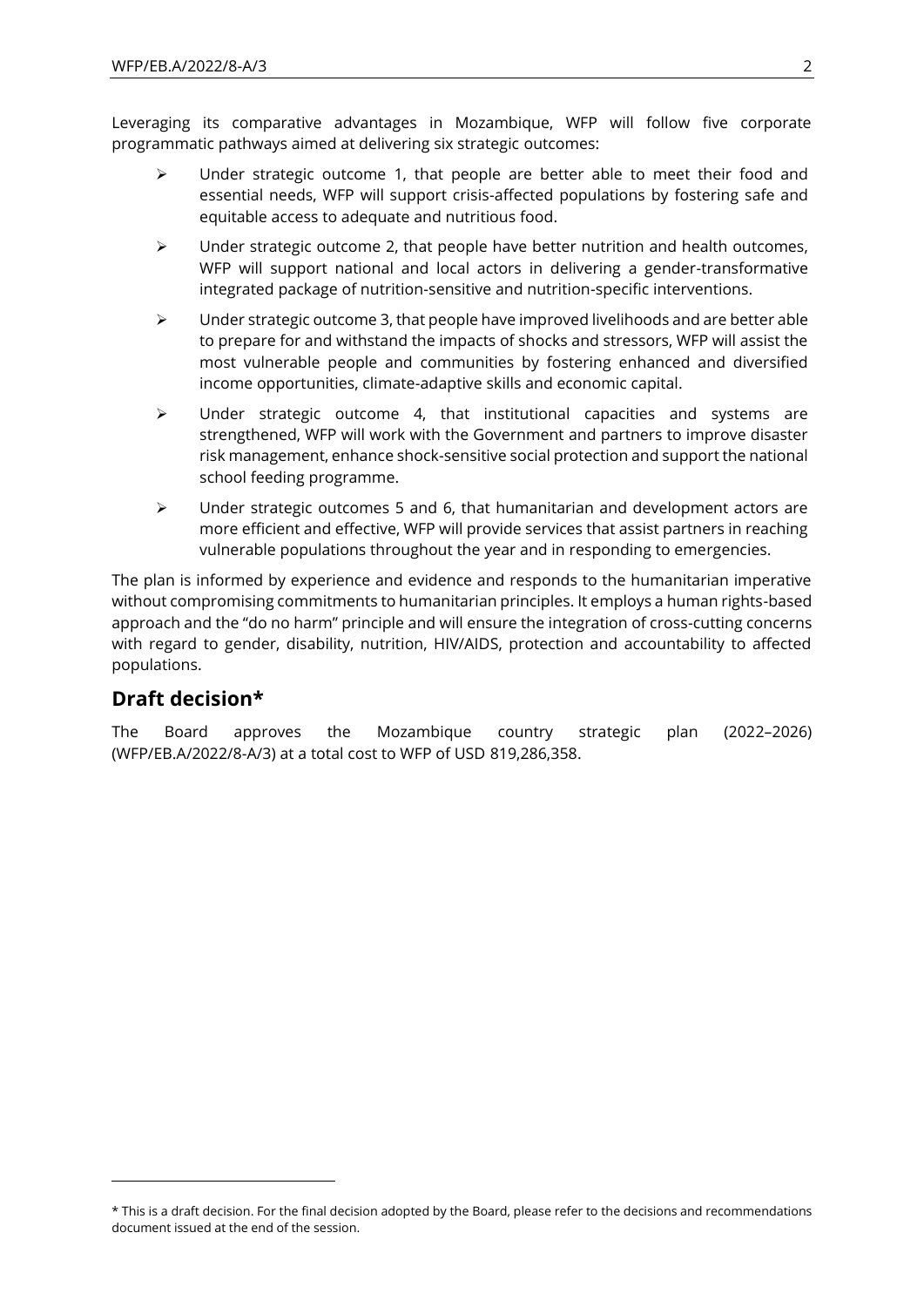#### $\mathbf{1}$ . **Country analysis**

#### **1.1 Country context**

- 1. Mozambique is a low-income, food-deficit country<sup>1</sup> and one of the poorest countries in the world, ranked 181st of 189 in the 2020 Human Development Index<sup>2</sup> and 103rd of 107 in the 2020 Global Hunger Index.<sup>3</sup> Sixty percent of the population, estimated at 31.3 million<sup>4</sup> people, lives in extreme poverty with a per capita gross national income of USD 420.<sup>5</sup>
- 2. Eighty percent of the population is engaged in informal labour, mostly in agriculture and informal self-employment for which only 12 percent receive a wage; women account for 59 percent of the informal labour sector, but only 20 percent $6$  of them receive salaries.
- 3. Mozambique is classified as the country in the world most affected by extreme weather events in 2019<sup>7</sup> and as the African country that is third most prone to hydrometeorological disasters. Climate change amplifies Mozambique's exposure to periodic shocks – droughts, floods and storms – and exacerbates existing vulnerabilities.<sup>8</sup>
- 4. Since 2015 the country has faced an economic downturn, with a steep decline in foreign direct investment. The economic fallout of the 2016 hidden-debt crisis saw a significant reduction in external financing, a withdrawal of donor support, devaluation of the currency and austerity measures that compromised the delivery of social services to an already vulnerable population. In 2020, the cascading impacts of coronavirus disease 2019 (COVID-19) caused the economy to contract by a further 1.3 percent, resulting in an estimated 2 million people entering poverty in less than a year.<sup>9</sup>
- 5. Since 2017, armed conflict in Cabo Delgado Mozambique's poorest province in terms of multidimensional poverty – has escalated rapidly, compounding existing vulnerabilities and affecting more than 1.3 million people.<sup>10</sup>
- 6. Mozambique ranked 127th of 162 countries in the 2019 Gender Inequality Index.<sup>11</sup> Women and girls face restrictive gender norms and widespread gender-based violence. With the world's fifth highest child marriage rate, just under 50 percent of girls are married and 40 percent bear their first child before the age of 18.<sup>12</sup>
- 7. Globally, Mozambique has the second highest number of people living with HIV and of new HIV infections: AIDS is the leading cause of death and disability in the country.<sup>13</sup> Women and girls are disproportionately affected by HIV, particularly those age 15–24, among whom the prevalence rate is 7.1 percent compared with 2.8 percent for their male peers. Food insecurity is a risk factor for HIV infection and a critical barrier to adherence to antiretroviral treatment and retention in care. People with disabilities are at increased risk for every

<sup>13</sup> *Ibid*.

<sup>1</sup> Food and Agriculture Organization of the United Nations (FAO)[. Low-Income Food-Deficit Countries.](http://www.fao.org/countryprofiles/lifdc/en)

<sup>&</sup>lt;sup>2</sup> United Nations Development Programme. Human Development Index and its components.

<sup>&</sup>lt;sup>3</sup> [Global Hunger Index. Mozambique.](https://www.globalhungerindex.org/mozambique.html)

<sup>4</sup> United Nations Population Fund[. World Population Dashboard: Mozambique.](http://www.unfpa.org/data/world-population/MZ)

<sup>5</sup> World Bank[. GNI per capita, Atlas method \(current USD\)](https://data.worldbank.org/indicator/NY.GNP.PCAP.CD?locations=MZ) – Mozambique.

<sup>6</sup> United Nations. 2021[. Mozambique Common Country Analysis.](https://minio.dev.devqube.io/uninfo-production-main/28bd535f-5690-43ca-a62e-2e935858b139_Final_CCA_Mozambique_-_August_2021.pdf)

<sup>7</sup> Eckstein, D., Künzel, V. and Schäfer, L. 2021. *[Global Climate Risk Index 2021: Who Suffers Most from Extreme Weather Events?](https://www.germanwatch.org/sites/default/files/Global%20Climate%20Risk%20Index%202021_2.pdf)  [Weather-Related Loss Events in 2019 and 2000](https://www.germanwatch.org/sites/default/files/Global%20Climate%20Risk%20Index%202021_2.pdf)–2019.*

<sup>8</sup> United Nations. 2021[. Mozambique Common Country Analysis.](https://minio.dev.devqube.io/uninfo-production-main/28bd535f-5690-43ca-a62e-2e935858b139_Final_CCA_Mozambique_-_August_2021.pdf)

<sup>9</sup> Barletta, G., Castigo, F., Egger, E.M., Keller, M., Salvucci, V. and Tarp, F. 2021. *[The impact of COVID-19 on consumption poverty](https://www.wider.unu.edu/sites/default/files/Publications/Working-paper/PDF/wp2021-94-impact-COVID-19-consumption-poverty-Mozambique.pdf)  [in Mozambique](https://www.wider.unu.edu/sites/default/files/Publications/Working-paper/PDF/wp2021-94-impact-COVID-19-consumption-poverty-Mozambique.pdf)*.

<sup>10</sup> United Nations. 2021[. Mozambique Common Country Analysis.](https://minio.dev.devqube.io/uninfo-production-main/28bd535f-5690-43ca-a62e-2e935858b139_Final_CCA_Mozambique_-_August_2021.pdf)

<sup>&</sup>lt;sup>11</sup> United Nations Development Programme[. Human Development Reports: Gender Inequality Index.](http://hdr.undp.org/en/composite/GII)

<sup>&</sup>lt;sup>12</sup> United Nations. 2021[. Mozambique Common Country Analysis.](https://minio.dev.devqube.io/uninfo-production-main/28bd535f-5690-43ca-a62e-2e935858b139_Final_CCA_Mozambique_-_August_2021.pdf)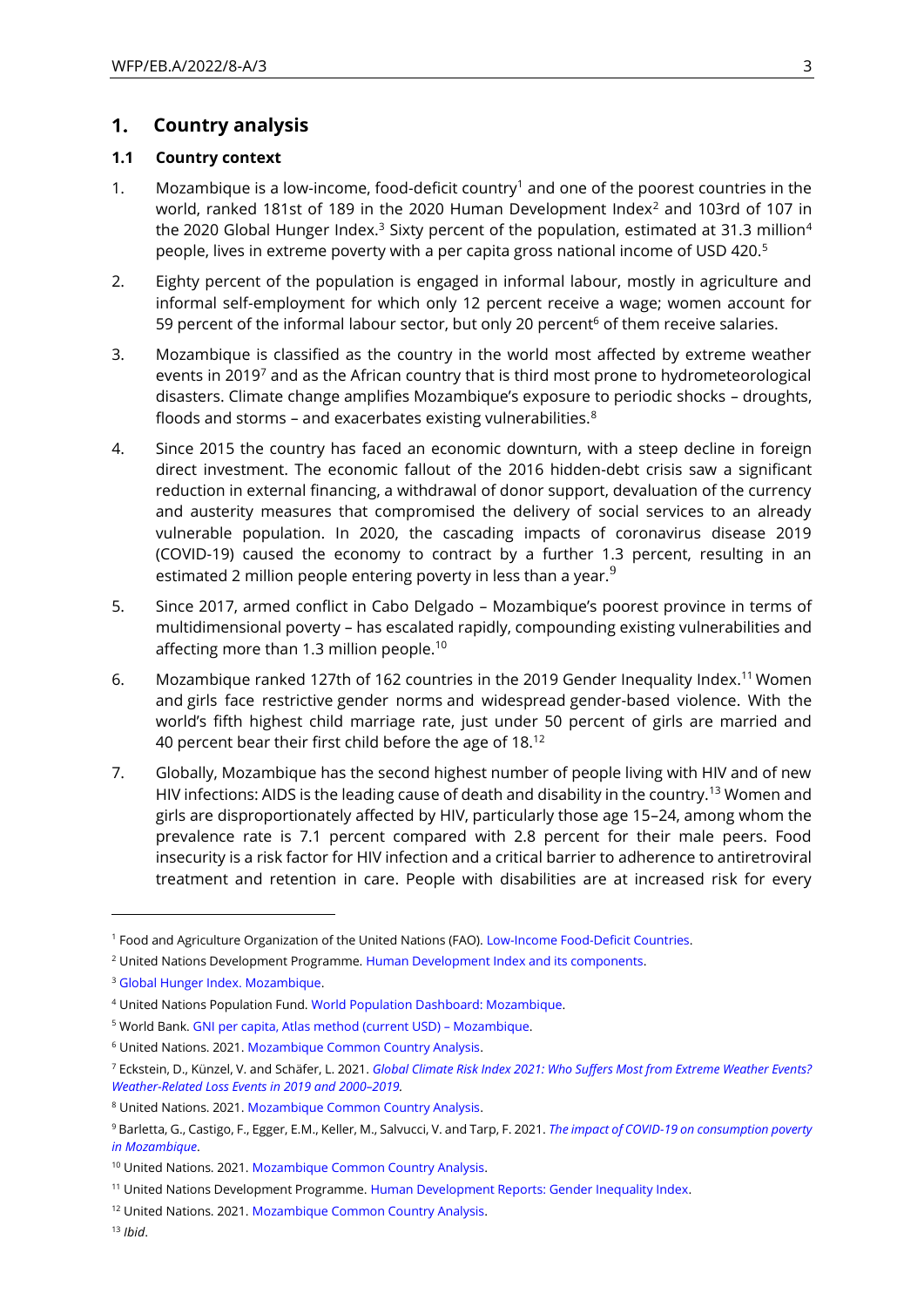known risk factor for HIV/AIDS.<sup>14</sup> Mozambique continues to have a high burden of tuberculosis, with incidence and mortality rates stagnating over the last decade.<sup>15</sup>

- 8. Despite increases in access to education, challenges remain in the retention of students and the quality of learning. The education sector is curtailed by limited human and administrative capacity coupled with an institutional setup that is highly dependent on external support, reflecting a deficit in community participation at the school level. Mozambique has one of the world's lowest school attendance rates (particularly for girls) and has among the lowest mean years of schooling (three years and six months),<sup>16</sup> with only 42 percent of children completing primary school.
- 9. Prevalent discriminatory cultural norms, limited public resources, policy gaps and a shortage of data impede the effective inclusion of people with disabilities and the safeguarding of their human rights. Children with disabilities are often denied education, healthcare and regular social interaction.<sup>17</sup>

### **1.2 Progress towards the 2030 Agenda for Sustainable Development**

10. Mozambique has achieved important gains towards the Sustainable Development Goals (SDGs) in the past decade, such as reduced maternal and child mortality rates, and increased access to basic education services for girls, boys and adults. However, in 2021 Mozambique fell 12 positions to rank 152nd of 165 countries in the SDG Index; it is "on track or maintaining SDG achievement" for only SDG 13 on climate action and SDG 8 on decent work and economic growth.<sup>18</sup> The limited availability of disaggregated data affects Mozambique's capacity to report progress towards the SDGs.

### **1.3 Progress towards SDGs 2 and 17**

#### *Progress on SDG 2 targets*

- 11. *Access to food.* Access to food remains a key concern in Mozambique; just over half of all households cannot afford a nutritious diet, and an average of 25 percent of households suffer from shock-affected acute food insecurity at least once a year, compounded by longer lean seasons caused by climate change.<sup>19</sup> Focusing on the crisis in the north of Mozambique only, the humanitarian response plan for 2022 estimates that more than 1 million people are in need and sets the target for humanitarian food assistance at 941,000 individuals, consisting of internally displaced persons and approximately 20 percent of host families in affected provinces.
- 12. *End malnutrition.* Mozambique is suffering increasingly from various forms of malnutrition including wasting, stunting, overweight, underweight and micronutrient deficiencies, which coexist to varying degrees in urban and rural settings. Malnutrition is the main underlying cause of mortality in children under 5 and is associated with one third of all deaths in that age group.<sup>20</sup> High prevalence of stunting (chronic malnutrition) remains largely unchanged since 2011, affecting 43 percent of children under 5 and 28 percent of children under 6 months and indicating suboptimal breastfeeding practices and poor maternal health and

<sup>14</sup> United Nations. 2021[. Mozambique Common Country Analysis.](https://minio.dev.devqube.io/uninfo-production-main/28bd535f-5690-43ca-a62e-2e935858b139_Final_CCA_Mozambique_-_August_2021.pdf)

<sup>15</sup> *Ibid.*

<sup>&</sup>lt;sup>16</sup> United Nations Children's Fund and United Nations Population Fund. Mozambique country profile. UNFPA-UNICEF Global [Programme to End Child Marriage.](https://www.unicef.org/media/88826/file/Child-marriage-Mozambique-profile-2019.pdf)

<sup>17</sup> United Nations. 2021[. Mozambique Common Country Analysis.](https://minio.dev.devqube.io/uninfo-production-main/28bd535f-5690-43ca-a62e-2e935858b139_Final_CCA_Mozambique_-_August_2021.pdf)

<sup>18</sup> [Sustainable Development Report Dashboard: Mozambique.](https://dashboards.sdgindex.org/profiles/mozambique)

<sup>19</sup> United Nations. 2021[. Mozambique Common Country Analysis.](https://minio.dev.devqube.io/uninfo-production-main/28bd535f-5690-43ca-a62e-2e935858b139_Final_CCA_Mozambique_-_August_2021.pdf)

<sup>20</sup> Ministry of Health. 2019. *National Infant Feeding Strategy, 2019–2029* (available in Portuguese only).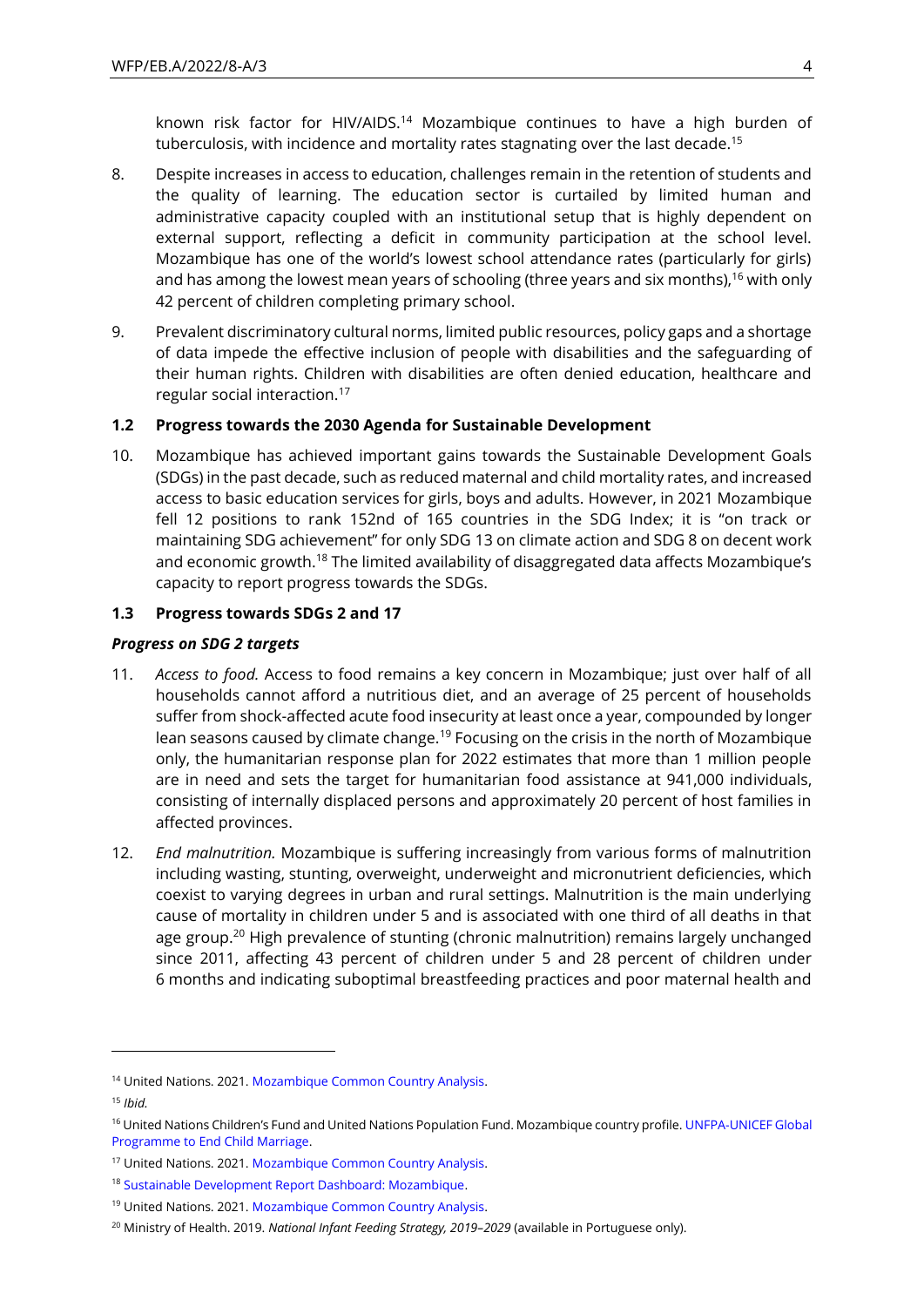nutrition. HIV and malnutrition are strongly related: undernutrition exacerbates immune deficiency and can contribute to the progression of HIV infection to AIDS.<sup>21</sup>

- 13. *Smallholder productivity and incomes* are low, undermined by a lack of appropriate technologies, use of traditional agricultural methods, high post-harvest losses (estimated at 30 percent), low-yield seed varieties, low levels of mechanization and limited access to extension services.<sup>22</sup> Market access is extremely restricted and smallholder farmers have limited access to credit and market information, while low economies of scale suppress produce prices. Alternative sources of income outside agriculture are few, and in lean seasons subsistence farmers have insufficient buffers to shield them from food insecurity.
- 14. *Sustainable food systems.* Despite increases in the population, the availability of arable land<sup>23</sup> and the expansion of financial services, food production in Mozambique has not changed over the last decade<sup>24</sup> and the country is becoming increasingly dependent on food imports.<sup>25</sup> Subsistence farmers' production of foods that support optimal nutrient intake falls below the recommended thresholds.

#### *Progress on SDG 17 targets*

- 15. *Policy coherence.* Since adopting the 2030 Agenda for Sustainable Development in 2015, the Government has taken essential steps to integrate the SDGs into the national planning framework, policies and instruments and has introduced mechanisms and institutional arrangements for inclusive and coherent SDG implementation. However, despite alignment with "whole of government" and "whole of society" approaches, operationalization of the decentralization framework remains a challenge: the broad participation of ministries is hampered by lags in policy integration, lack of common interministerial objectives and lack of clarity on mandates.<sup>26</sup>
- 16. *Diversified resourcing.* Mozambique has not yet estimated the cost of achieving the SDGs or adopted a comprehensive strategy for mobilizing funds; $^{27}$  the dramatic economic downturn experienced over the past six years has added significantly to the challenges facing the Government's fiscal space for the achievement of the 2030 Agenda.

#### **1.4 Hunger gaps and challenges**

- 17. The zero hunger target remains a major challenge in Mozambique owing to multiple factors:
	- ➢ *Chronic poverty.* Most Mozambicans are poorer than they were a decade ago, with a 17 percent drop in household spending recorded between 2014/2015 and 2019/2020.<sup>28</sup> Just under two-thirds of the population are living under the World Bank international poverty line of USD 1.90 per day and 76.9 percent of Mozambicans are experiencing multi-dimensional poverty.<sup>29</sup>

<sup>21</sup> Duggal, S. Chugh, T. & Duggal, AK. 2012. HIV and malnutrition: Effects on immune system. *Clinical and Developmental Immunology,* 2012: 784740. doi: 10.1155/2012/784740.

<sup>&</sup>lt;sup>22</sup> International Fund for Agricultural Development[. Mozambique.](https://www.ifad.org/en/web/operations/w/country/mozambique)

<sup>&</sup>lt;sup>23</sup> Only 16 percent of suitable farming land is cultivated.

 $24$  The Global Economy[. Food production index](https://www.theglobaleconomy.com/rankings/food_production_index/) – country rankings.

<sup>&</sup>lt;sup>25</sup> United States Department of Agriculture. [Mozambique.](https://www.fas.usda.gov/regions/mozambique)

<sup>&</sup>lt;sup>26</sup> United Nations. 2021[. Mozambique Common Country Analysis.](https://minio.dev.devqube.io/uninfo-production-main/28bd535f-5690-43ca-a62e-2e935858b139_Final_CCA_Mozambique_-_August_2021.pdf)

<sup>27</sup> *Ibid.*

<sup>28</sup> National Statistics Institute. 2021. *The 2019–[20 Family Expenditure Survey](http://www.ine.gov.mz/operacoes-estatisticas/inqueritos/inquerito-sobre-orcamento-familiar/iof-2019-20/inquerito-sobre-orcamento-familiar-iof-2019-20/view)*. (Available in Portuguese only).

<sup>29</sup> World Bank. 2021. *[Poverty and Shared Prosperity](https://eur03.safelinks.protection.outlook.com/?url=https%3A%2F%2Fopenknowledge.worldbank.org%2Fbitstream%2Fhandle%2F10986%2F34496%2F9781464816024.pdf&data=05%7C01%7Cmaria.quintili%40wfp.org%7Cdefac5baad6e4f447a0108da4ee6b5a5%7C462ad9aed7d94206b87471b1e079776f%7C0%7C0%7C637909050035964546%7CUnknown%7CTWFpbGZsb3d8eyJWIjoiMC4wLjAwMDAiLCJQIjoiV2luMzIiLCJBTiI6Ik1haWwiLCJXVCI6Mn0%3D%7C3000%7C%7C%7C&sdata=pea1tuX42eX8cXwZdogoJAvxMKK3%2BJLTOCvnk5bCOcY%3D&reserved=0) 2020: Reversals of Fortune*. Washington DC..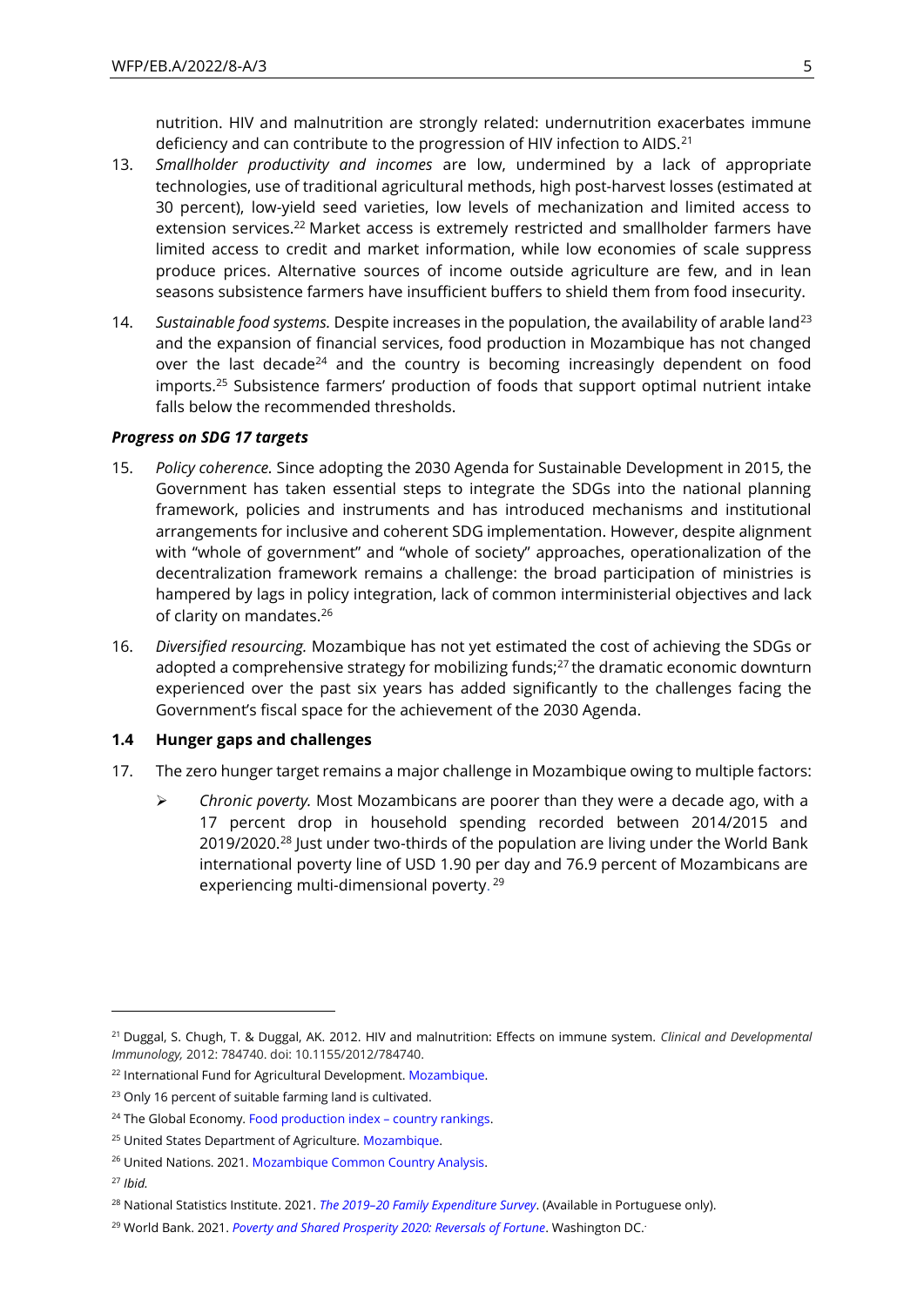- ➢ *Climate change* compounds existing vulnerabilities and regularly disrupts food systems. Sixty percent of the population lives in coastal areas affected by rapid-onset disasters, and two thirds of Mozambicans live in rural areas, with 90 percent of rural people being dependent on rainfed, small-scale agricultural production for survival.
- ➢ *Impact of conflict.* The conflict in Cabo Delgado has led to the displacement of approximately 750,000 people<sup>30</sup> and the disruption of livelihoods and access to basic services. Of the 1.7 million people facing high levels of food insecurity in Mozambique, 950,000 are in the northern provinces of Cabo Delgado, Niassa, Nampula and Zambezia.
- ➢ *Pervasive gender inequalities* directly related to a system of power and privileges place women at greater risk of hunger and exposure to vulnerability in all dimensions of food security and shape and limit women's ability to cope with, and recover from, shocks and stressors. Rural women face additional structural and economic disempowerment, including discriminatory land and inheritance rights and barriers to their access to productive resources.
- ➢ *Social protection capacity gaps.* The Government's establishment of a legal and regulatory framework for social protection has contributed to remarkable progress in the expansion and increased coverage of national safety nets. However, national programmes are not yet sufficiently comprehensive or efficient to protect an already impoverished population from recurrent shocks, conflict or – more recently – the economic fallout from COVID-19.<sup>31</sup>
- ➢ *Human capital and education.* High levels of malnutrition negatively affect children's cognitive achievements, education and productivity, further compounding household poverty and overall economic performance. COVID-19 forced the closure of schools for most of 2020, affecting 8.5 million students and the food security and nutrition of nearly 300,000 children owing to the interruption of school feeding programmes.

#### $2.$ **Strategic implications for WFP**

### **2.1 Achievements, lessons learned and strategic changes for WFP**

- 18. In the "saving lives" agenda, WFP's Mozambique country office is acknowledged by the Government and other partners as the lead agency in emergency response. Demonstrating its ability to respond according to need at scale and with agility, WFP expanded life-saving food assistance in northern Mozambique from 30,000 internally displaced persons to 936,000 by September 2021.<sup>32</sup> A CSP evaluation covering 2017-2021 recognizes WFP's strategic shift in its "changing lives" portfolio, prioritizing support and capacity strengthening for government systems and institutions.
- 19. Over the course of implementation of the CSP for 2017–2021, the country office introduced climate change adaptation to augment national disaster risk reduction capacity building and strengthened synergies among disaster response, shock-responsive social protection, early warning, forecast-based financing and anticipatory actions. Based on lessons learned from previous evaluations, WFP successfully introduced integrated climate risk management programming with links to smallholder agricultural market support and home-grown school feeding initiatives, which build resilience at the household level.

<sup>&</sup>lt;sup>30</sup> International Organization for Migration. 2021[. Mozambique: Baseline Assessment Round 13:](https://reliefweb.int/report/mozambique/iom-mozambique-dtm-baseline-assessment-report-round-13-cabo-delgado-nampula-niassa) Cabo Delgado, Nampula, Niassa, Sofala, Zambezia and Inhambane Provinces - September 2021.

<sup>&</sup>lt;sup>31</sup> United Nations. 2021[. Mozambique Common Country Analysis.](https://minio.dev.devqube.io/uninfo-production-main/28bd535f-5690-43ca-a62e-2e935858b139_Final_CCA_Mozambique_-_August_2021.pdf)

<sup>32</sup> WFP Mozambique monthly monitoring reports 2020–2021.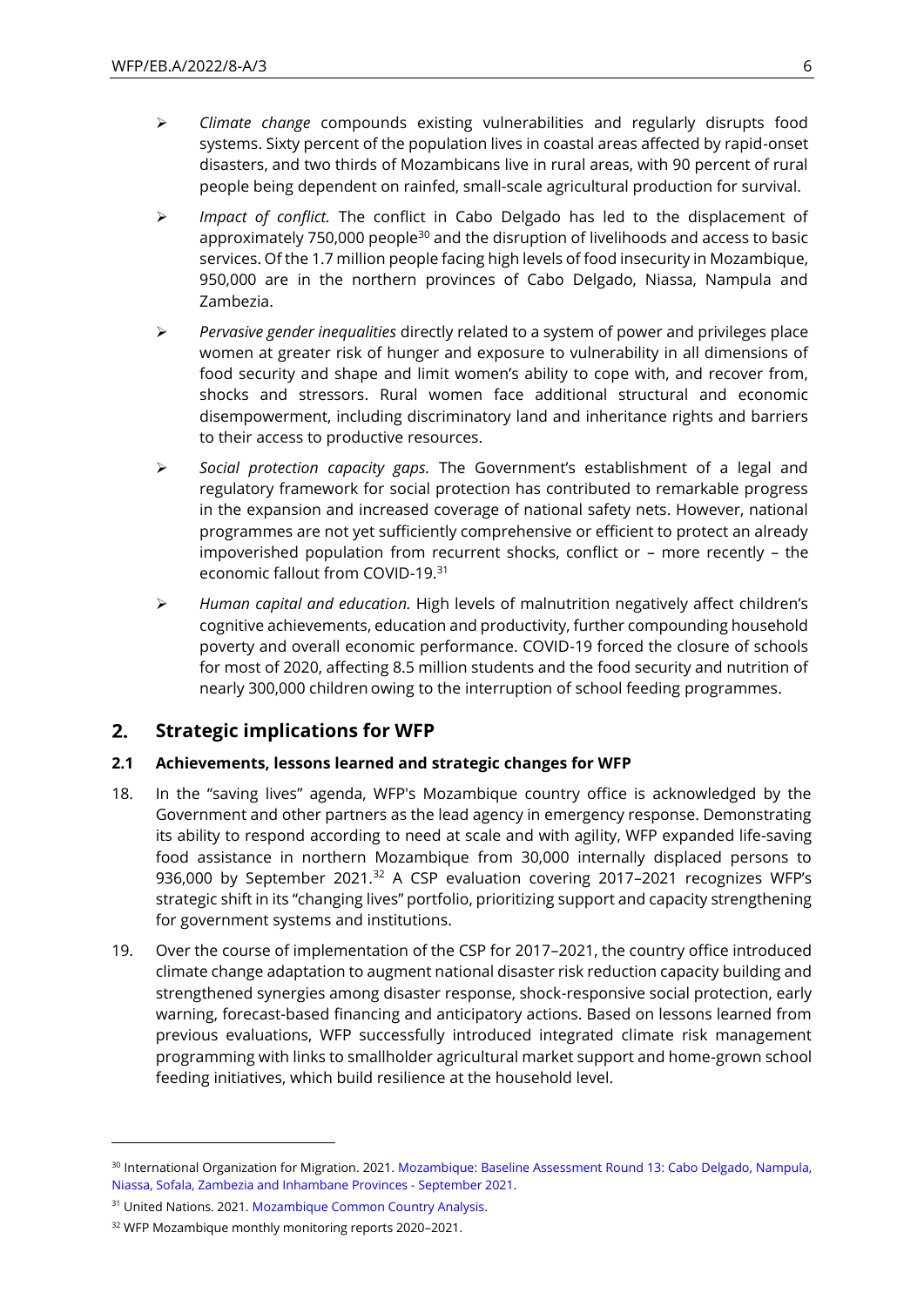- 20. WFP's support for the national school feeding programme as a way of operationalizing an integrated approach to education, health and nutrition, and its promotion of home-grown school feeding, are consistent with lessons from a 2021 strategic evaluation of the contribution of school feeding activities to the achievement of the SDGs. WFP will continue to strengthen synergies with the United Nations Children's Fund and the United Nations Population Fund on an integrated approach to school-based programmes and with the other Rome-based agencies on strengthening local food systems and enhancing the sustainability of the home-grown school feeding approach.
- 21. The CSP evaluation also recognized WFP's significant contribution to government efforts to enhance social protection in preparation for and response to emergencies, including through the development of a social protection recovery strategy to ensure a smooth transition from humanitarian assistance to long-term government-led social assistance programmes. WFP successfully scaled up the delivery of cash-based transfers (CBTs) through national social protection programmes, including unconditional cash transfers to vulnerable households affected by COVID-19.

#### **2.2 Alignment with national development plans, the United Nations sustainable development cooperation framework and other frameworks**

- 22. The CSP is strategically aligned with the Government's national development strategy for 2015–2035 and five-year programme for 2020–2024, the humanitarian response plan for 2022, the United Nations sustainable development cooperation framework (UNSDCF) for 2022–2026 and the WFP strategic plan for 2022–2025. It is informed by experience and evidence, especially from the WFP integrated climate analysis of 2017 and the 2021 Mozambique common country analysis.
- 23. The CSP is built on thematic theories of change that inform its strategic direction and is aligned with the theory of change of the UNSDCF, with WFP reporting specifically under the following UNSDCF outcomes:
	- ➢ *Outcome 1 (Human development).* By 2026, more people, particularly the most vulnerable and marginalized, have a more equitable access to and utilization of quality, inclusive, resilient, gender- and shock-responsive social protection and essential social services.
	- ➢ *Outcome 2 (Economic diversification and sustainable livelihoods).* By 2026, more people, particularly women and youths, participate in and benefit from a more diversified, inclusive, and sustainable economic growth based on increased production, productivity, and greater value-added chains.
	- ➢ *Outcome 3 (Climate resilience and sustainable use of natural resources).* By 2026, more people, especially the most vulnerable, are resilient to climate change and disasters, and benefit from more sustainable management of environment and natural resources and resilient infrastructures and human settlements, with positive effects on national gross domestic product.

### **2.3 Engagement with key stakeholders**

24. In developing the CSP, WFP engaged with stakeholders through bilateral meetings, consultations and workshops, including with government institutions at the national and provincial levels, donors, cooperating partners and other United Nations entities. WFP shared the proposed CSP strategic orientation, priorities and rationale, receiving and incorporating valuable feedback and identifying opportunities for joint and complementary programmes in support of the UNSDCF and national priorities.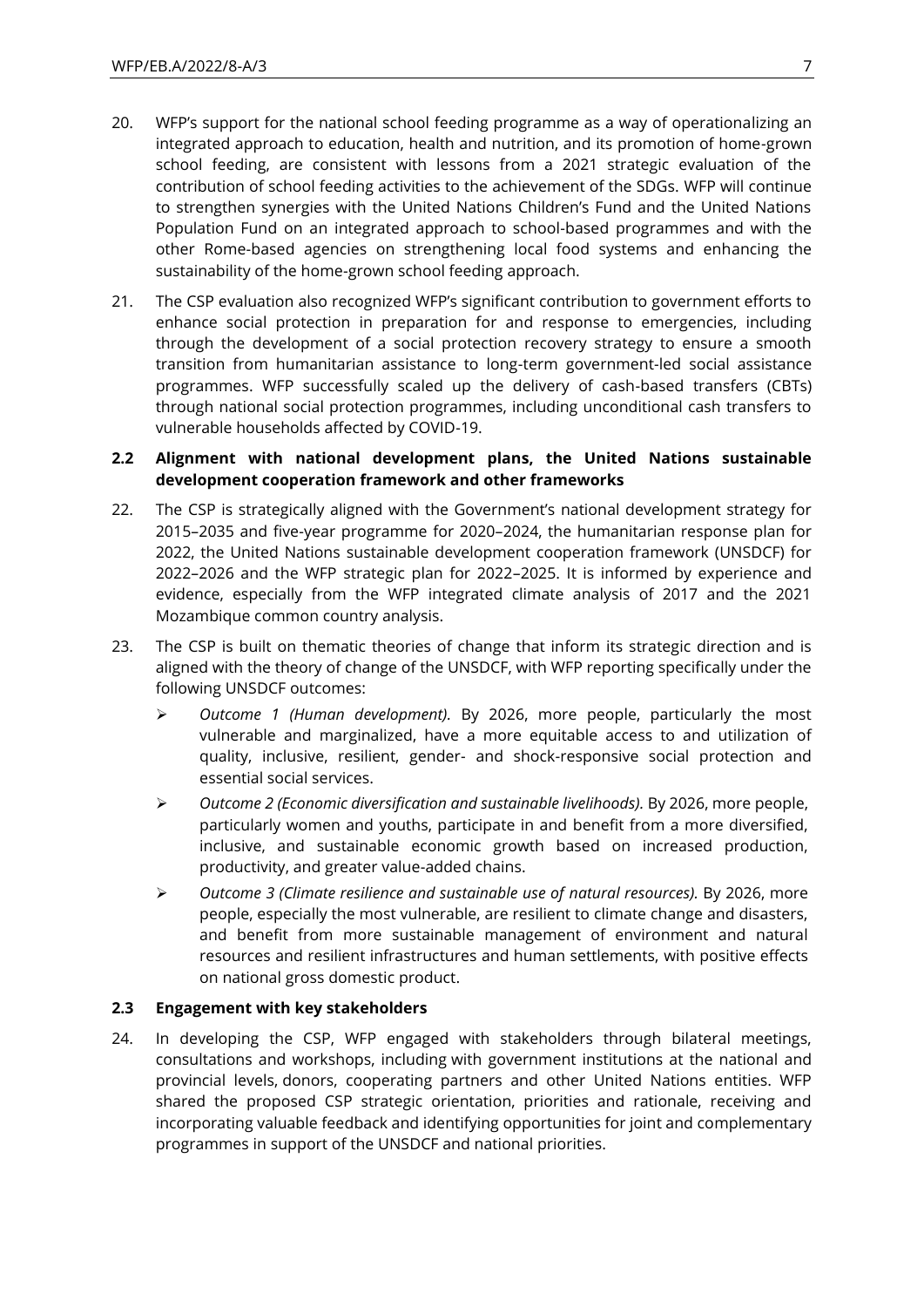#### $3.$ **WFP strategic portfolio**

#### **3.1 Direction, focus and intended impacts**

- 25. This second-generation CSP consolidates WFP's role as a technical advisor and positions WFP as an expert technical partner of choice in supporting national priorities and programmes in pursuit of the 2030 Agenda, delivering and enabling results through government programmes when possible and augmenting those programmes only when needs exceed the Government's institutional and financial response capacities.
- 26. Noting the recommendations of the CSP evaluation and informed by the 2017 integrated climate analysis and additional evidence generated by the country office,  $33$  the CSP proposes an integrated package of climate-smart, nutrition-sensitive interventions delivered throughout the cycle of disaster management and supporting adaptation to climate change while addressing the underlying causes of food and nutrition insecurity. The plan aims to build resilience and address vulnerability at the individual, household, community, institutional and systems levels through risk-informed, multisectoral programming.
- 27. WFP will maintain life-saving interventions and will advocate and contribute to broader United Nations and government efforts to strengthen the coherence and complementarity of humanitarian, development and peace work while advancing food security and nutrition priorities. With a focus on resilience building, WFP will operationalize the triple nexus through various entry points:
	- ➢ *Crisis prevention.* WFP will continue to invest in preparedness, early warning and anticipatory action aimed at reducing the need for humanitarian assistance and preventing shocks from becoming disasters.
	- ➢ *The shift from humanitarian to development work.* With the flexibility to follow a contextspecific and conflict-sensitive approach, WFP will continue to provide humanitarian assistance while investing in the self-reliance of crisis-affected people and communities, linking emergency assistance to early recovery and livelihood support and thereby contributing to social cohesion and peace while strengthening the resilience of communities to shocks and stressors.
	- ➢ *The building of national and local capacities.* WFP will continue to leverage humanitarian CBT assistance to further build adaptive national social protection programmes, with enhanced responsiveness to shocks through the anticipation and mitigation of their impacts, and the delivery of assistance before, during and after crises.
- 28. Leveraging its supply chain expertise, WFP will continue to prioritize local procurement and the scale-up of CBT interventions thereby injecting cash into local economies, supporting market solutions and strengthening the capacity of value chain actors while increasing financial inclusion and gender equality and empowering people to meet their own essential needs.
- 29. This CSP aims to tackle the basic, immediate and underlying drivers of malnutrition. WFP's nutrition and resilience programmes are complementary and follow mutually reinforcing programmatic approaches, calling for multisectoral, multi-level and integrated programming that involves multiple partners across various systems, such as health, education, social protection, agriculture and food systems, and that focuses on the most vulnerable people and communities.

<sup>33</sup> WFP and the International Fund for Agricultural Development. 2018. *[Mozambique climate analysis](https://docs.wfp.org/api/documents/WFP-0000108186/download/)*; WFP and United Kingdom Meteorological Office. 2021. *Climate projections*.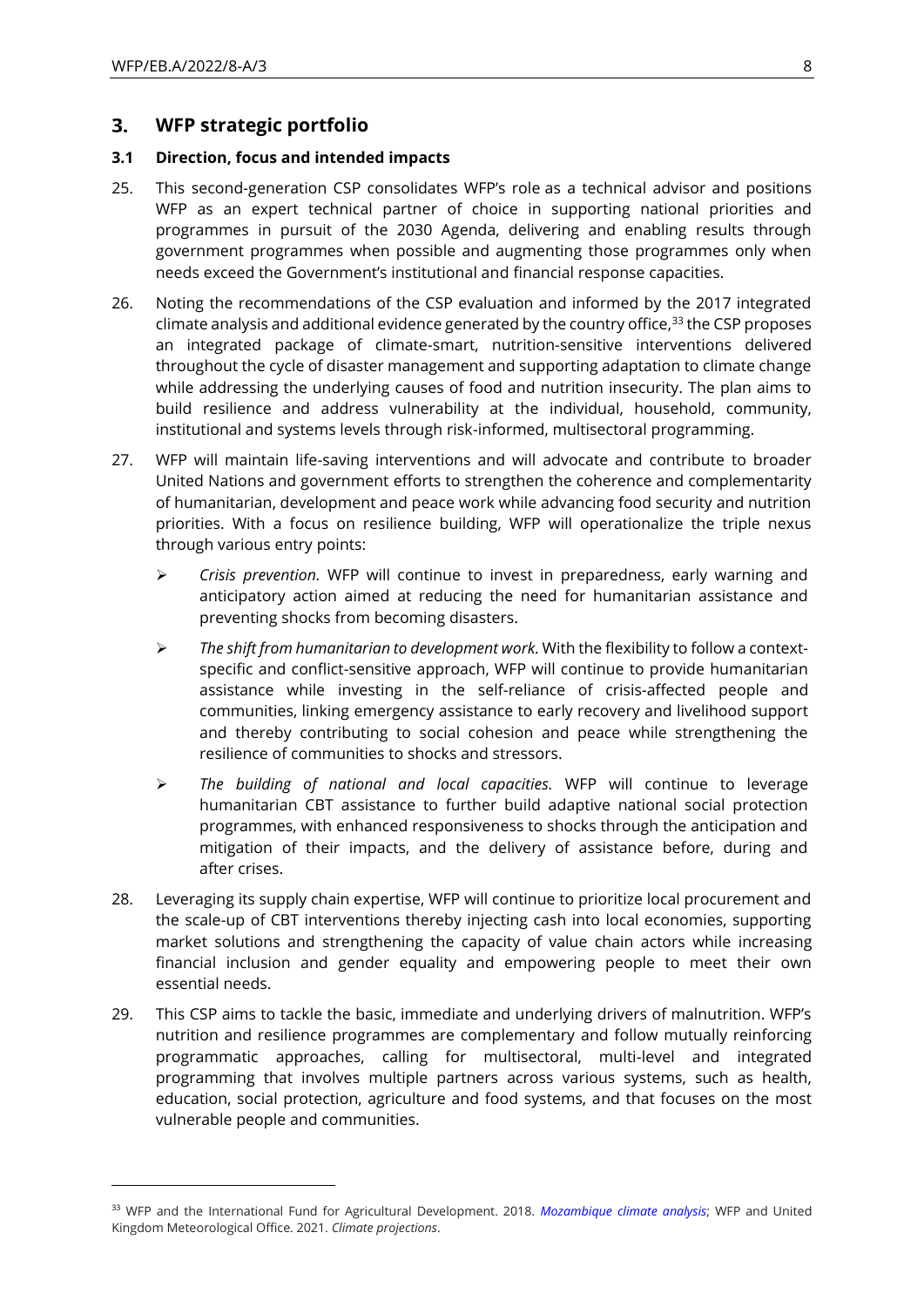- 30. As a critical element of resilience programming, and applying a "whole of society" approach, WFP systematically engages with national and local stakeholders (including rights groups, the protection cluster, platforms for the prevention of gender-based violence and the protection of children, and the disability working group) in support of social inclusion and gender equity. Gender inequalities and age-related vulnerabilities are addressed throughout the CSP to ensure that interventions have a lasting effect at the household and community levels.
- 31. Comprehensive context-specific social and behaviour change communication activities will be implemented under all strategic outcomes to promote key messages on nutrition, food access, sexual and reproductive health, protection and positive gender relationships. The social and behaviour change communication strategy for nutrition focuses on the main drivers of stunting: family feeding and gender dynamics, maternal health and nutrition, infant and young child feeding, and sanitation and hygiene.
- 32. WFP will continue to make its supply chain capacity and expertise available and will expand its corporate service model by providing additional on-demand services and facilitating the provision of, and access to, mandated services. It will also make use of corporate technologies, expand digitalization and explore and expand the use of remote monitoring technologies, mobile and geospatial data (satellite and drone imagery) and other innovative digital solutions for the collection of more timely and relevant data to guide its operational planning, implementation and reporting, thereby improving data collection and analysis to strengthen data-driven decision making and evidence generation.

### **3.2 Strategic outcomes, focus areas, expected outputs and key activities**

### *Strategic outcome 1: Crisis-affected populations in targeted areas can meet their essential food and nutrition needs immediately prior to, during and in the aftermath of shocks*

33. Strategic outcome 1 aims to save lives and protect the food security and nutrition status of vulnerable people and communities affected by shocks and strengthen essential health and nutrition service delivery while leveraging opportunities to initiate resilience building and self-reliance activities.

#### *Focus area*

34. Strategic outcome 1 focuses on crisis response.

### *Alignment with national priorities*

35. Under strategic outcome 1 WFP will ensure access to food (SDG target 2.1). The outcome is in line with objectives 1 and 2 of the national master plan for the prevention and mitigation of natural disasters and with the master plan for disaster risk reduction for 2017–2030. It contributes to the three strategic objectives of the 2022 humanitarian response plan: life-saving, life-sustaining and protection.

### *Expected outputs*

- 36. Strategic outcome 1 will be achieved through four outputs:
	- ➢ 1.1 Crisis-affected populations receive food and/or cash assistance (including specialized nutritious foods when necessary) (tier 1) to meet their food requirements.
	- $\triangleright$  1.2 Crisis-affected populations (tier 1) participate in food assistance for assets and income-generating activities to improve livelihoods, strengthen self-reliance and support early recovery.
	- $\geq$  1.3 Children younger than 5, pregnant and lactating women and people living with HIV or tuberculosis and special needs (tier 1) benefit from life-saving prevention and management of acute malnutrition and micronutrient deficiencies.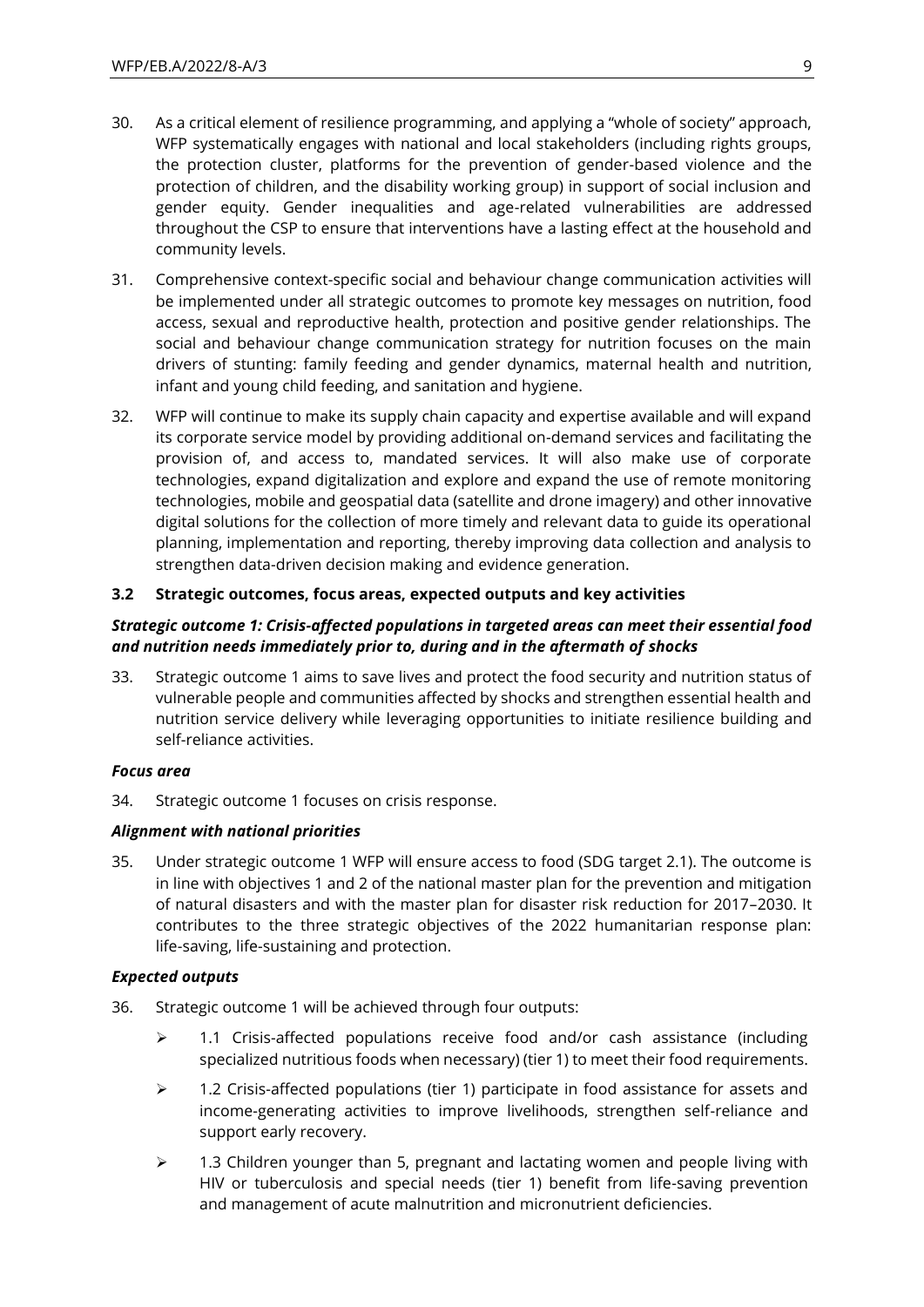$\geq$  1.4 Children younger than 5, pregnant and lactating women and people living with HIV or tuberculosis in targeted communities (tier 2) benefit from enhanced local healthcare service delivery for the prevention, early detection and treatment of acute malnutrition.

## *Key activity*

### *Activity 1: Provide integrated food and nutrition assistance to conflict- and disaster-affected people*

- 37. In the immediate aftermath of shocks, when needs exceed the Government's institutional and financial response capacities WFP will provide food-insecure people with unconditional in-kind food or cash-based assistance.
- 38. To prevent acute malnutrition WFP will support appropriate dietary intake and an adequate health status of vulnerable groups by implementing context-specific approaches; in emergency situations, where high rates of stunting, wasting, micronutrient deficiency and food insecurity pre-exist, WFP will implement blanket supplementary feeding programmes for high-risk groups, along with general food assistance.
- 39. WFP will support the Ministry of Health in scaling up an integrated package of essential health and nutrition services and will build the capacity of health facility staff and community health workers in the management of acute malnutrition (with particular focus on the treatment of moderate acute malnutrition) and the maintenance of HIV and tuberculosis testing, treatment and counselling services. WFP will leverage its supply chain capacity to procure specialized nutritious foods and related supplies and ensure their availability.
- 40. To support early recovery and build the self-reliance of affected households, depending on context and informed by market and conflict analysis, WFP will – when possible – shift beneficiaries from general food assistance to asset creation and livelihood programmes, including in urban areas. $34$  A participatory and inclusive approach will aim to foster community ownership and collaboration, contributing to the appropriateness, maintenance and sustainability of assets built, as well as the increased mutual benefits, social cohesion and peacebuilding objectives. WFP will seek to refer most of the vulnerable households that are unable to participate in asset creation activities to social protection services for continued assistance.

### *Partnerships*

41. Essential emergency response partners include the National Institute of Disaster Management, the Ministry of Health and the Technical Secretariat of Nutrition and Food Security, local authorities, other United Nations entities, non-governmental organizations (NGOs), civil society and academia.

#### *Assumptions*

42. Food production will be disrupted only temporarily and will resume as soon as conditions, including access to land in cases of conflict and the condition of land after natural disasters, permit. Access to vulnerable people and communities will continue and donor funding is received.

### *Transition/handover strategy*

43. WFP will continue to augment government capacity for emergency response while focusing on capacity and systems strengthening that promotes the resilience, long-term sustainability and scalability of national responses.

<sup>&</sup>lt;sup>34</sup> Given the number of internally displaced persons in urban and peri-urban areas, food assistance for assets or training activities can mitigate the impact of unexpectedly increased populations on already fragile urban infrastructure and services, producing positive effects on social stability and public health.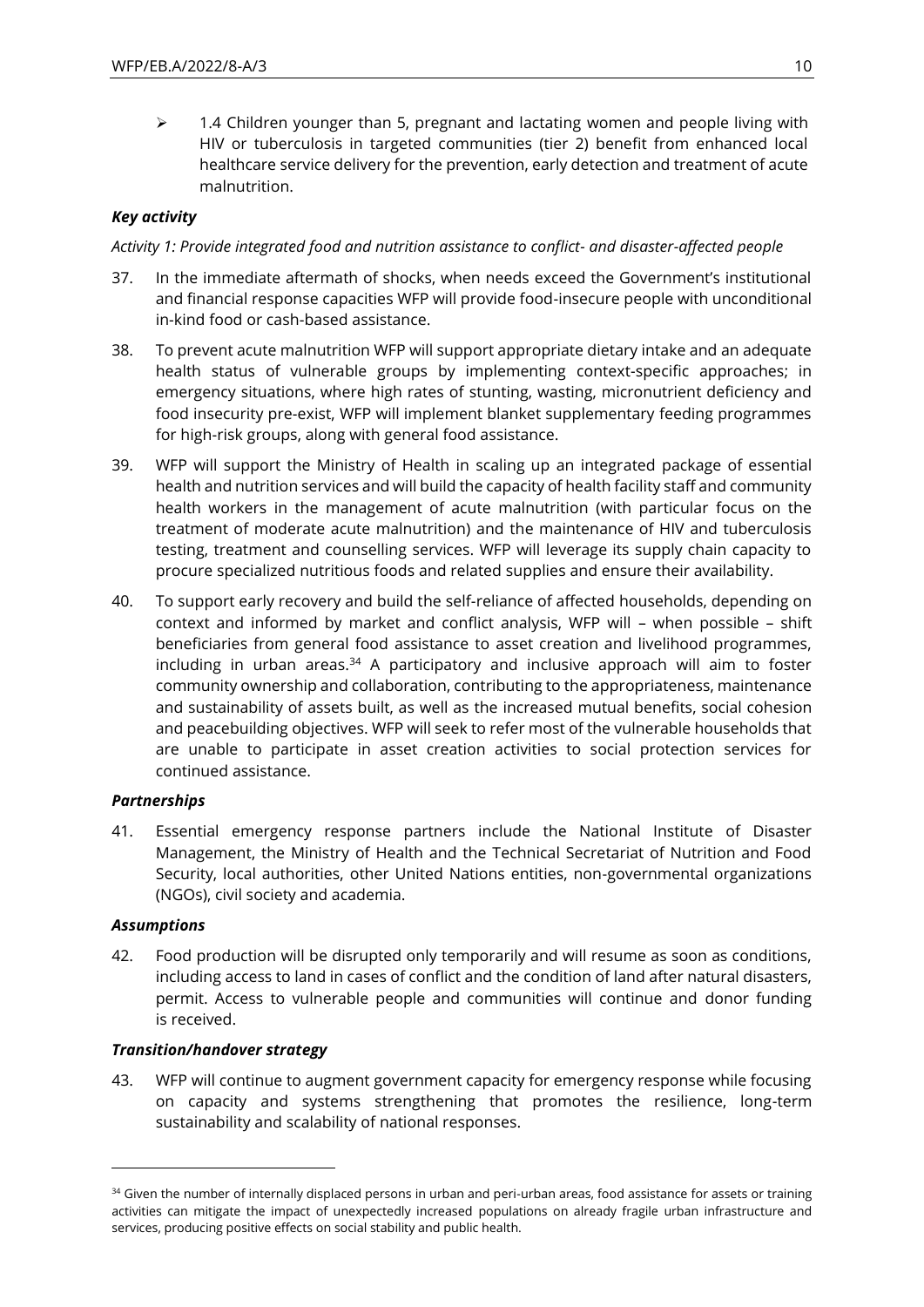## *Strategic outcome 2: By 2030, all forms of malnutrition are reduced, primarily among children, women and girls, through enhanced gender equity and improved access to and availability and uptake of healthy diets and health services*

44. Strategic outcome 2 aims to strengthen human capital. In line with the Government's multisectoral approach to improving nutrition outcomes throughout the lifecycle, WFP follows an intergenerational approach to the prevention of all forms of malnutrition, focusing on the first 1,000 days of life to reduce high levels of stunting.

### *Focus area*

45. Strategic outcome 2 focuses on root causes.

### *Alignment with national priorities*

46. Under strategic outcome 2 WFP contributes to SDG target 2.2 (end all forms of malnutrition). The outcome is in line with the national food security and nutrition strategy for 2021–2030, the agenda 2025 and the national health policy. It contributes to UNSDCF strategic priority 1 (human development).

### *Expected outputs*

- 47. Strategic outcome 2 will be achieved through four outputs:
	- $\geq$  2.1 Infants and young children, pregnant and lactating women, school-age children, adolescents and other vulnerable groups (tier 1) benefit from essential nutritionspecific and nutrition-sensitive interventions that improve their nutrition status.
	- $\geq$  2.2 Women (tier 1) and adolescents are empowered through social and behaviour change communication on nutrition, optimal food access, gender equality and sexual and reproductive health, training on financial literacy and vocational skills, and livelihood opportunities.
	- ➢ 2.3 Chronically vulnerable and shock-affected communities (tier 3) benefit from increased capacity of national and local governments and other stakeholders to design, implement and coordinate multisectoral programmes that prevent all forms of malnutrition.
	- $\geq$  2.4 Vulnerable communities (tier 3) are protected from all forms of malnutrition through robust research and data analysis that is used for effective targeting and programme design and through strengthened government capacity to generate and use evidence.

#### *Key activity*

*Activity 2: Support national and local actors in the delivery of nutrition-specific and -sensitive multisectoral interventions that address malnutrition*

- 48. WFP will work with the Government and other multisectoral stakeholders to implement multi-level, gender-transformative and nutrition-sensitive interventions and use them as entry points for the scale-up and strengthening of nutrition-specific actions.
- 49. Leveraging the scale and scope of its operations and building on the success of pilot programmes aimed at reducing stunting, WFP will integrate nutrition into all programme platforms to address the determinants of malnutrition from both a food system and a health system perspective, focusing on the role of women's empowerment and gender equity, particularly with regard to adolescent girls.
- 50. Social and behaviour change communication will accompany nutrition-specific interventions to change attitudes and encourage best practices for improved nutrition, such as increasing knowledge and awareness of acute malnutrition, HIV and tuberculosis and health-seeking behaviours, reducing stigma, and generating demand for and uptake of available services.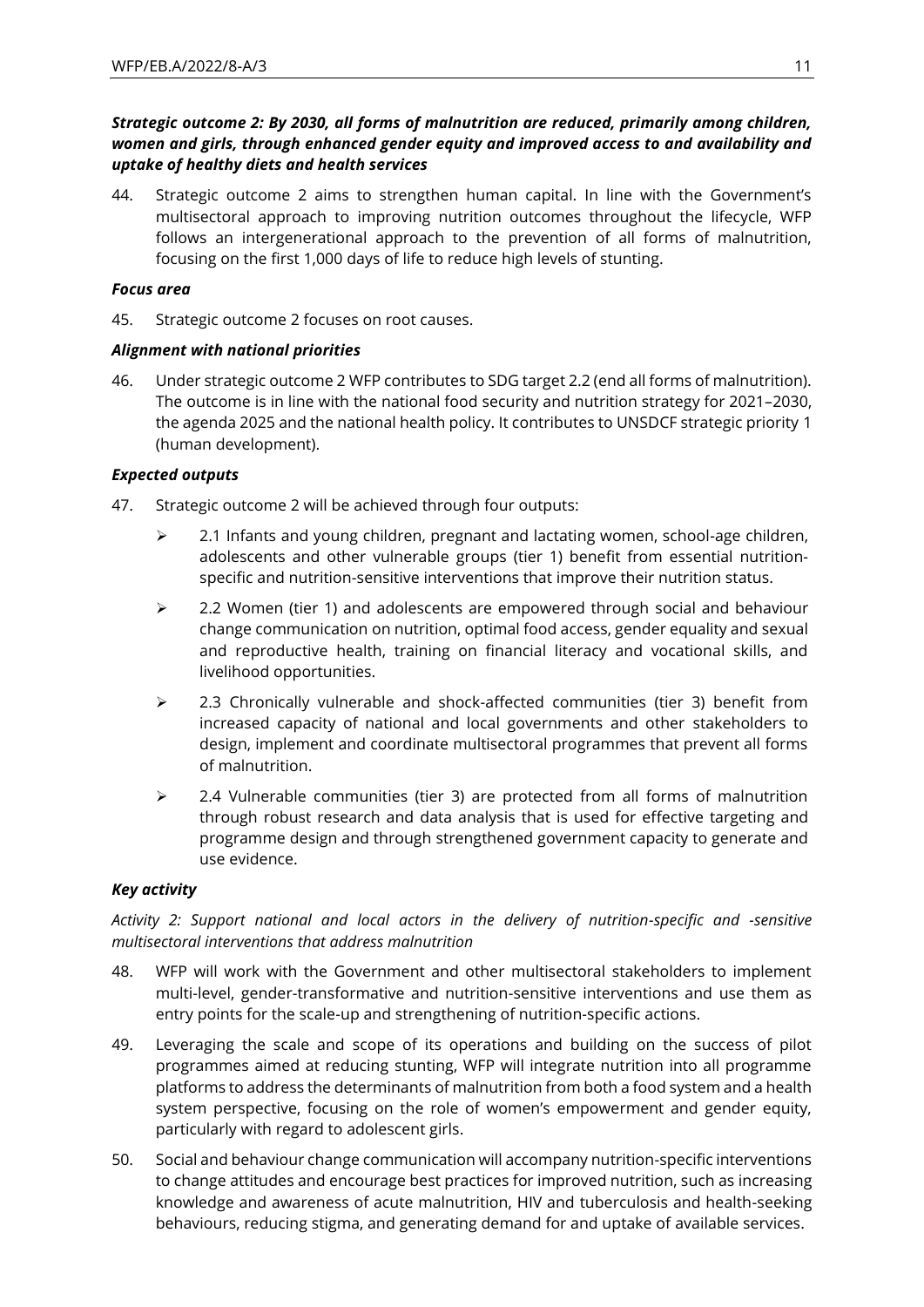51. WFP will leverage its leading role in national forums and Scaling Up Nutrition networks to strengthen nutrition governance and will contribute to the generation of evidence by supporting the design and implementation of national surveys and studies that fill data gaps, inform programming, demonstrate process and impact and support advocacy efforts.

### *Partnerships*

- 52. In its close partnership with the Mozambique Technical Secretariat for Food Security and Nutrition and with implementing government entities such as the Ministry of Health, WFP focuses on advancing dialogue and leveraging expertise and complementarities across multiple sectors with a wide range of stakeholders.
- 53. Leveraging its supply chain expertise and engagement in the Scaling Up Nutrition Business Network, WFP works with the Ministry of Industry and Commerce, private sector partners and other stakeholders to support food fortification initiatives and improved food safety and quality control.

### *Assumptions*

54. Donors are willing to invest in medium-to-long-term, comprehensive community and district programmes. Partnerships and policy engagement are supported and foster a nutritionsensitive enabling environment.

### *Transition/handover strategy*

55. Through its multisectoral partnerships, WFP endeavours to ensure high-quality programming and long-term sustainability. WFP will prioritize the strengthening of national systems and local government capacities to coordinate, deliver at scale, monitor and manage a comprehensive package of interventions.

## *Strategic outcome 3: Vulnerable and shock-affected communities, households, women and young people in targeted areas have more equitable, resilient, sustainable and climate-smart livelihoods through enhanced adaptive and productive capacities that enable them to meet their food and nutrition needs by 2030*

56. Through key entry points across the food system and linkages throughout the CSP, strategic outcome 3 will be achieved through an integrated package of climate risk management, livelihood support, adaptive agriculture and smallholder agricultural market support interventions that strengthen the resilience of households, communities and food systems to climate shocks and stressors and ensure sustainable access to income opportunities and adequate and nutritious food for poor and marginalized people and communities.

### *Focus area*

57. Strategic outcome 3 focuses on resilience building.

### *Alignment with national priorities*

58. Under strategic outcome 3, WFP will promote sustainable food systems (SDG target 2.4) The outcome is in line with the Government's five-year programme for 2020–2024, the strategic plan for the development of the agrarian sector for 2021–2030 and the national climate change adaptation and mitigation strategy for 2013–2025. It contributes to UNSDCF strategic priorities 2 (economic diversification and sustainable livelihoods) and 3 (climate resilience and sustainable use of natural resources).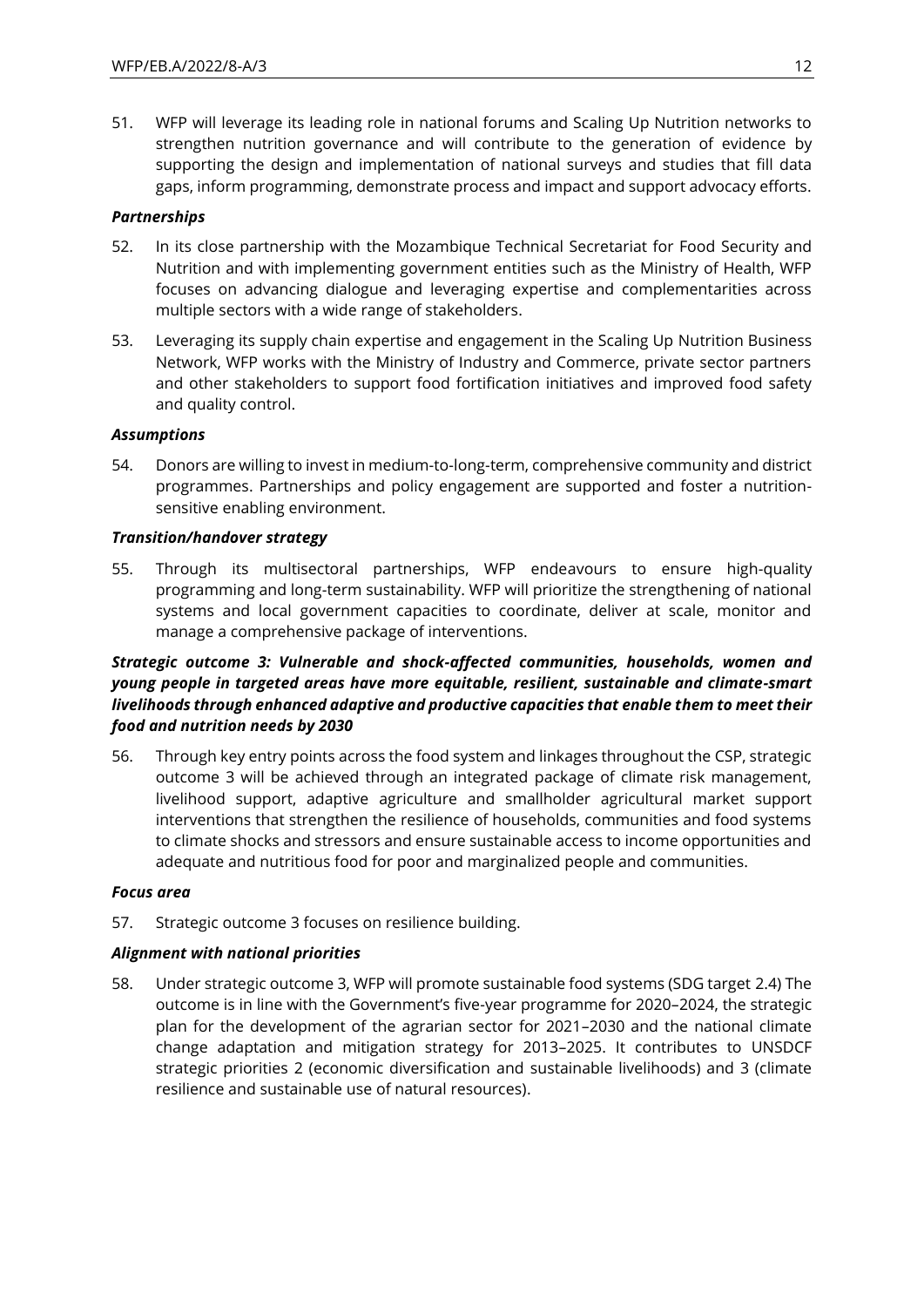### *Expected outputs*

- 59. Strategic outcome 3 will be achieved through five outputs:
	- $\triangleright$  3.1 Targeted households, especially women and young smallholder farmers (tier 1), receive technical and skills development support (e.g. training in agricultural production, nutrition, adult/financial/digital literacy, and business management) for improved decision making capacity.
	- $\geq$  3.2 Targeted households, especially vulnerable women and young smallholder farmers (tier 1) benefit from climate adaptation interventions (e.g. asset-based ecosystem rehabilitation and conservation agricultural training).
	- $\triangleright$  3.3 Targeted farmer groups (tier 2) have access to goods and services (e.g. extension services, agricultural inputs, weather information, financial services, market opportunities and micro-insurance) – for improved resilience and diversified sources of income.
	- $\geq$  3.4 Targeted farmer groups (tier 2) benefit from improved and innovative agricultural market links and support for value chain development, including value addition, by improving their access to profitable markets and thus their ability to increase their incomes.
	- $\geq$  3.5 Vulnerable communities (tier 3) benefit from national and local government and other actors' improved capacity to deliver strengthened and inclusive goods and services such as extension services, financial services, climate and market information and mechanized inputs for agriculture.

### *Key activity*

*Activity 3: Provide an integrated package of support to enhance the climate-adaptive, productive, aggregation, marketing and decision making capacities of communities, particularly women and young smallholder farmers*

- 60. Employing community-based participatory approaches, WFP will work with vulnerable communities – moving households from early recovery assistance when feasible – supporting nutrition- and gender-sensitive asset-based ecosystem rehabilitation and nature-based solutions through food assistance for asset creation initiatives. Complementary food assistance for training, information services and gender- and nutrition-sensitive social and behaviour change communication will aim to empower women and young people, enhance technical and life skills, improve access to diversified sources of income and enable adaptive livelihood strategies.
- 61. In partnership with district level extension officers, WFP will provide services aimed at informing decision making and adaptation planning, strengthening disaster preparedness and building resilience to weather-related shocks, including through inclusive insurance and financial services for smallholder farmers, communities and national and local institutions. Livelihoods will be bolstered through the diversification of agricultural production, while productivity gains will be protected and postharvest losses mitigated, through the transfer of technologies.
- 62. WFP will capacitate smallholder farmers through an integrated package aimed at stimulating public and private procurement, targeting smallholder farmers; promote inclusiveness and boost the efficiency of community-based producer groups, cooperatives and aggregators; increase producers' capacity to produce marketable surpluses; stimulate smallholder farmers' production of more diversified and nutritious food; and facilitate producers' engagement in and access to diversified markets, using digital commerce, improved supply chain infrastructure and links to local markets with predictable demand through activities such as school feeding, WFP food assistance and CBT programmes.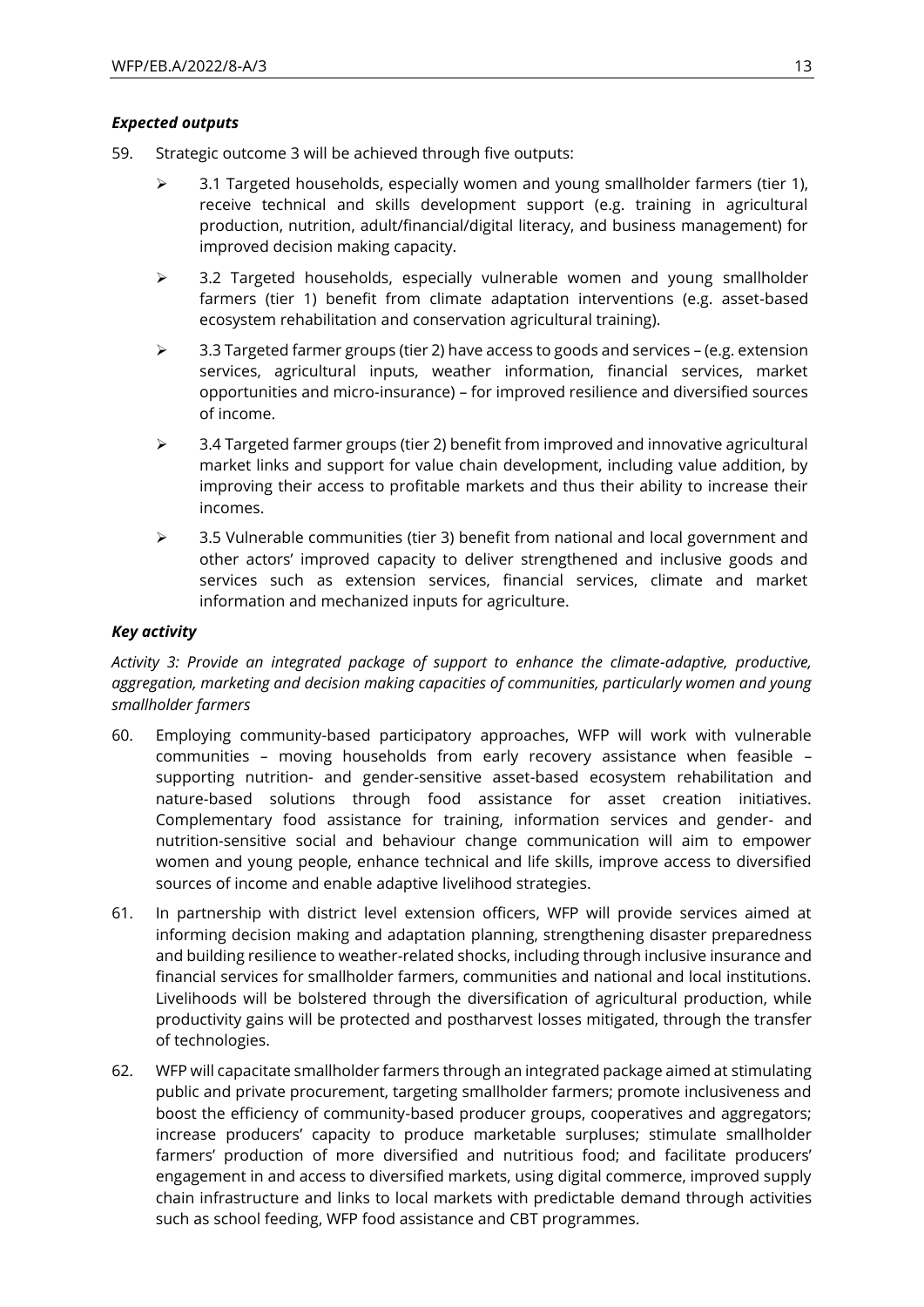### *Partnerships*

63. WFP will collaborate with a wide variety of partners including the Government, notably the Ministry of Agriculture and Rural Development, other United Nations entities, particularly the other Rome-based agencies, NGOs, and civil society and private sector entities such as chambers of commerce, industry and farmer cooperatives.

### *Assumptions*

64. Climate conditions are conducive to crop performance. The private sector seizes market opportunities. Value and supply chain actors share marketing information in a transparent and timely manner. Donor funds are received.

### *Transition/handover strategy*

65. Strengthening the capacity of smallholder farmers and communities to absorb and adapt to a variable climate reduces the risk of food insecurity and deteriorating nutrition and facilitates the development of more stable and durable food systems. WFP will demonstrate that a sustainable and scalable approach to programme implementation with local ownership can be achieved through the engagement of stakeholders at all stages of the value chain, while collaboration with various government agencies will strengthen the systems-based approach to resilience-building initiatives.

### *Strategic outcome 4: By 2030, national and subnational actors have strengthened capacity and systems to protect and improve the human capital of at-risk and shock-affected populations*

66. Strategic outcome 4 aims to strengthen national capacity to anticipate, mitigate, respond to and recover from shocks and to provide social protection safety nets that meet the food and nutrition needs of vulnerable populations and equip them with the knowledge, skills and health to make a living and achieve their potential.

#### *Focus area*

67. Strategic outcome 4 focuses on resilience building.

### *Alignment with national priorities*

68. Under strategic outcome 4, WFP will provide capacity strengthening services (SDG target 17.9). The outcome is in line with objectives 1 and 2 of the national master plan for the prevention and mitigation of natural disasters, the master plan for disaster risk reduction for 2017–2030, the second national strategy for basic social security (2016–2024) and the education sector plan for 2020–2029. It contributes to UNSDCF strategic priority 1 (human development).

#### *Expected outputs*

- 69. Strategic outcome 4 will be achieved through three outputs linked to activity 4 and three outputs linked to activity 5:
	- $\geq$  4.1 Affected populations (tier 3) benefit from the Government's strengthened disaster risk management capacities and systems for increased resilience to shocks.
	- $\geq$  4.2 At-risk populations (tier 3) benefit from strengthened government social protection capacity and systems that are sensitive to shocks, which enable them to meet their essential needs and manage risks.
	- $\triangleright$  4.3 Targeted vulnerable and shock-affected populations (tier 1) receive social assistance transfers through national social protection programmes implemented jointly by the Government and WFP, which enable them to meet their essential food and nutrition needs and increase their resilience.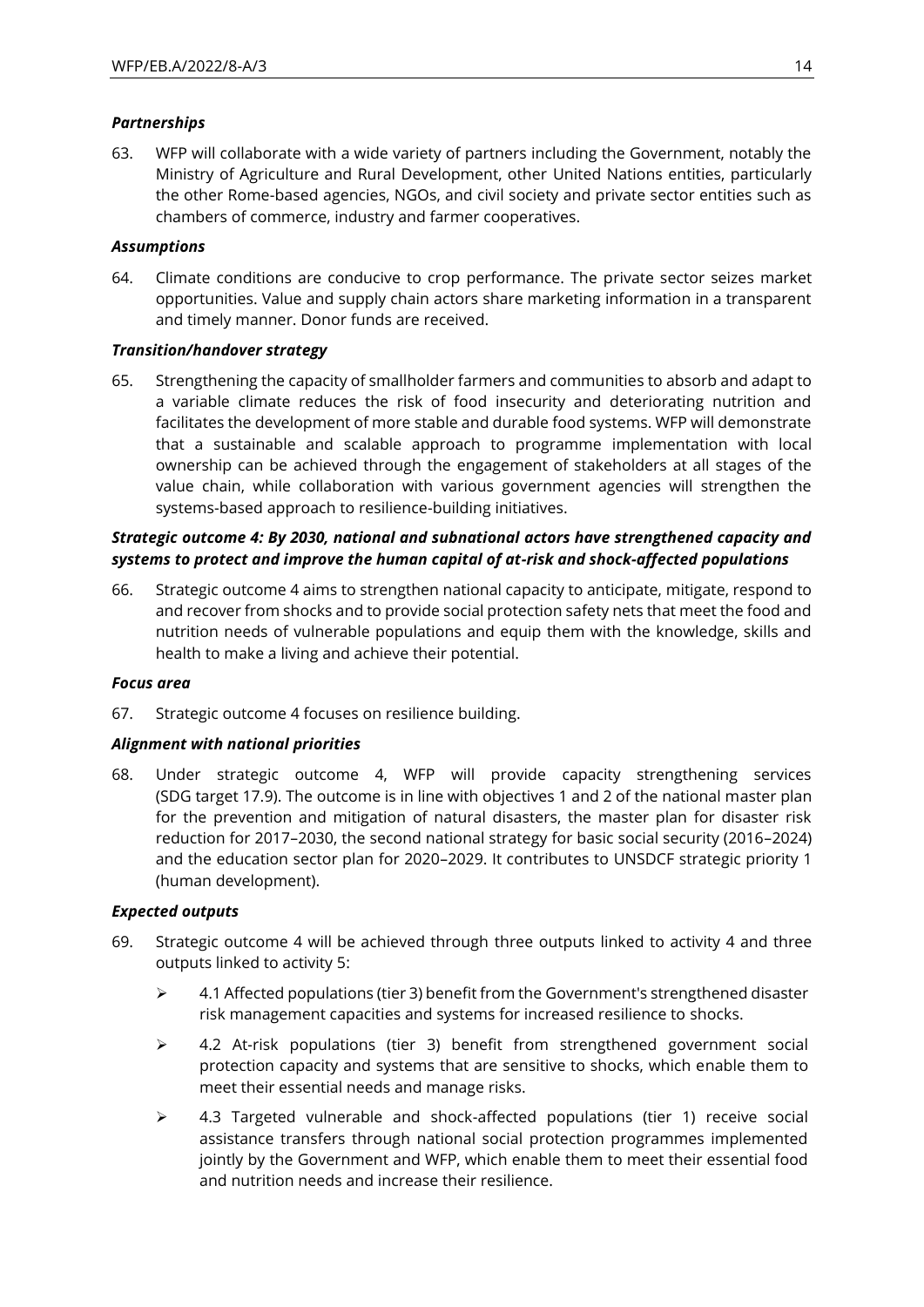- $\geq$  5.1 Schoolchildren targeted by the national home-grown school feeding programme (tier 3) benefit from improved design, finance, policy framework and implementation capacity of the Government, enhancing its ability to meet their basic food and nutrition needs and increase school enrolment and retention while contributing to more resilient national and local food systems.
- $\triangleright$  5.2 Chronically vulnerable and shock-affected schoolchildren targeted by WFP (tier 1) receive nutritious meals that help meet their basic food and nutrition needs and increase school enrolment and retention.
- $\triangleright$  5.3 Targeted schoolchildren (tier 2) benefit from education in nutrition and healthy diets, gender-transformative interventions and adequate water, sanitation and hygiene and school-level infrastructure that improve their nutrition status and positively change behaviours, leading to equitable access to education.

### *Key activities*

*Activity 4: Support national and government actors in preparing for, responding to and recovering from natural and man-made disasters*

- 70. Through this activity WFP will offer policy advice, capacity building support, the facilitation of South–South and triangular cooperation, knowledge sharing, advocacy and evidence generation, and training and learning opportunities aimed at strengthening national and local emergency preparedness, response and recovery capacity. In recognition of the heightened vulnerability of women in emergency settings, capacity building support will include strong gender and social and behaviour change communication components.
- 71. The use of innovative approaches and support for coordination and alliance building among national stakeholders and across multiple levels will bolster activities relevant to early warning systems such as vulnerability analysis, monitoring and forecasting and improve the effectiveness of contingency and response planning, anticipatory action and emergency response. When faced with impending climate hazards, WFP will use pre-positioned contingency funding to enable the protection of vulnerable communities through forecast-based financing and climate risk insurance mechanisms. These interventions will be integrated into WFP's adaptive livelihood activities (under strategic outcome 3) through the establishment and dissemination of climate services and support for the implementation of anticipatory actions.
- 72. In support of the continued expansion and effectiveness of national safety nets for meeting the needs of the most vulnerable people and communities, WFP will provide technical assistance to facilitate the enhancement of shock-sensitive social protection and will augment national capacity to deliver more flexible and agile programmes in rural and urban settings. Support for the rapid inclusion of affected populations in new or existing social protection programmes will promote the sustainability of interventions beyond the delivery of humanitarian assistance and lay the foundations for the building of human capital and government systems. WFP encourages the registration of women as primary recipients of CBTs, accompanied by awareness raising on the benefits of and rationale for such a practice.

*Activity 5: Support the Government in the development and operation of nationally owned home-grown school feeding programmes for chronically vulnerable or shock-affected primary school children*

73. WFP will continue to provide technical assistance aimed at strengthening the capacity of the Government to manage and implement the national school feeding programme effectively and supporting an integrated package of gender-transformative and nutrition-sensitive interventions (such as services for education on sexuality, mitigation of teenage pregnancy, hygiene and HIV education) that contribute to the building of human capital and resilience to shocks while stimulating local economies through employment creation and links to local agriculture and local procurement.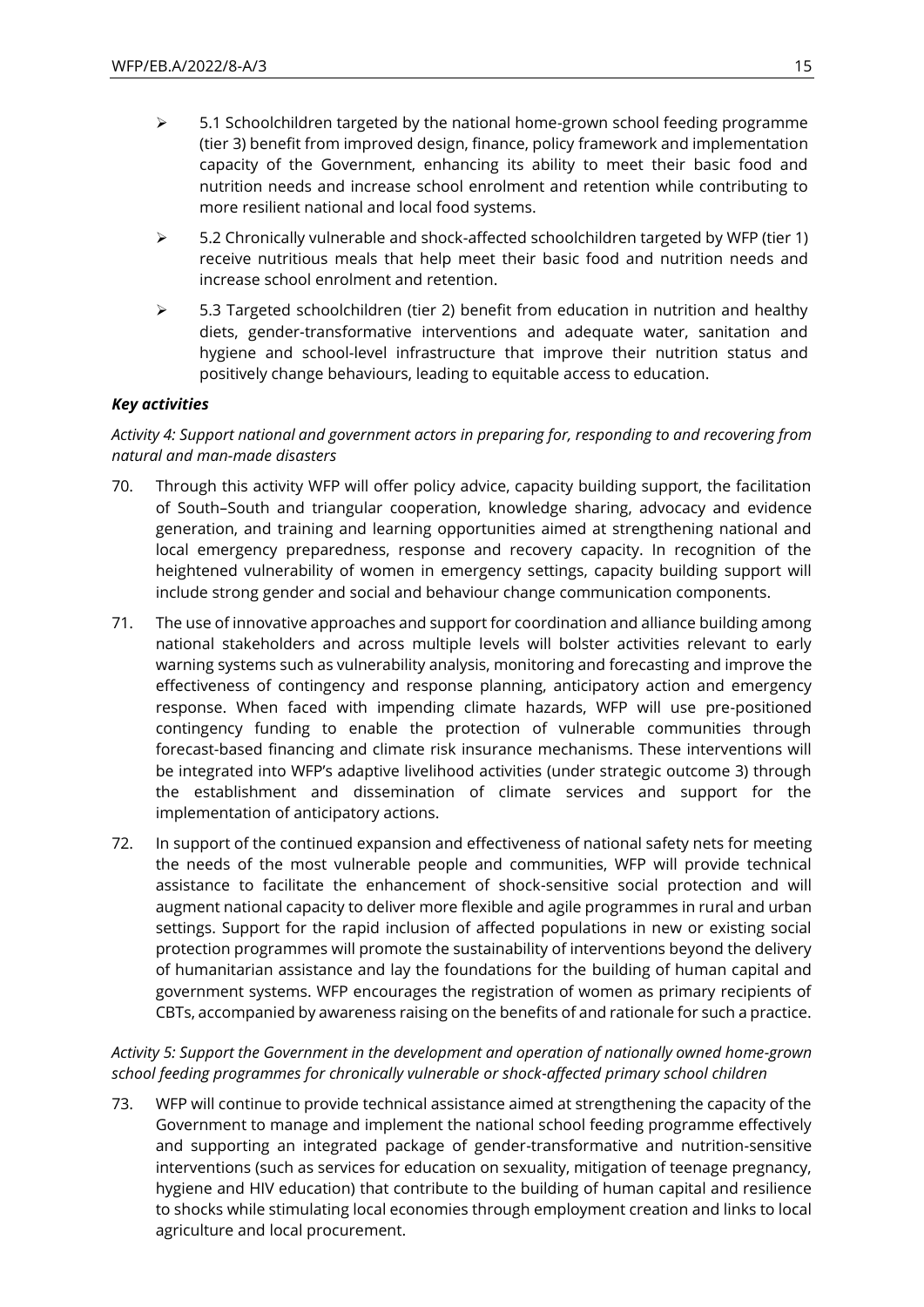- 74. WFP's support for the Government includes policy dialogue during the creation of specific legislation and national budget lines, mid- and long-term strategy development, the promotion of nutrition education, and multi-sectoral coordination at the School Feeding Technical Council, including through facilitating South–South and triangular cooperation. WFP supports supply chain management for the national school feeding programme, at times procuring on behalf of the Government or strengthening functions through, for example, the construction of warehouses, the establishment of food safety controls and the provision of commodity management training.
- 75. WFP will also augment the national school feeding programme through direct management of home-grown school feeding programmes for shock-affected or chronically vulnerable populations and will support the construction of infrastructure for school meal preparation, including water, sanitation and hygiene infrastructure and school gardens. Daily nutritious school meals will be sourced from local retailers and targeted smallholder farmers.

### *Partnerships*

- 76. In partnership with the National Institute of Disaster Management, the Ministry of Gender, Child and Social Action and the National Institute for Social Action, WFP works with national and provincial directorates, donors, other United Nations entities and NGOs to strengthen national disaster risk management and enhance social protection programmes, including through engagement with the private sector and relevant global and regional networks such as the African Risk Capacity Group.
- 77. For school-based programming, WFP supports the Ministry of Education and Human Development and builds partnerships with NGOs and other United Nations entities to establish joint programmes and create opportunities for complementary interventions that ensure access to a holistic package of services for improved health and well-being for communities and children. With support from the WFP Centre of Excellence Against Hunger in Brazil, WFP will also facilitate South–South and triangular cooperation with Brazil.

#### *Assumptions*

78. There is government interest in and ownership of programmes. Donor funding is secured. Donors participate in disaster risk financing.

#### *Transition/handover strategy*

- 79. The building of disaster risk management capacities and links between relief and resilience activities will improve Mozambique's ability to anticipate, mitigate and withstand shocks and reduce the need for relief assistance.
- 80. WFP will seek to handover education activities to the Government progressively and will work with the Government to explore opportunities to promote the global school meals coalition.

## *Strategic outcome 5: Humanitarian and development actors benefit from a range of available services to help them implement their programmes and support their beneficiaries in an efficient, effective and reliable way throughout the year*

81. Through the provision of its on-demand services, WFP will enhance and broaden its capacity to serve as a partner of choice by supporting others in their efforts to deliver on their mandates.

#### *Focus area*

82. Strategic outcome 5 focuses on resilience building.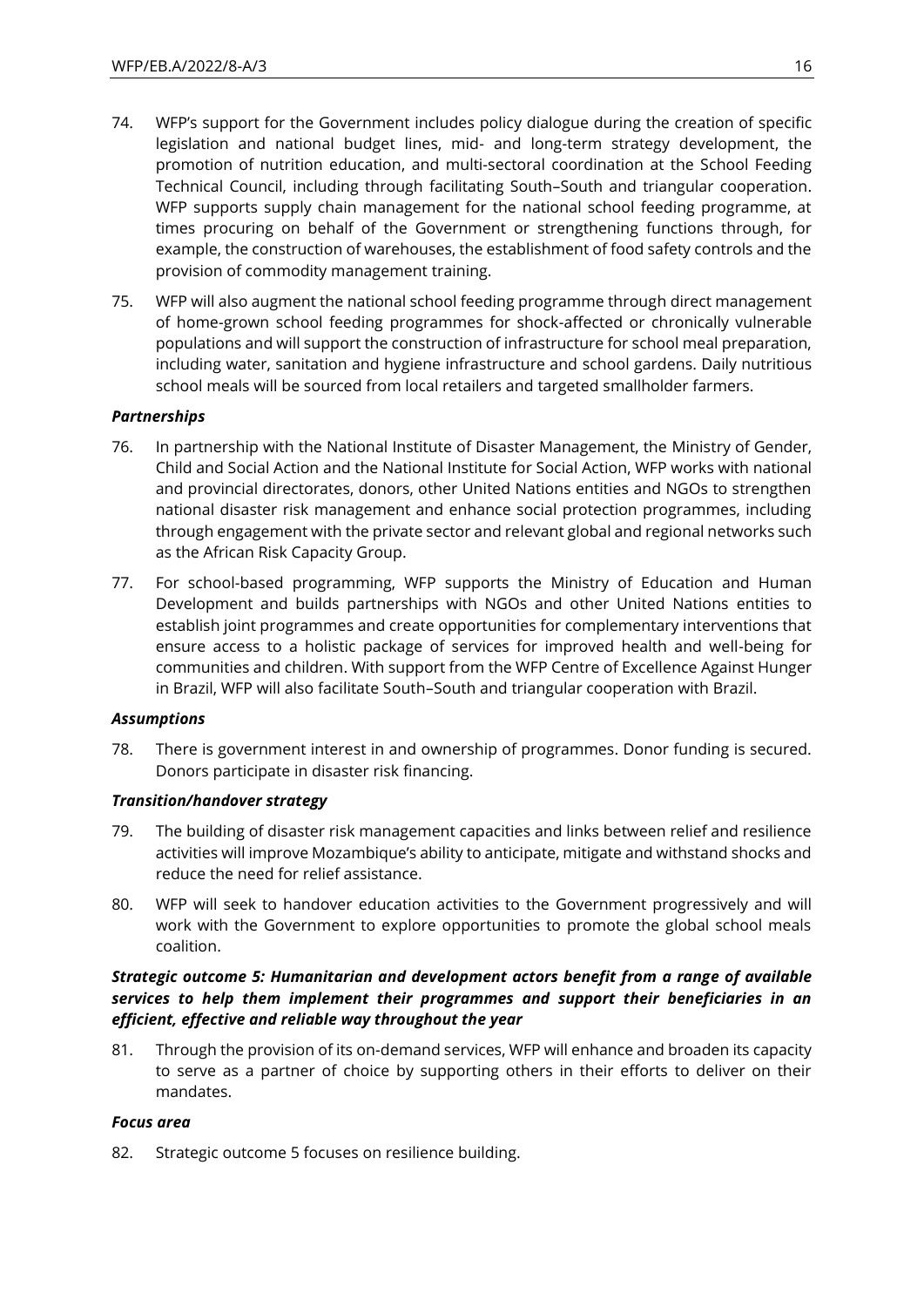### *Alignment with national priorities*

83. Under strategic outcome 5 WFP will enhance partnerships (SDG target 17.16) and contribute to UNSDCF strategic priority 1 (human development).

### *Expected outputs*

- 84. Strategic outcome 5 will be achieved through one output linked to activity 6, one output linked to activity 7 and one output linked to activity 8:
	- $\geq$  6.1 At-risk populations (tier 3) benefit from WFP cash transfer services for national and international humanitarian and development actors that help them to meet their essential basic needs and build resilience.
	- ➢ 7.1 Targeted populations (tier 3) benefit from WFP on-demand food-procurement services for food security actors by receiving timely assistance.
	- $\triangleright$  8.1 Targeted populations (tier 3) benefit from efficient and effective on-demand WFP service provision for humanitarian and development actors by receiving accountable and timely assistance.

### *Key activities*

*Activity 6: Provide on-demand cash transfer services to government partners, other United Nations entities and national and international non-governmental organizations*

85. On a cost-recovery basis, WFP will build capacities and provide common platforms for CBT programmes, including through the procurement of financial services, interoperable systems and coordinated programming, enabling beneficiary-centred, coordinated responses that cover people's essential needs.

*Activity 7: Provide on-demand food procurement services to the Government and humanitarian and development partners*

86. WFP will provide on-demand procurement services on a cost-recovery basis in accordance with relevant guidelines.

*Activity 8: Provide on-demand services (e.g. administrative and supply chain services and common platforms) to the Government and humanitarian and development partners*

87. On a cost-recovery basis, WFP will provide on-demand services for logistics, administration, information technology and common platforms, including by continuing to manage the inter-agency community feedback mechanism, *Linha Verde da Resposta á Emergência 1458* (*Linha Verde*), on behalf of the humanitarian country team.

#### *Partnerships*

- 88. In accordance with the reform process aimed at enhancing the efficiency and effectiveness of the United Nations development system, WFP will take an incremental role as a systemwide service provider to support better collaboration with governments and the humanitarian and development community.
- 89. For the *Linha Verde*, WFP will continue to engage strategically with the National Institute of Disaster Management and the National Center for Emergency Operations, particularly on early warning and responses to natural disasters; the Ministry of Gender, Child and Social Action and the National Institute for Social Action on gender-based violence prevention and social protection interventions; and the Ministry of Health on COVID-19 mitigation measures.

#### *Assumptions*

90. Demand for service provision is matched by sufficient funding from partners.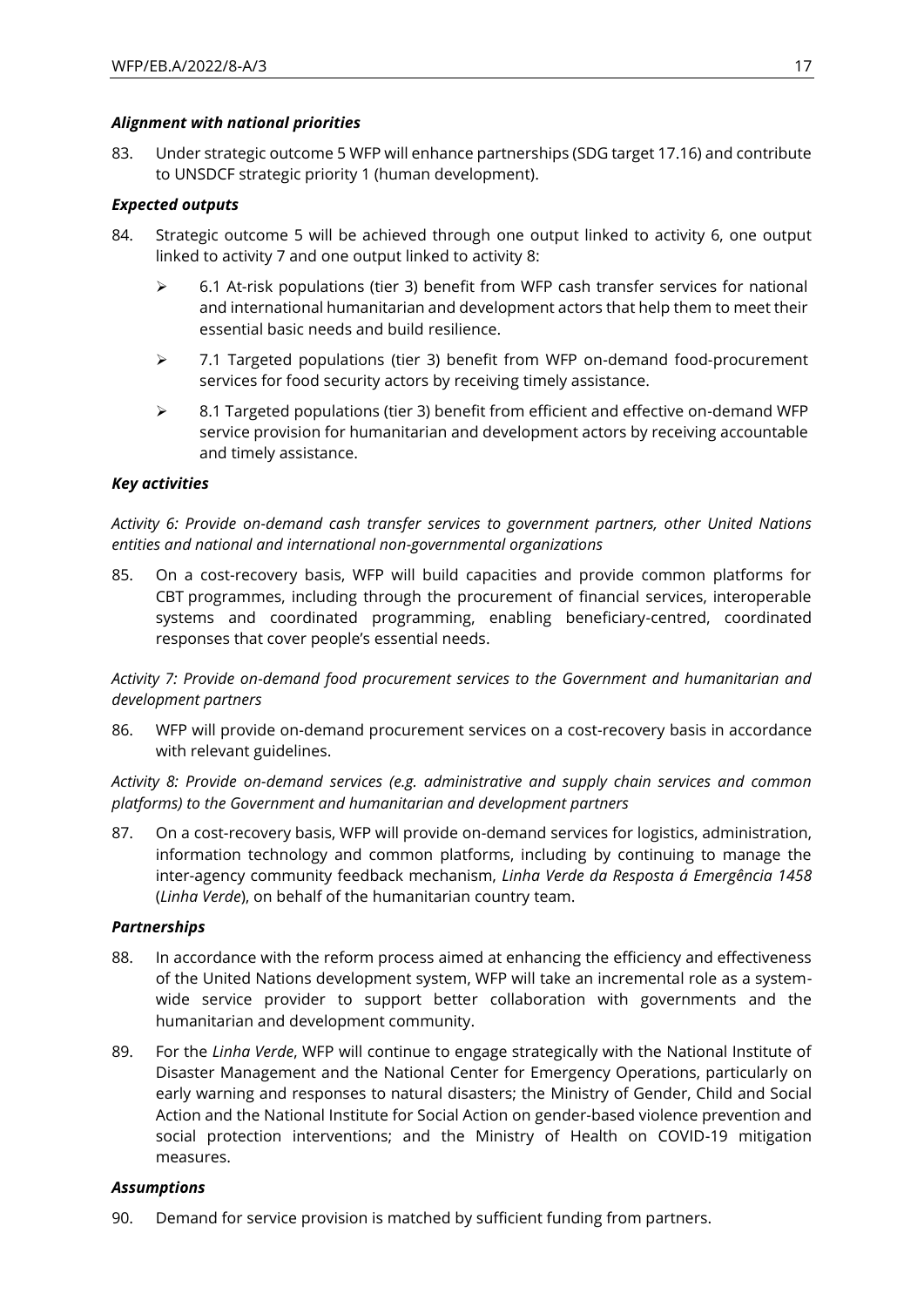### *Transition/handover strategy*

- 91. WFP's provision of services to the Government will be complemented by activities aimed at strengthening national systems and programmes and fostering further growth in national capacity through the creation of sustainable solutions.
- 92. WFP will continue to explore opportunities for joint management and a gradual transition of the *Linha Verde* to government ownership, with an increased focus on services for social protection and the prevention of gender-based violence.

## *Strategic outcome 6: National and subnational institutions and partners are able to implement their programmes and support affected populations in an efficient, effective and reliable way during times of crisis*

93. Strategic outcome 6 facilitates more efficient, effective and coordinated interventions during emergencies through WFP's provision of mandated services.

### *Focus area*

94. Strategic outcome 6 focuses on crisis response.

### *Alignment with national priorities*

95. Under strategic outcome 6 WFP will enhance partnerships (SDG target 17.16) and contribute to the three strategic objectives of the 2022 humanitarian response plan: life-saving, life-sustaining and protection.

### *Expected outputs*

- 96. Strategic outcome 6 will be achieved through one output linked to activity 9, one output linked to activity 10, one output linked to activity 11 and one output linked to activity 12:
	- $\triangleright$  9.1 Crisis-affected populations (tier 3) benefit from coordinated, coherent and timely food and nutrition assistance adequately integrated and complemented by other sectors to improve the assistance and optimization of resource use.
	- $\geq$  10.1 Crisis-affected populations (tier 3) benefit from increased efficiency of the humanitarian logistics response to ensure timely delivery of life-saving assistance and optimization of resources.
	- $\geq$  11.1 Crisis-affected populations (tier 3) benefit from emergency telecommunications services and technical assistance to the humanitarian community, for more efficient and timely delivery of assistance.
	- $\geq$  12.1 Crisis-affected populations (tier 3) targeted by humanitarian partners benefit from timely and efficient United Nations Humanitarian Air Service services to receive life-saving assistance.

#### *Key activities*

*Activity 9: Provide appropriate coordination, planning and information sharing with all humanitarian partners through the establishment of suitable coordination mechanisms for the food security sector*

97. With the Food and Agriculture Organization of the United Nations, WFP will continue to co-lead the Mozambique food security cluster to coordinate effective emergency response across United Nations and other humanitarian organizations.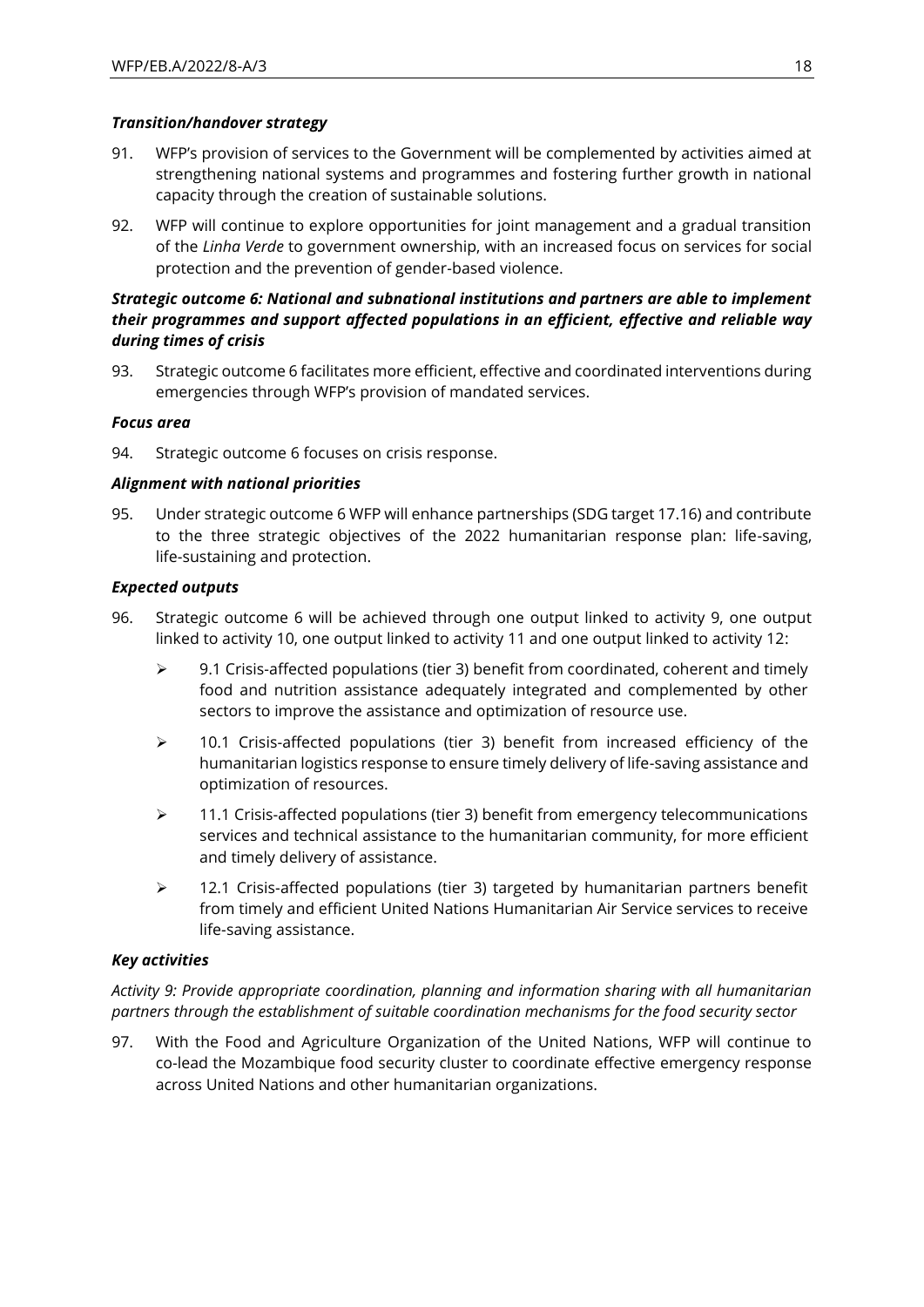*Activity 10: Provide an appropriate platform for logistics coordination and services for humanitarian actors*

98. WFP will provide coordination and facilitation of, and information management for, common logistics services (sea, road and air transport and storage) in order to support partners' programme objectives. WFP will provide technical assistance to national stakeholders as part of the effort to strengthen emergency preparedness and build resilient supply chains and will explore opportunities to bolster grain reserves.

*Activity 11: Provide preparedness and emergency communications services for humanitarian actors*

99. WFP will provide timely, predictable and effective telecommunications services to humanitarian actors to support the delivery of aid and ensure that affected people have access to information, receive assistance, remain in contact and make informed decisions.

*Activity 12: Provide United Nations Humanitarian Air Service services to the Government and humanitarian partners*

100. The United Nations Humanitarian Air Service provides the humanitarian community with critical air services for locations within Mozambique, transporting passengers and light cargo (essential equipment and relief items) on behalf of partners and the Government and responding to security and medical evacuation requirements. WFP will leverage its strengths and capacity to provide services at competitive rates.

#### *Partnerships*

101. Through its provision of services mandated by the United Nations humanitarian system, WFP will continue to cement partnerships with key entities operating in Mozambique such as the Government, NGOs and other United Nations entities.

### *Assumptions*

102. Donor funding is received. WFP's service provision to government institutions contributes to the strengthening of national systems, policies and programmes and supports the development of frameworks, procedures and best practices.

#### 4. **Implementation arrangements**

#### **4.1 Beneficiary analysis**

- 103. Over its four and a half year duration, the CSP is framed to reach approximately 1.9 million beneficiaries, of whom just over 50 percent are women and girls.
- 104. Areas targeted under the CSP are defined through a geographic prioritization exercise tailored to each strategic outcome. The prioritization follows a similar approach to the integrated context analysis used to define exposure to hazards but also incorporates two new factors to pinpoint where WFP's interventions are most needed: the number of vulnerable people exposed, and aggravating factors such as food insecurity, low agricultural potential and productivity or limited institutional capacities.
- 105. In recognition of the chronic poverty level of the affected population in the north of Mozambique, in 2021 WFP shifted its conflict response interventions from status- to vulnerability-based targeting. By taking into consideration food security and demographic indicators, vulnerability-based targeting ensures that assistance reaches those that are most vulnerable, including in host communities. Beneficiaries in areas outside the north of Mozambique will be targeted based on the poverty rates in the latest multidimensional poverty index or the latest available Integrated Food Security Phase Classification.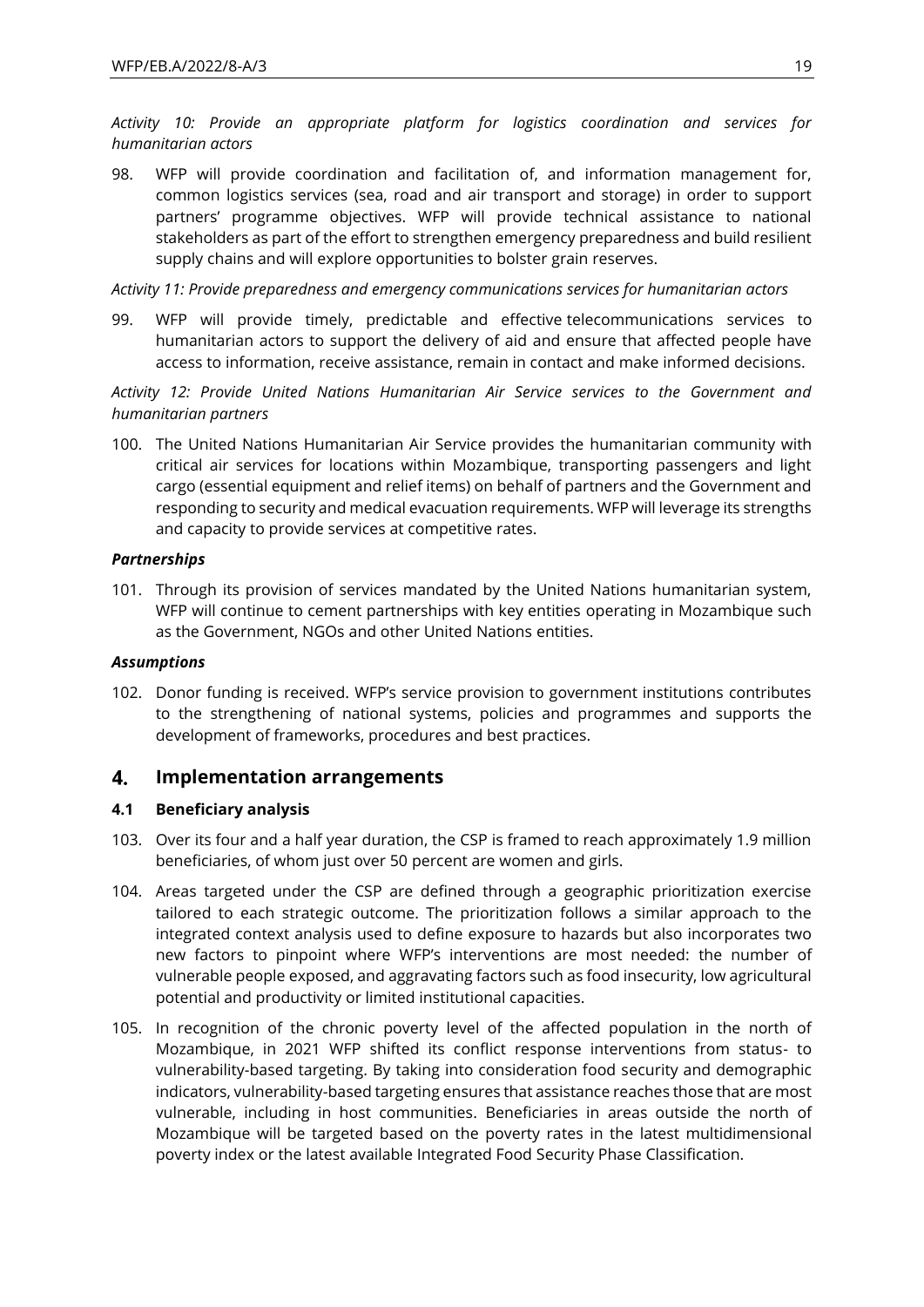|                             |                  |                 | TABLE 1: BENEFICIARIES BY STRATEGIC OUTCOME, OUTPUT AND ACTIVITY (2022-2026) |                          |                  |                  |                  |                  |              |         |
|-----------------------------|------------------|-----------------|------------------------------------------------------------------------------|--------------------------|------------------|------------------|------------------|------------------|--------------|---------|
| <b>Strategic</b><br>outcome | <b>Outputs</b>   | <b>Activity</b> | <b>Beneficiary</b><br>group                                                  | Year 1<br>(2022)         | Year 2<br>(2023) | Year 3<br>(2024) | Year 4<br>(2025) | Year 5<br>(2026) | <b>Total</b> |         |
| $\mathbf{1}$                | 1.1, 1.2,        | 1               | Girls                                                                        | 190 883                  | 197 478          | 184703           | 120 067          | 68 301           | 761 432      |         |
|                             | $1.3$ and<br>1.4 |                 | Boys                                                                         | 182 873                  | 189 192          | 176 954          | 115 030          | 65 436           | 729 485      |         |
|                             |                  |                 | Women                                                                        | 156 177                  | 161 573          | 151 121          | 98 237           | 55 883           | 622 991      |         |
|                             |                  |                 | Men                                                                          | 137 489                  | 142 239          | 133 038          | 86 482           | 49 196           | 548 444      |         |
|                             |                  |                 | <b>Total</b>                                                                 | 667 422                  | 690 482          | 645 816          | 419816           | 238 816          | 2 662 352    |         |
| $\overline{2}$              | 2.1              | $\overline{2}$  | Girls                                                                        | 3750                     | 10 28 6          | 6036             | 29 211           | 29 211           | 78 494       |         |
|                             |                  |                 | Boys                                                                         | 3750                     | 10 000           | 5750             | 29 200           | 29 200           | 77 900       |         |
|                             |                  |                 | Women                                                                        | $\overline{\phantom{a}}$ | 14 0 14          | 14014            | 549              | 549              | 29 1 26      |         |
|                             |                  |                 | Men                                                                          |                          |                  |                  |                  |                  |              |         |
|                             |                  |                 | <b>Total</b>                                                                 | 7500                     | 34 300           | 25 800           | 58 960           | 58 960           | 185 520      |         |
| $\mathsf{3}$                | 3.1              | 3               | Girls                                                                        | 35 793                   | 36 937           | 36 894           | 35 750           | 35 750           | 181 124      |         |
|                             |                  |                 | Boys                                                                         | 34 291                   | 35 387           | 35 346           | 34 250           | 34 250           | 173 524      |         |
|                             |                  |                 | Women                                                                        | 29 28 5                  | 30 221           | 30 186           | 29 250           | 29 250           | 148 192      |         |
|                             |                  |                 | Men                                                                          | 25 781                   | 26 605           | 26 574           | 25 750           | 25 750           | 130 460      |         |
|                             |                  |                 | <b>Total</b>                                                                 | 125 150                  | 129 150          | 129 000          | 125 000          | 125 000          | 633 300      |         |
| $\overline{4}$              | $4.2$ and<br>4.3 |                 | $\overline{4}$                                                               | Girls                    | 71 500           | 128 700          | 92 950           | 128 700          | 21 450       | 443 300 |
|                             |                  |                 |                                                                              | Boys                     | 68 500           | 123 300          | 89 050           | 123 300          | 20 550       | 424 700 |
|                             |                  |                 |                                                                              | Women                    | 58 500           | 105 300          | 76 050           | 105 300          | 17 550       | 362 700 |
|                             |                  |                 | Men                                                                          | 51 500                   | 92 700           | 66 950           | 92 700           | 15 450           | 319 300      |         |
|                             |                  |                 | <b>Total</b>                                                                 | 250 000                  | 450 000          | 325 000          | 450 000          | 75 000           | 1550000      |         |
|                             | 5.2              | 5               | Girls                                                                        | 138 290                  | 185 209          | 177732           | 272 834          | 236 966          | 1 011 031    |         |
|                             |                  |                 | Boys                                                                         | 155 945                  | 208 853          | 200 422          | 307 664          | 267 217          | 1 140 101    |         |
|                             |                  |                 | Women                                                                        | 3 3 8 4                  | 4532             | 4 3 4 9          | 6676             | 5798             | 24 7 39      |         |
|                             |                  |                 | Men                                                                          | 3 3 8 3                  | 4531             | 4 3 4 8          | 6676             | 5798             | 24 7 36      |         |
|                             |                  |                 | <b>Total</b>                                                                 | 301 002                  | 403 125          | 386851           | 593 850          | 515 779          | 2 200 607    |         |
| <b>Total</b>                |                  |                 |                                                                              | 1 351 074                | 1707057          | 1512467          | 1 647 626        | 1 013 555        | 7 231 779    |         |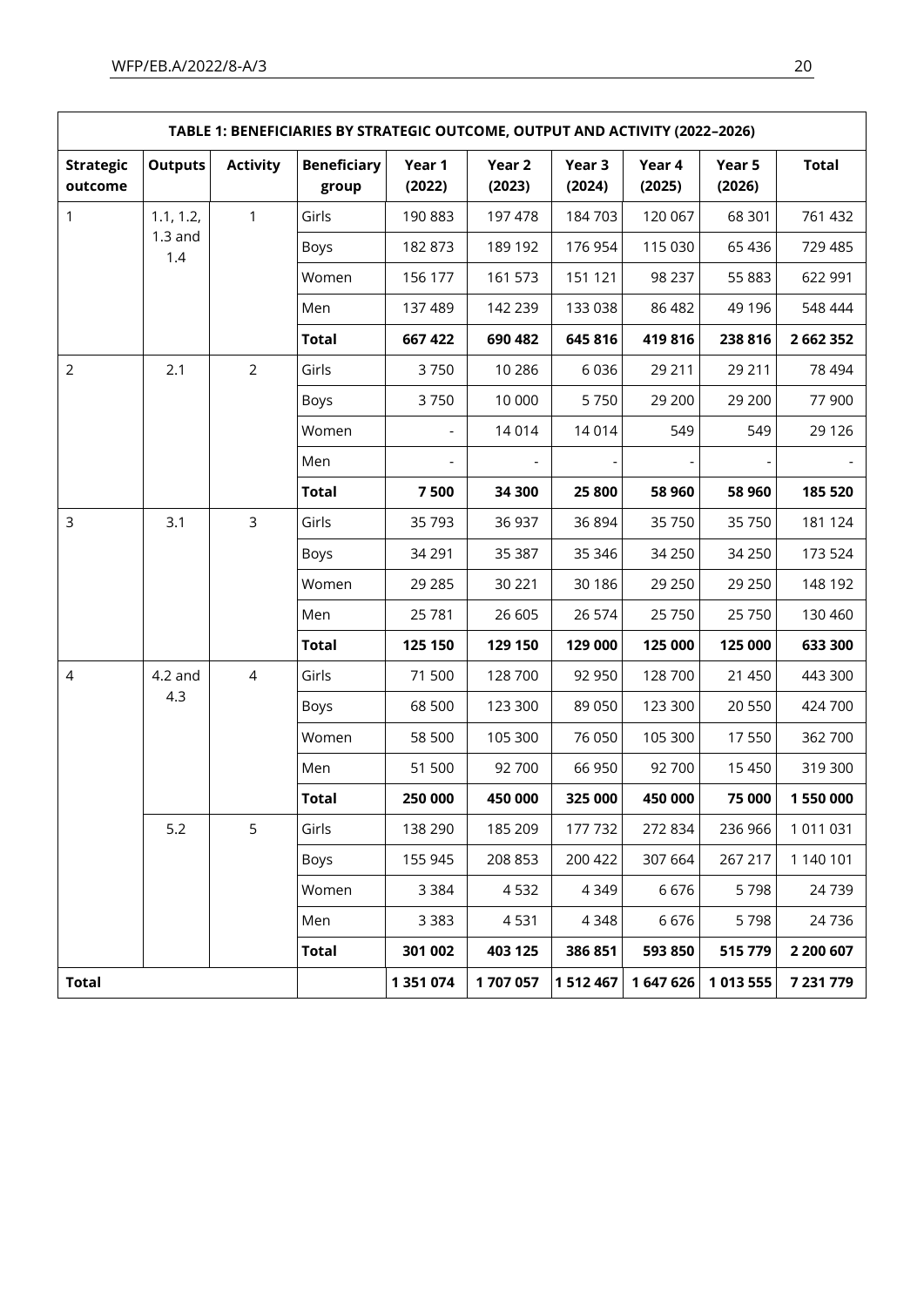## **4.1 Transfers**

## *Food and cash-based transfers*

|                                          |                   |       |                                                     |       |               |         |                              |      |            |                            |                     |         |                    | TABLE 2: FOOD RATION (g/person/day) AND CASH-BASED TRANSFER VALUE (USD/person/day) BY STRATEGIC OUTCOME AND ACTIVITY |                    |      |       |  |
|------------------------------------------|-------------------|-------|-----------------------------------------------------|-------|---------------|---------|------------------------------|------|------------|----------------------------|---------------------|---------|--------------------|----------------------------------------------------------------------------------------------------------------------|--------------------|------|-------|--|
|                                          |                   |       |                                                     |       |               |         |                              |      |            | <b>Strategic outcome 1</b> |                     |         |                    |                                                                                                                      |                    |      |       |  |
|                                          | <b>Activity 1</b> |       |                                                     |       |               |         |                              |      |            |                            |                     |         |                    |                                                                                                                      |                    |      |       |  |
| <b>Beneficiary type</b>                  |                   |       | <b>Conflict-affected people</b>                     |       |               |         | <b>Flood-affected people</b> |      |            |                            | <b>Malnutrition</b> |         |                    |                                                                                                                      | <b>Refugees</b>    |      |       |  |
|                                          | <b>Relief</b>     |       | Drought-affected<br><b>Early recovery</b><br>people |       | <b>Relief</b> |         | <b>Early recovery</b>        |      | Prevention |                            | <b>Treatment</b>    |         | <b>Full ration</b> |                                                                                                                      | <b>Half ration</b> |      |       |  |
| <b>Modality</b>                          | Food              | CBTs* | Food                                                | CBTs* | <b>CBTs</b>   | Food    | CBTs*                        | Food | CBTs*      | Food                       | Food                | Food    | Food               | Food                                                                                                                 | CBTs*              | Food | CBTs* |  |
| Cereals                                  | 400               |       | 200                                                 |       |               | 350     |                              | 325  |            |                            |                     |         |                    | 317                                                                                                                  |                    | 197  |       |  |
| Pulses                                   | 105               |       | 52.5                                                |       |               | 155     |                              | 35   |            |                            |                     |         |                    | 40                                                                                                                   |                    | 20   |       |  |
| Oil                                      | 38                |       | 19                                                  |       |               | 37      |                              | 32   |            |                            |                     |         |                    | 15                                                                                                                   |                    | 15   |       |  |
| Super Cereal                             |                   |       |                                                     |       |               |         |                              |      |            |                            |                     | 333     |                    |                                                                                                                      |                    |      |       |  |
| Super Cereal Plus                        |                   |       |                                                     |       |               |         |                              |      |            | 200                        |                     |         |                    |                                                                                                                      |                    |      |       |  |
| Micronutrient powder                     |                   |       |                                                     |       |               |         |                              |      |            |                            | $\mathbf{1}$        |         |                    |                                                                                                                      |                    |      |       |  |
| <b>RUSF</b>                              |                   |       |                                                     |       |               |         |                              |      |            |                            |                     |         | 100                |                                                                                                                      |                    |      |       |  |
| LNS-LQ                                   |                   |       |                                                     |       |               |         |                              |      |            |                            |                     |         |                    |                                                                                                                      |                    |      |       |  |
| Total kcal/day                           | 2 1 3 6           | 75%   | 1 0 6 6                                             | 50%   | 50%           | 2 1 2 2 | 60%                          | 1588 | 50%        | 787                        | $\Omega$            | 1 2 5 1 | 543                | 1 4 2 6                                                                                                              | 64%                | 920  | 32%   |  |
| % kcal from protein                      | 10                |       | 10                                                  |       |               | 11      |                              | 10   |            | 17                         | $\Omega$            | 16      | 10                 | 11                                                                                                                   |                    | 10   |       |  |
| Cash-based transfers<br>(USD/person/day) |                   | 0.464 |                                                     | 0.31  | 0.38          |         | 0.45                         |      | 0.38       |                            |                     |         |                    |                                                                                                                      |                    |      |       |  |
| Number of feeding<br>days per year       | 360               | 360   | 360                                                 | 360   | 150           | 90      | 90                           | 90   | 90         | 360                        | 360                 | 360     | 360                | 360                                                                                                                  | 360                | 360  | 360   |  |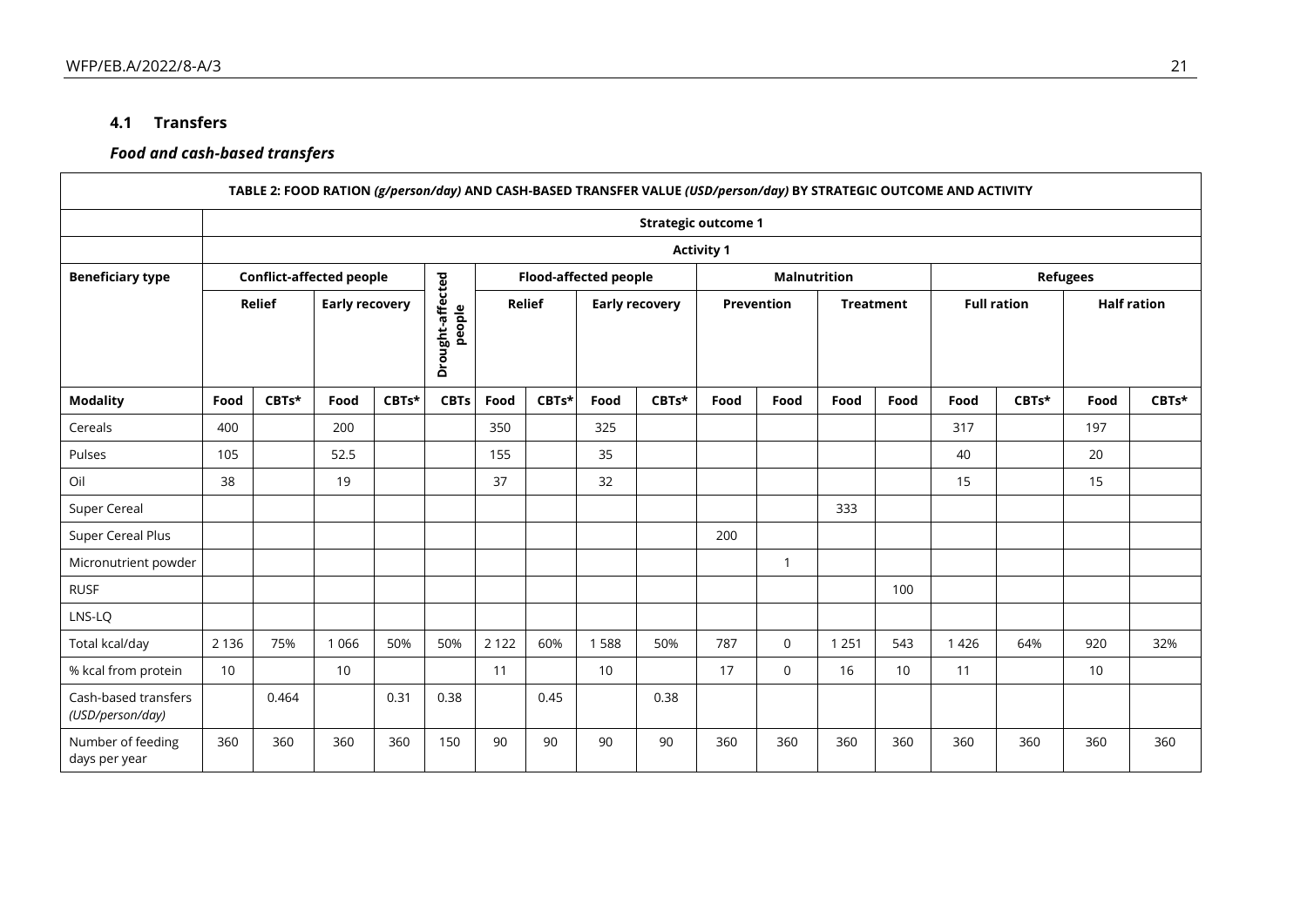| TABLE 2: FOOD RATION (g/person/day) AND CASH-BASED TRANSFER VALUES (USD/person/day) BY STRATEGIC OUTCOME AND ACTIVITY |      |                            |          |                            |                   |                         |                                    |        |                 |                            |                            |         |                   |                            |                   |                                  |                  |
|-----------------------------------------------------------------------------------------------------------------------|------|----------------------------|----------|----------------------------|-------------------|-------------------------|------------------------------------|--------|-----------------|----------------------------|----------------------------|---------|-------------------|----------------------------|-------------------|----------------------------------|------------------|
|                                                                                                                       |      |                            |          | <b>Strategic outcome 2</b> |                   |                         |                                    |        |                 | <b>Strategic outcome 3</b> | <b>Strategic outcome 4</b> |         |                   | <b>Strategic outcome 4</b> |                   |                                  |                  |
|                                                                                                                       |      |                            |          |                            | <b>Activity 2</b> |                         |                                    |        |                 | <b>Activity 3</b>          |                            |         | <b>Activity 4</b> |                            | <b>Activity 5</b> |                                  |                  |
| <b>Beneficiary type</b>                                                                                               |      | <b>Stunting prevention</b> |          |                            |                   | <b>MAM</b><br>treatment | Nutrition-sensitive<br>programming |        | Micro-insurance | <b>Agricultural inputs</b> | Climate-smart FFA          | PASD-PE | PASD-PE drought   | PASP                       | PRONAE            | WFP home-grown<br>school feeding | Take-home ration |
| <b>Modality</b>                                                                                                       | Food | Food                       | Food     | $CBTs**$                   | Food              | Food                    | Food                               | CBTs** | CBTs**          | CBTs**                     | CBTs**                     | CBTs*   | CBTs*             | CBTs*                      | CBTs**            | CBTs**                           | CBTs**           |
| Super Cereal                                                                                                          | 200  |                            |          |                            | 333               |                         |                                    |        |                 |                            |                            |         |                   |                            |                   |                                  |                  |
| Super Cereal Plus                                                                                                     |      |                            |          |                            |                   |                         |                                    |        |                 |                            |                            |         |                   |                            |                   |                                  |                  |
| Micronutrient powder                                                                                                  |      |                            |          |                            |                   |                         | 0.4                                |        |                 |                            |                            |         |                   |                            |                   |                                  |                  |
| <b>RUSF</b>                                                                                                           |      |                            |          |                            |                   | 100                     |                                    |        |                 |                            |                            |         |                   |                            |                   |                                  |                  |
| LNS-LQ                                                                                                                |      | 20                         |          |                            |                   |                         |                                    |        |                 |                            |                            |         |                   |                            |                   |                                  |                  |
| Total kcal/day                                                                                                        | 754  | 108                        | $\Omega$ | 40%                        | 1 2 5 1           | 543                     |                                    | 77%    | N/A             | N/A                        | 76%                        | 26%     | 43%               | 18%                        | 30%               | 30%                              | 54%              |
| % kcal from protein                                                                                                   | 16   | 10                         | $\Omega$ |                            | 16                | 10                      |                                    |        |                 |                            |                            |         |                   |                            |                   |                                  |                  |
| Cash-based transfers<br>(USD/person/day)                                                                              |      |                            |          | 0.25                       |                   |                         |                                    | 0.47   | 0.17            | 0.17                       | 0.53                       | 0.16    | 0.26              | 0.11                       | 0.26              | 0.26                             | 0.47             |
| Number of feeding<br>days per year                                                                                    | 360  | 360                        | 360      | 360                        | 360               | 360                     | 180                                | 360    | N/A             | N/A                        | 240                        | 180     | 180               | 180                        | 180               | 180                              | 180              |

\* For CBTs under activities 1 and 4, the percentage shown is the percentage of daily essential needs that a CBT is sufficient to meet.

\*\* For CBTs under activities 2, 3 and 5, the percentage shown is the percentage of the minimum daily kilocalorie requirement that a CBT is sufficient to meet.

*Abbreviations*: FFA = food assistance for assets; LNS-LQ = lipid-based nutrient supplements – low-quantity; MAM = moderate acute malnutrition; PASP = national productive social action programme; PASD-PE = national post-emergency social protection programme; PRONAE = national school feeding programme; RUSF = ready-to-use supplementary food.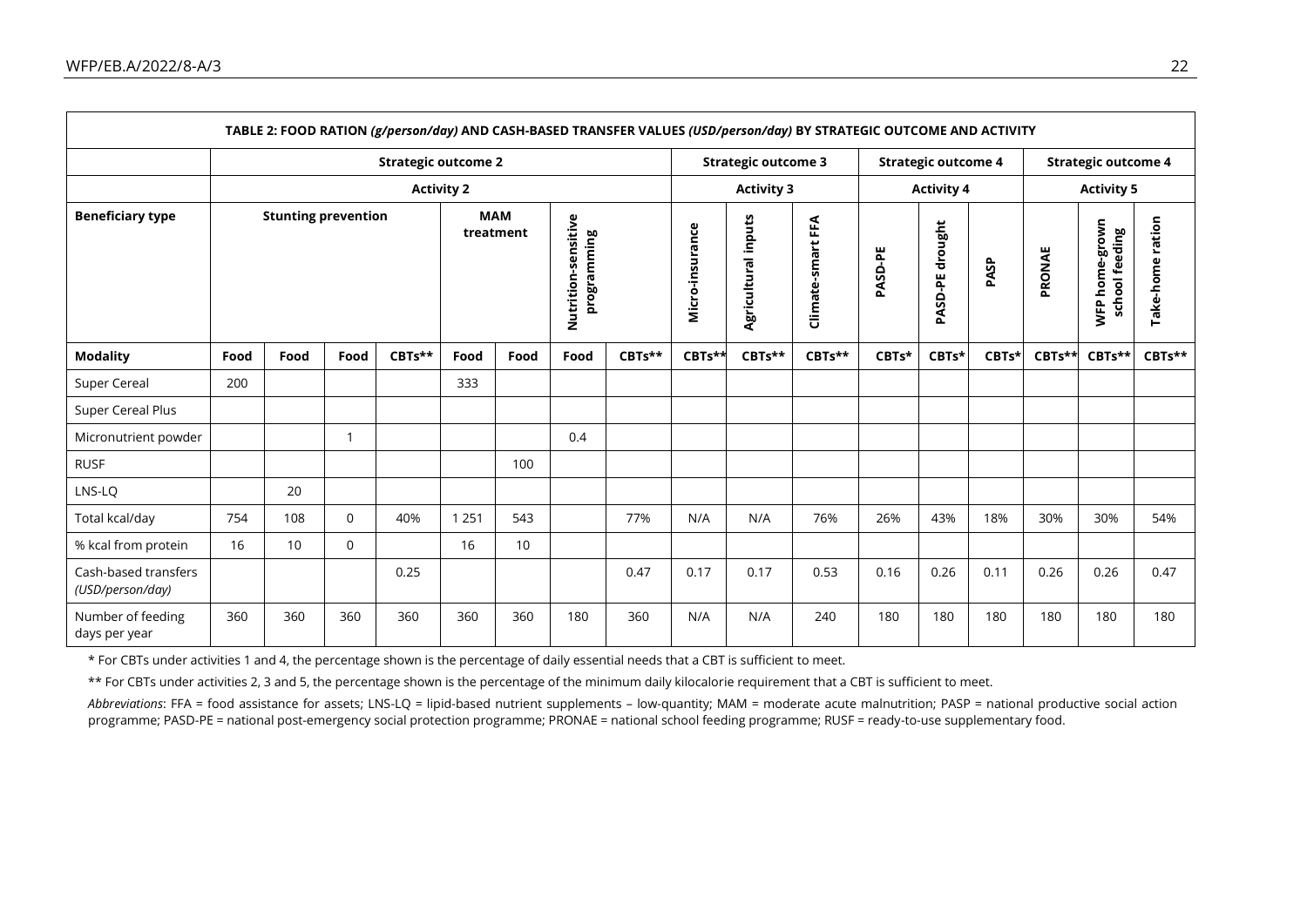| TABLE 3: TOTAL FOOD AND CASH-BASED TRANSFER REQUIREMENTS AND VALUES |            |             |  |  |  |  |
|---------------------------------------------------------------------|------------|-------------|--|--|--|--|
| Food type/cash-based transfer                                       | Total (mt) | Total (USD) |  |  |  |  |
| Cereals                                                             | 123 932    | 65 796 129  |  |  |  |  |
| Pulses                                                              | 32 622     | 28 100 846  |  |  |  |  |
| Oil and fats                                                        | 11 790     | 20 211 038  |  |  |  |  |
| Mixed and blended foods                                             | 11 760     | 15 242 712  |  |  |  |  |
| Other                                                               | 8          | 90 397      |  |  |  |  |
| Total <i>(food)</i>                                                 | 180 112    | 129 441 122 |  |  |  |  |
| Cash-based transfers                                                |            | 273 631 579 |  |  |  |  |
| Total (food and cash-based transfer value)                          | 180 112    | 403 072 701 |  |  |  |  |

- 106. The choice of transfer modalities is informed by assessments and feasibility studies and based on food security and nutrition needs and the efficiency and cost-effectiveness of modalities across population groups, activities and locations.
- 107. Wherever possible, CBTs will be prioritized. CBTs will be distributed through commodity vouchers in communities where financial infrastructure is poor but there is access to functional markets or where vouchers respond to programme objectives better than cash. Cash transfers, predominantly through digital payment systems, will be used in areas where financial services are readily available. CBT interventions will be combined with gender- and nutrition-sensitive social and behaviour change communication and financial literacy packages to foster financial inclusion and raise awareness about customer rights.

### **4.2 Country office capacity and profile**

108. WFP will identify and recruit talent and work to build staff capacity to ensure that it has the skills needed to implement the CSP, including skills in relevant process areas and key controls. WFP will facilitate staff access to professional development and will maintain an organizational structure in the country office with the flexibility and capacity needed to enable the scale-up of operations as required.

### **4.3 Partnerships**

- 109. In line with WFP's strategic plan and guided by the engagement strategy outlined in its partnership action plan, the country office will organize its partnerships in five partnership areas: resources, knowledge, policy and governance, advocacy and capability.
- 110. While WFP will continue to help fill gaps in national responses and capacity, the CSP seeks to shift WFP from a "delivering" to an "enabling" role. Through strong partnerships, multistakeholder coordination and support for the Government, WFP will prioritize its work with and through national programmes and systems, enhancing their resilience for more costefficient and effective responses with sustainable outcomes. To reach joint objectives, WFP will seize opportunities to consolidate funding streams, programmatic tools and approaches.
- 111. WFP will leverage partnerships with a wide range of actors in support of national food security, nutrition, social protection and disaster preparedness and response priorities. It will strive to expand and deepen its partnerships and collaboration with the Government, other United Nations entities, local and international civil society organizations, academia, private sector entities, international financial institutions and the donor community, working with partners to capitalize on complementary resources and skills and to foster a coherent programming approach. Complementarities and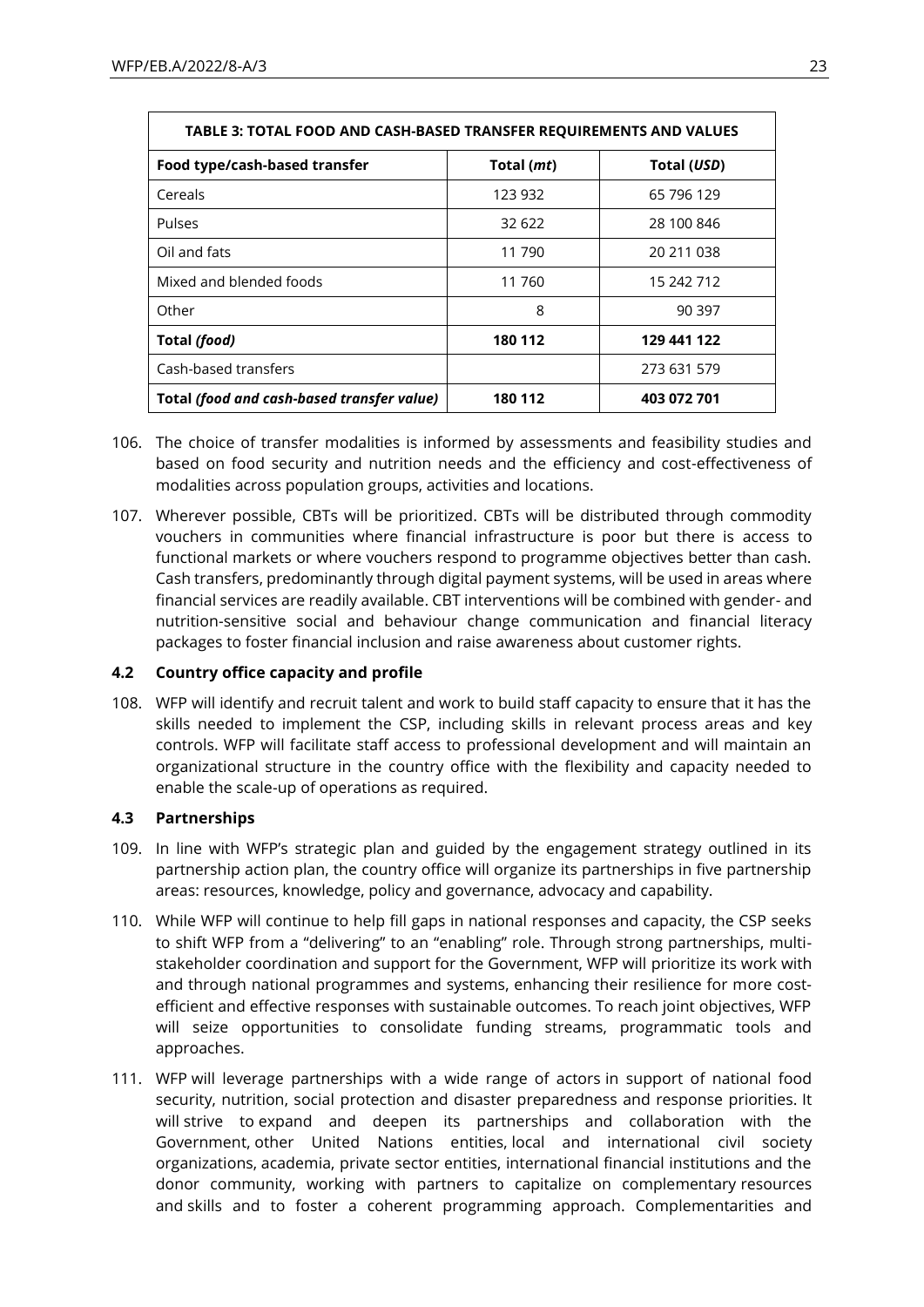synergies with the other Rome-based agencies and other United Nations entities will be reinforced on integrated and multisectoral programming, particularly in northern Mozambique, and on climate change adaptation throughout the country, with a focus on disaster-prone areas.

- 112. WFP will maintain its efforts to diversify the donor and partner base and to obtain the multiyear funding it needs to respond better to rapidly changing situations and to contribute to more sustainable programme outcomes. Partnerships with traditional donors will be strengthened through evidence-based advocacy appealing for sufficient funds to meet immediate humanitarian needs. Concurrently, WFP will seek to demonstrate compelling value propositions that attract non-traditional donors.
- 113. In partnership with private sector and other entities, WFP will enable the protection of atrisk communities through disaster risk financing and increased access to financial services and micro-insurance.

#### 5. **Performance management and evaluation**

### **5.1 Monitoring and evaluation arrangements**

- 114. The country office has developed guidance and strategies to ensure that gendertransformative monitoring is conducted throughout the CSP period to at least the minimum extent required to enable periodic process, output and outcome monitoring activities and the consideration of gender, age and protection concerns as they affect targeted population.
	- ➢ *Process monitoring.* WFP will conduct regular distribution monitoring at food distribution points or shops, focusing on the quantity, value, use, acceptability and quality of the assistance provided. Data will be triangulated with information received through community feedback mechanisms in order to inform programme adjustments and mainstream protection and accountability to affected populations throughout interventions, with particular attention to the most vulnerable population groups such as women, young people, people with disabilities and elderly people.
	- ➢ *Output monitoring.* WFP cooperating partners will report output values such as the number of beneficiaries reached. Distribution data will be entered into the country office tool for managing effectively, COMET, in line with corporate data validation and reconciliation deadlines.
	- ➢ *Outcome monitoring.* Outcome indicators that measure the results achieved will be collected through twice-yearly outcome monitoring surveys carried out at the household level at the start (October) and end (May) of the lean season.
- 115. In line with WFP's policy on CSPs, a mid-term review will be conducted in 2024 and an independent CSP evaluation in 2025. Decentralized evaluations on pilot initiatives under strategic outcomes 2 and 3 are planned, with the aim of consolidating lessons learned and informing programme adjustments prior to expansion. Reviews, which include a focus on gender equality and protection, will be explored for priority thematic areas where there might be evidence gaps. WFP will make use of opportunities for joint evaluations with other United Nations entities and/or the Government in order to strengthen partnerships through collective learning and optimize resource use.

#### **5.2 Risk management**

### *Strategic risks*

116. Under the CSP, WFP will focus on building resilience to climate change and strengthening disaster risk management capacities at the systems, institutional and household levels, which will help to mitigate the risk of competition between humanitarian crisis response and development in Mozambique.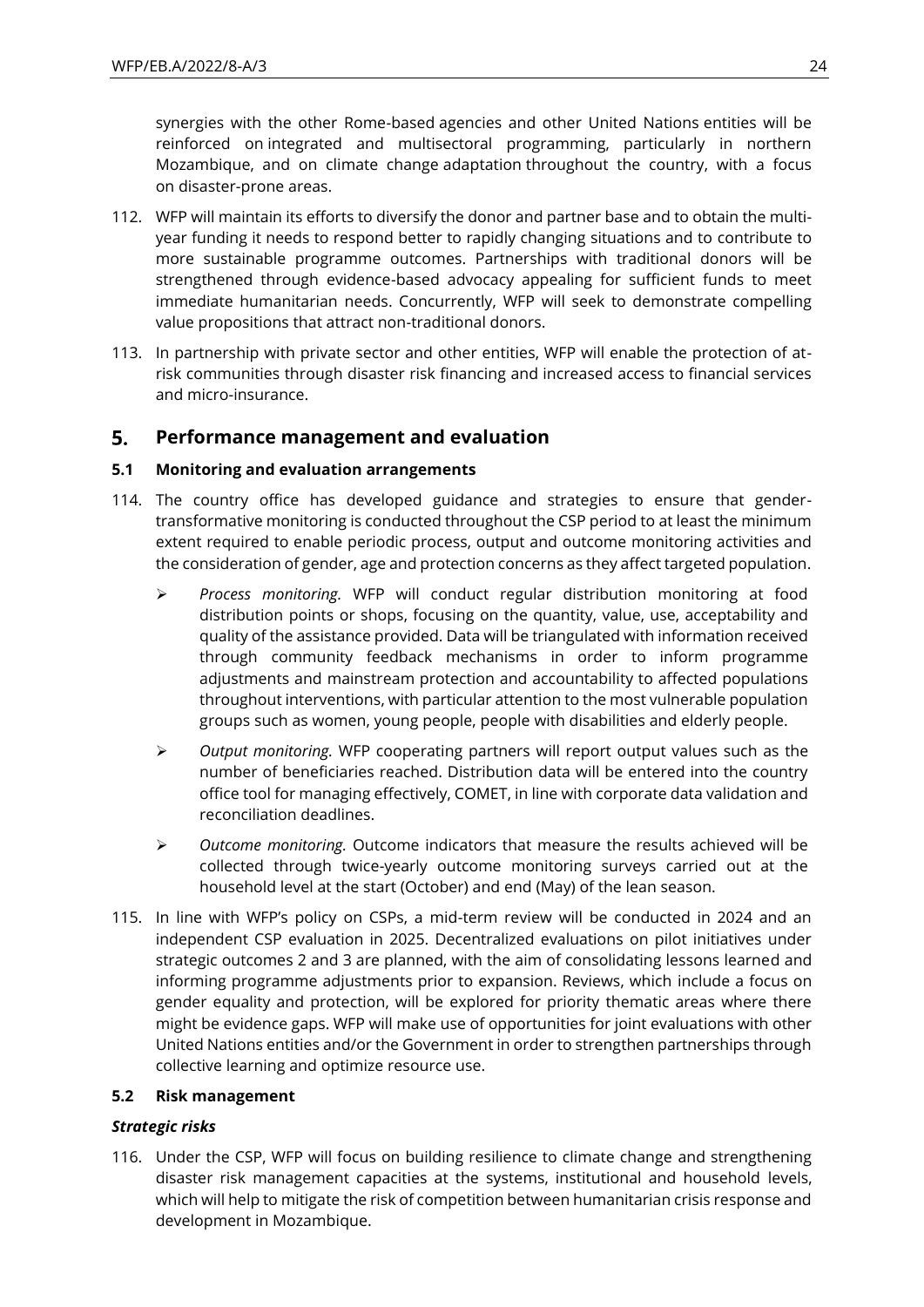- 117. WFP's capacity strengthening approach focuses on fostering an enabling environment for improving governance and facilitating organizational readiness, including by working with government partners on the development of funding strategies and joint proposals. Such efforts mitigate the risk of compromised sustainability and weak ownership of national programmes resulting from the Government having limited ability to mobilize resources (human, financial, technical and logistics) and/or a lack of sufficient systems integration coupled with challenges in existing regulatory frameworks and operating procedures.
- 118. A potential shift in the dynamics of the armed conflict in Cabo Delgado risks worsening the humanitarian crisis. In the medium to long term, a foreseeable withdrawal of foreign troops from Mozambique might result in a vacuum that non-state armed groups will seek to fill; that could stem further waves of displacement; and that could significantly impede WFP's operations in the province and limit humanitarian access. WFP ensures compliance with United Nations operational security standards and regularly adapts risk mitigation measures according to operational needs: it is augmenting its civil–military capacity in Mozambique and will reinforce the monitoring of security-related access constraints, including through increased dialogue with community leaders aimed at achieving bettercoordinated security responses during programme delivery and improved access to beneficiaries.

### *Operational risks*

119. WFP will continue to implement beneficiary protection measures to ensure site safety and protection from sexual exploitation and abuse, detect misappropriation of resources, and mitigate other risks that might exacerbate tensions within and between communities. Gender-transformative interventions are mainstreamed throughout the CSP with the aim of mitigating the risks that gender inequalities pose to successful implementation. All partners are assessed according to their operational capacities with regard to gender issues, protection, accountability to affected populations and protection from sexual exploitation and abuse, and improvement plans are put in place as required, in addition to the contractual obligations regarding human rights set out in field-level agreements. WFP is committed to integrating gender-based violence and protection from sexual exploitation and abuse awareness across all community engagement initiatives.

### *Fiduciary risks*

- 120. Fraud and corruption risks are mitigated through strengthened internal controls and strategic human resource management. All staff, partners and vendors are vetted against the current United Nations sanctions list, and competitive reviews and due diligence with regard to new partners and vendors are conducted prior to contracting. WFP's field monitors and community feedback mechanisms also play an important role in dealing with allegations of fraud and corruption. Coordination and information sharing with the office of the resident coordinator and other United Nations partners provide additional assurance.
- 121. WFP is committed to ensuring that all its workplaces are free from abuse, offensive behaviour, harassment, abuse of authority and discrimination and that employees who report misconduct in good faith have the right to be protected against retaliation for doing so.

#### **5.3 Social and environmental safeguards**

122. WFP is committed to ensuring that targeted interventions are implemented in an equitable manner and will endeavour to reduce inclusion and exclusion errors at the community level by addressing differential risks, including those based on social discrimination, power structures, vulnerability, age and gender. This will be informed by gender analysis and community feedback mechanisms and achieved through engagement with the Government at all levels and with local leaders, communities, minority rights groups and organizations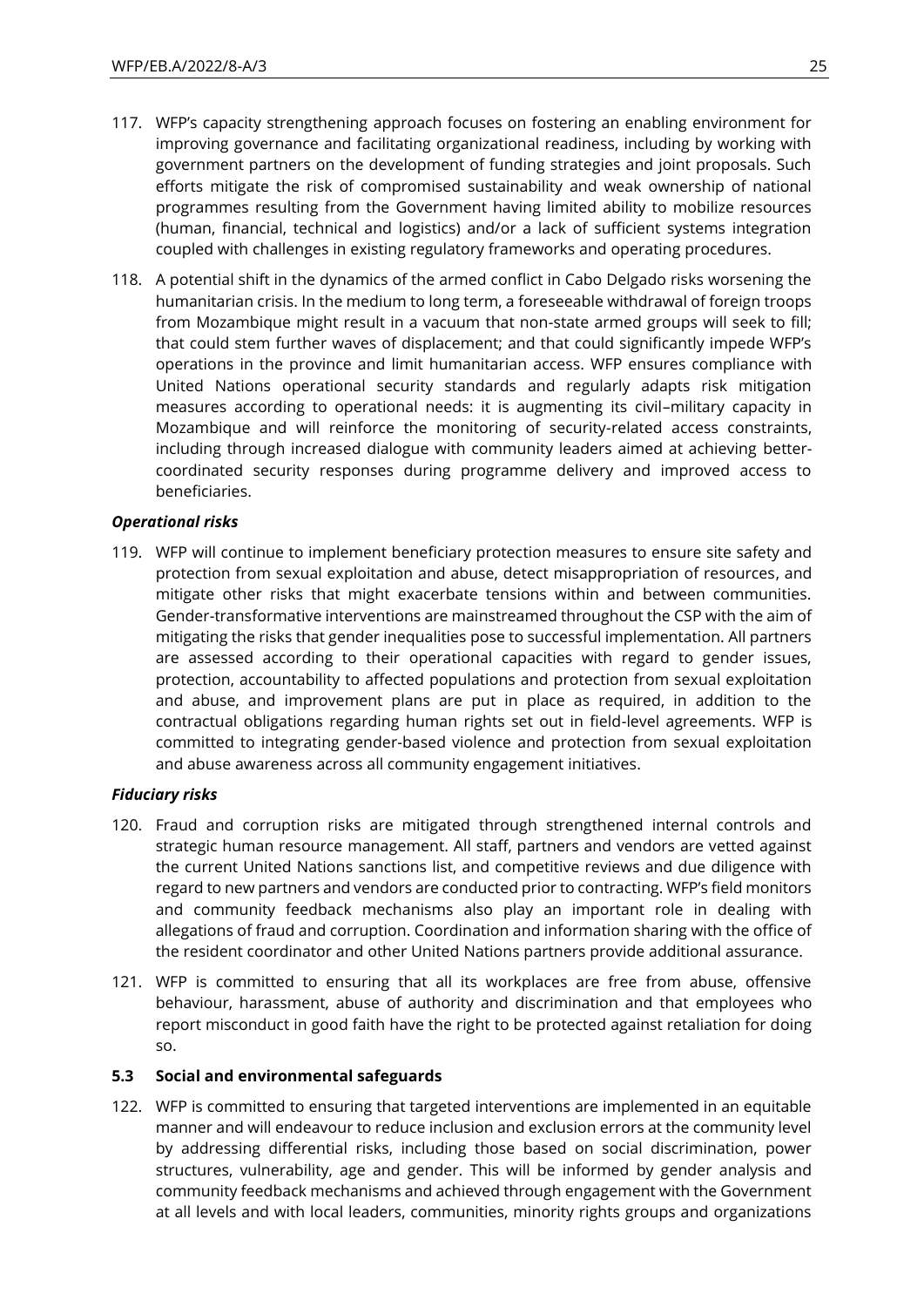for people with disabilities, women's rights and gender equality as well as through active participation in protection clusters and working groups.

- 123. With cooperating partners, WFP delivers community engagement and rights-based communications that define programme objectives, including through communityinformed access to community feedback mechanisms. The *Linha Verde* processes all complaints, including those related to gender-based violence, sexual exploitation and abuse and any other harm that may be caused by humanitarian actors and contractors.
- 124. Guided by corporate standards, the country office screens development and emergency response operations to identify environmental impacts and social risks and inform mitigation actions. WFP integrates environmental sustainability into its procurement practices, facilities and operations and tracks and reports its environmental impact on the United Nations Environment Programme's Greening the Blue platform. Green initiatives include the installation and retrofitting of renewable power systems and energy-efficient equipment, the optimization of construction material and resources for engineering projects and the raising of staff awareness.

#### 6. **Resources for results**

### **6.1 Country portfolio budget**

|                  |                 |             | TABLE 4: COUNTRY PORTFOLIO BUDGET (USD) |                   |             |               |              |
|------------------|-----------------|-------------|-----------------------------------------|-------------------|-------------|---------------|--------------|
| <b>Strategic</b> | <b>Activity</b> | Year 1      | Year <sub>2</sub>                       | Year <sub>3</sub> | Year 4      | Year 5        | <b>Total</b> |
| outcome          |                 | 2022        | 2023                                    | 2024              | 2025        | 2026          |              |
|                  | 1               | 77 205 435  | 136 571 181                             | 96 304 295        | 59 117 106  | 36 504 602    | 405 702 619  |
| 2                | 2               | 1 128 563   | 7 276 012                               | 9 0 8 2 1 8 5     | 12 157 505  | 12 444 051    | 42 088 315   |
| 3                | 3               | 17 657 702  | 20 611 924                              | 20 481 940        | 27 670 520  | 25 104 915    | 111 527 001  |
| 4                | $\overline{4}$  | 13 341 744  | 25 361 843                              | 16 617 080        | 21 269 799  | 10 653 768    | 87 244 234   |
| 4                | 5               | 10 666 614  | 28 033 549                              | 26 935 695        | 37 809 191  | 33 218 100    | 136 663 150  |
| 5                | 6               | 624 626     | 1 090 592                               | 893 069           | 396 220     | 140 869       | 3 145 376    |
| 5                | 7               | 892 646     | 922 168                                 | 933 102           | 941 545     | 963 258       | 4652718      |
| 5                | 8               | 1 032 750   | 1 381 839                               | 1 409 763         | 1 434 483   | 1480138       | 6738973      |
| 6                | 9               | 134 310     | 240 137                                 | 246 955           | 265 543     | 263 477       | 1 150 422    |
| 6                | 10              | 776 246     | 997 350                                 | 1 647 531         | 1 665 900   | 1707957       | 6794983      |
| 6                | 11              | 491 315     | 546 261                                 | 555 254           | 562 888     | 578 611       | 2 734 329    |
| 6                | 12              | 2 019 074   | 2 161 939                               | 2 189 180         | 2 210 656   | 2 2 6 3 3 8 9 | 10 844 238   |
| <b>Total</b>     |                 | 125 971 024 | 225 194 795                             | 177 296 049       | 165 501 356 | 125 323 134   | 819 286 358  |

### **6.2 Resourcing outlook and strategy**

125. Under the CSP for 2017–2021, WFP benefited from significant contributions in support of large-scale responses to sudden-onset disasters (cyclones Idai and Kenneth in 2019) and the escalation of the conflict in northern Mozambique, while also receiving support for the expansion of development programmes aimed at building resilience and addressing the root causes of food insecurity and malnutrition. However, increasing humanitarian needs, combined with the contracting global fiscal landscape have created resourcing challenges, particularly for crisis response operations.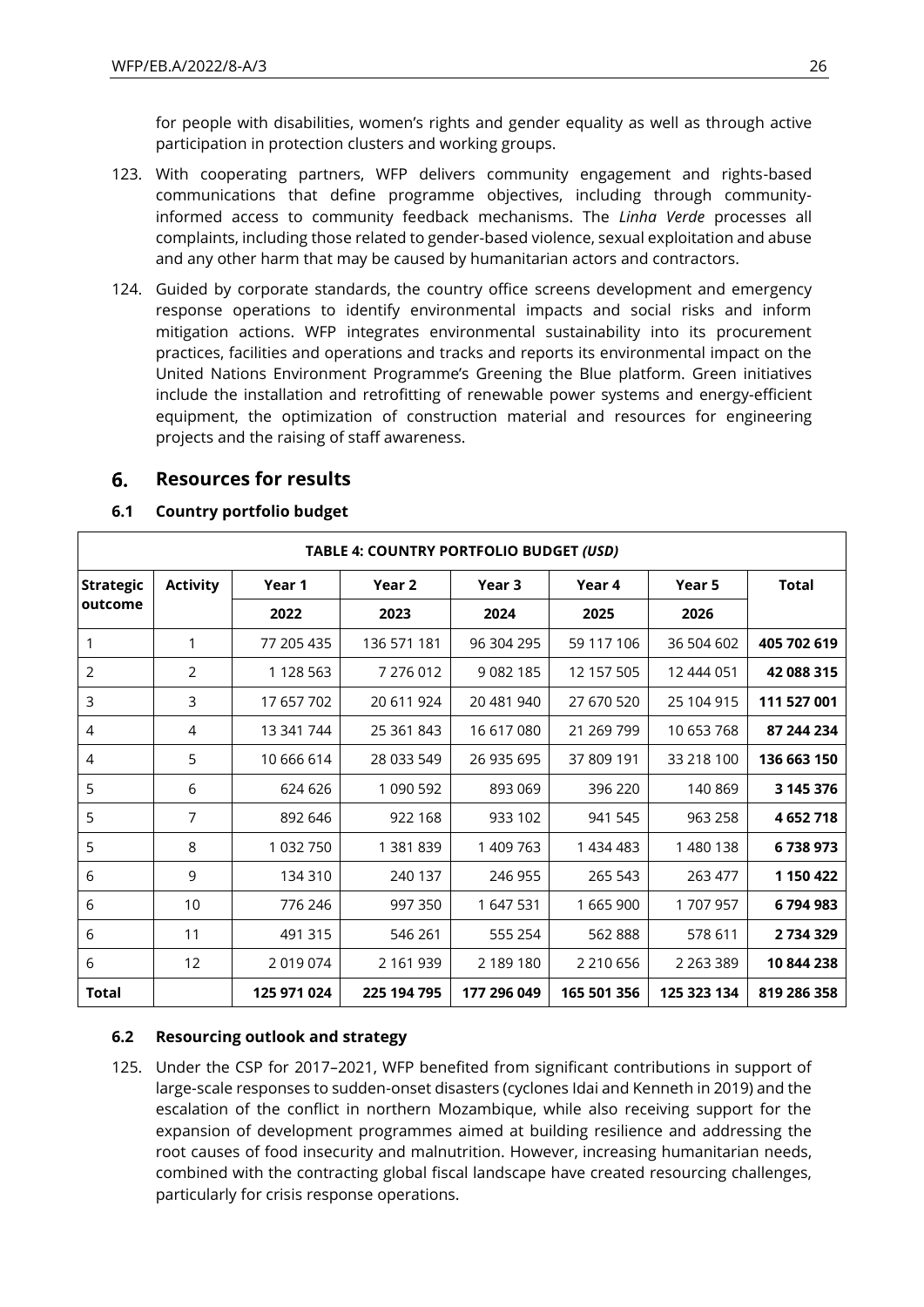- 126. To fund the CSP WFP will use innovation enablers and technology accelerators to seek new, long-term partnerships and attract funding from traditional and non-traditional donors, especially in the private sector. WFP will seek increased engagement with international financial institutions and will continue to develop and advocate the use of innovative financing mechanisms.
- 127. WFP allocates resources to gender equality activities, which are mainstreamed throughout the CSP, and will seek predictable multi-year funding that ensures the sustained implementation of activities aimed at achieving programme goals and maximizing impact.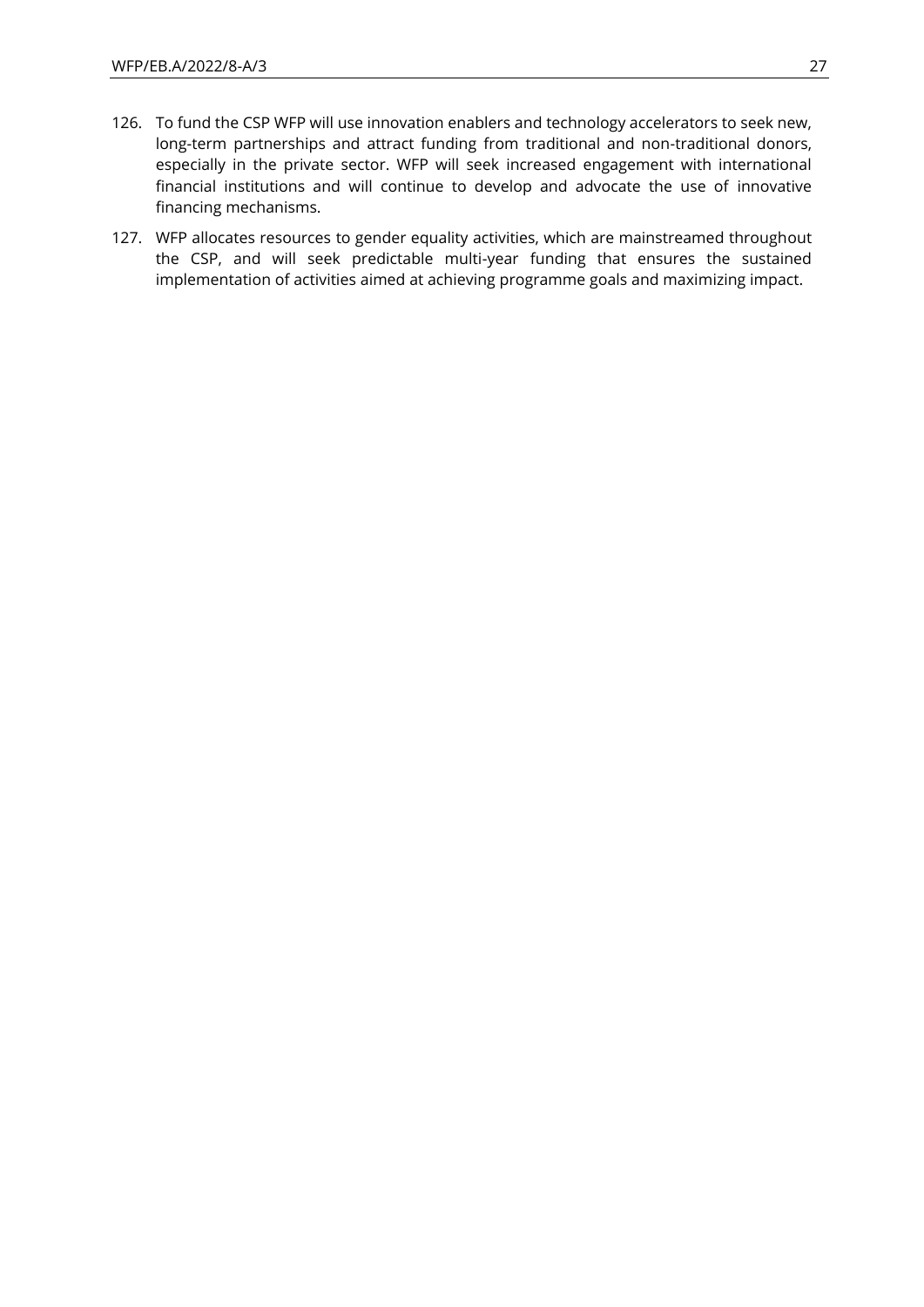## **ANNEX I**

#### **LOGICAL FRAMEWORK FOR MOZAMBIQUE COUNTRY STRATEGIC PLAN (2022–2026)**

**Strategic Goal 1: Support countries to achieve zero hunger**

**Strategic Objective 1: End hunger by protecting access to food**

**Strategic Result 1: Everyone has access to food**

**Strategic outcome 1: Crisis-affected populations in targeted areas can meet their essential food and nutrition needs immediately prior to, during and in the aftermath of shocks**

Outcome category: Maintained/enhanced individual and Mutrition-sensitive<br>household access to adequate food Nutrition-sensitive

Focus area: crisis response

#### **Assumptions:**

WFP secures financial resources to be able to adequately respond during the crises

#### **Outcome indicators**

ART default rate

ART nutritional recovery rate

Consumption-based coping strategy index (percentage of households with reduced CSI)

Food consumption score

Food consumption score – nutrition

Food expenditure share

Livelihood-based coping strategy index (percentage of households using coping strategies)

MAM treatment default rate

MAM treatment mortality rate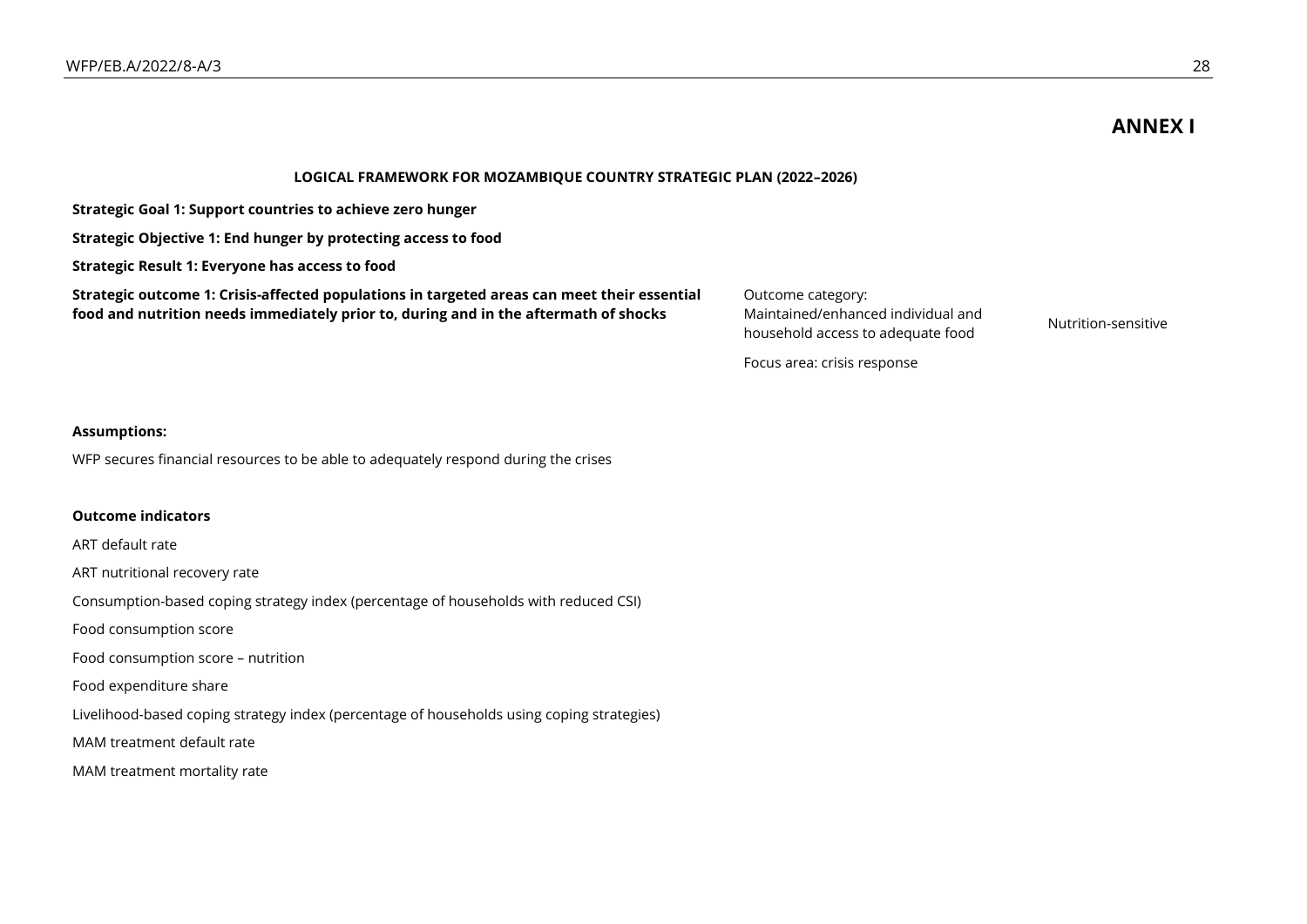MAM treatment non-response rate

MAM treatment recovery rate

Proportion of eligible population that participates in programme (coverage)

Proportion of target population that participates in an adequate number of distributions (adherence)

Proportion of the population in targeted communities reporting benefits from an enhanced livelihoods asset base

TB nutritional recovery rate

TB treatment default rate

#### **Activities and outputs**

#### **1. Provide integrated food and nutrition assistance to conflict- and disaster-affected people (URT: Unconditional resource transfers to support access to food)**

1.3 Children younger than 5, pregnant and lactating women, and people living with HIV or tuberculosis and special needs, benefit from life-saving prevention and management of acute malnutrition and micronutrient deficiencies (A: Resources transferred)

1.3 Children younger than 5, pregnant and lactating women, and people living with HIV or tuberculosis and special needs, benefit from life-saving prevention and management of acute malnutrition and micronutrient deficiencies (B: Nutritious foods provided)

1.3 Children younger than 5, pregnant and lactating women, and people living with HIV or tuberculosis and special needs, benefit from life-saving prevention and management of acute malnutrition and micronutrient deficiencies (E: Social and behaviour change communication delivered)

1.3 Children younger than 5, pregnant and lactating women, and people living with HIV or tuberculosis and special needs, benefit from life-saving prevention and management of acute malnutrition and micronutrient deficiencies (G: Linkages to financial resources and insurance services facilitated )

1.4 Children younger than 5, pregnant and lactating women and people living with HIV or tuberculosis in targeted communities benefit from enhanced local healthcare service delivery to prevent, early detect and treat acute malnutrition (C: Capacity development and technical support provided)

1.2 Crisis-affected populations participate in food assistance for assets and income-generating activities to improve livelihoods, strengthen selfreliance and support early recovery (A: Resources transferred)

1.2 Crisis-affected populations participate in food assistance for assets and income-generating activities to improve livelihoods, strengthen selfreliance and support early recovery (D: Assets created)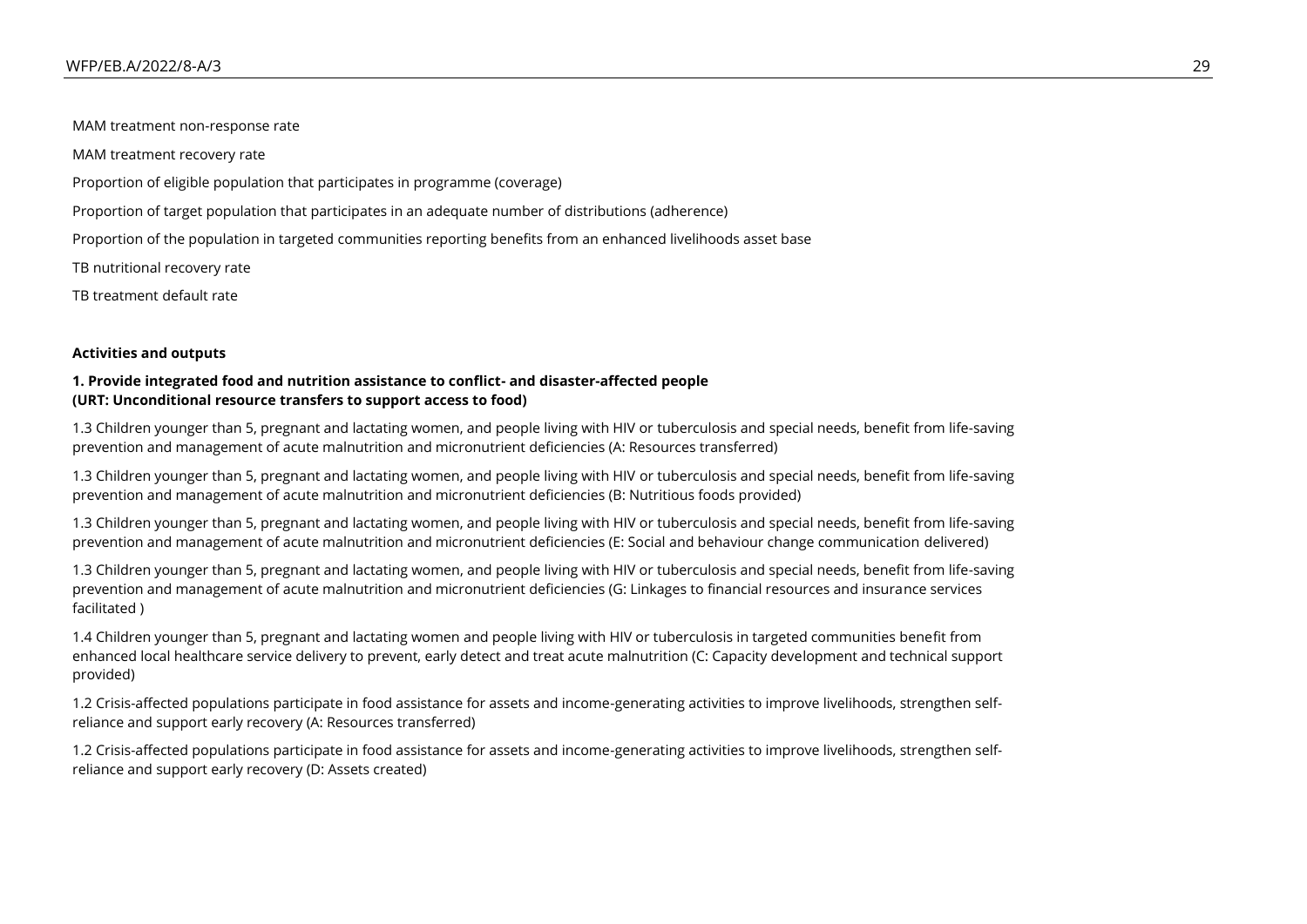1.2 Crisis-affected populations participate in food assistance for assets and income-generating activities to improve livelihoods, strengthen selfreliance and support early recovery (E: Social and behaviour change communication delivered)

1.2 Crisis-affected populations participate in food assistance for assets and income-generating activities to improve livelihoods, strengthen selfreliance and support early recovery (G: Linkages to financial resources and insurance services facilitated )

1.1 Crisis-affected populations receive food and/or cash assistance (including specialized nutritious foods, when necessary) to meet their food requirements (A: Resources transferred)

1.1 Crisis-affected populations receive food and/or cash assistance (including specialized nutritious foods, when necessary) to meet their food requirements (B: Nutritious foods provided)

1.1 Crisis-affected populations receive food and/or cash assistance (including specialized nutritious foods, when necessary) to meet their food requirements (E: Social and behaviour change communication delivered)

1.1 Crisis-affected populations receive food and/or cash assistance (including specialized nutritious foods, when necessary) to meet their food requirements (G: Linkages to financial resources and insurance services facilitated )

#### **Strategic Objective 2: Improve nutrition**

**Strategic Result 2: No one suffers from malnutrition**

| Strategic outcome 2: By 2030 all forms of malnutrition are reduced, primarily among children, Outcome category: Improved |                     |
|--------------------------------------------------------------------------------------------------------------------------|---------------------|
| consumption of high-quality, nutrient-                                                                                   | Nutrition-sensitive |
| dense foods among targeted individuals                                                                                   |                     |
|                                                                                                                          |                     |

#### Focus area: root causes

#### **Assumptions:**

Government translates the transferred knowledge to nutrition policies and programmes

#### **Outcome indicators**

Minimum dietary diversity – women

Number of national food security and nutrition policies, programmes and system components enhanced as a result of WFP capacity strengthening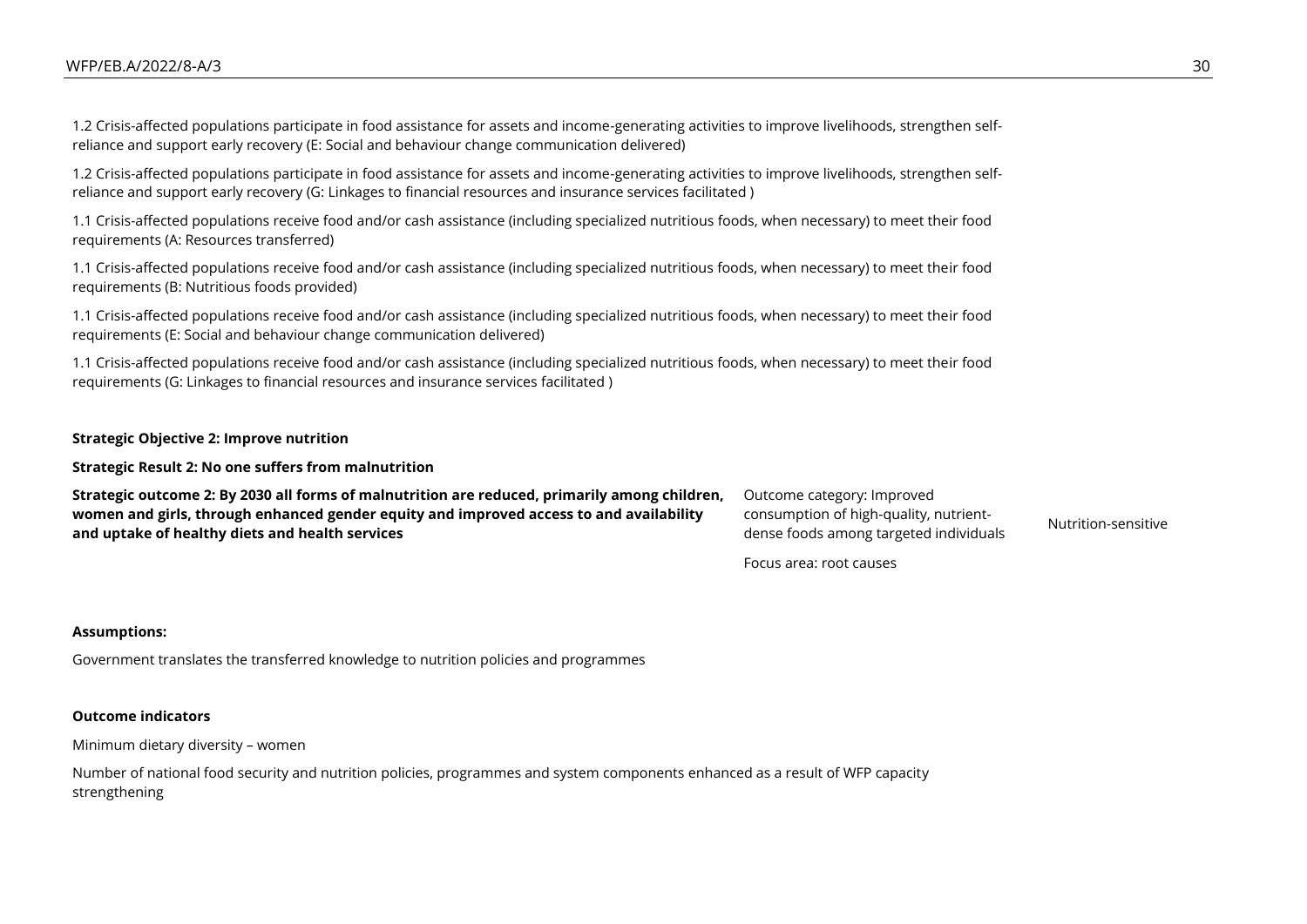Proportion of children 6–23 months of age who receive a minimum acceptable diet

#### **Activities and outputs**

#### **2. Support national and local actors in the delivery of nutrition-specific and -sensitive multisectoral interventions that address malnutrition (NPA: Malnutrition prevention activities)**

2.3 Chronically vulnerable and shock-affected communities benefit from increased capacity of national and local governments and other stakeholders to design, implement and coordinate multisectoral programmes that prevent all forms of malnutrition (C: Capacity development and technical support provided)

2.1 Infants and young children, pregnant and lactating women, school-age children, adolescents and other vulnerable groups benefit from essential nutrition-specific and nutrition-sensitive interventions to improve their nutrition status (A: Resources transferred)

2.1 Infants and young children, pregnant and lactating women, school-age children, adolescents and other vulnerable groups benefit from essential nutrition-specific and nutrition-sensitive interventions to improve their nutrition status (B: Nutritious foods provided)

2.1 Infants and young children, pregnant and lactating women, school-age children, adolescents and other vulnerable groups benefit from essential nutrition-specific and nutrition-sensitive interventions to improve their nutrition status (E: Social and behaviour change communication delivered)

2.4 Vulnerable communities are protected from all forms of malnutrition through robust research and data analysis that is used for effective targeting and programme design and through strengthened government capacity to generate and use evidence (C: Capacity development and technical support provided)

2.4 Vulnerable communities are protected from all forms of malnutrition through robust research and data analysis that is used for effective targeting and programme design and through strengthened government capacity to generate and use evidence (M: National coordination mechanisms supported)

2.2 Women and adolescents are empowered through social and behaviour change communication on nutrition, optimal food access, gender equality and sexual reproductive health, training on financial literacy and vocational skills and livelihood opportunities (A: Resources transferred)

2.2 Women and adolescents are empowered through social and behaviour change communication on nutrition, optimal food access, gender equality and sexual reproductive health, training on financial literacy and vocational skills and livelihood opportunities (C: Capacity development and technical support provided)

2.2 Women and adolescents are empowered through social and behaviour change communication on nutrition, optimal food access, gender equality and sexual reproductive health, training on financial literacy and vocational skills and livelihood opportunities (E: Social and behaviour change communication delivered)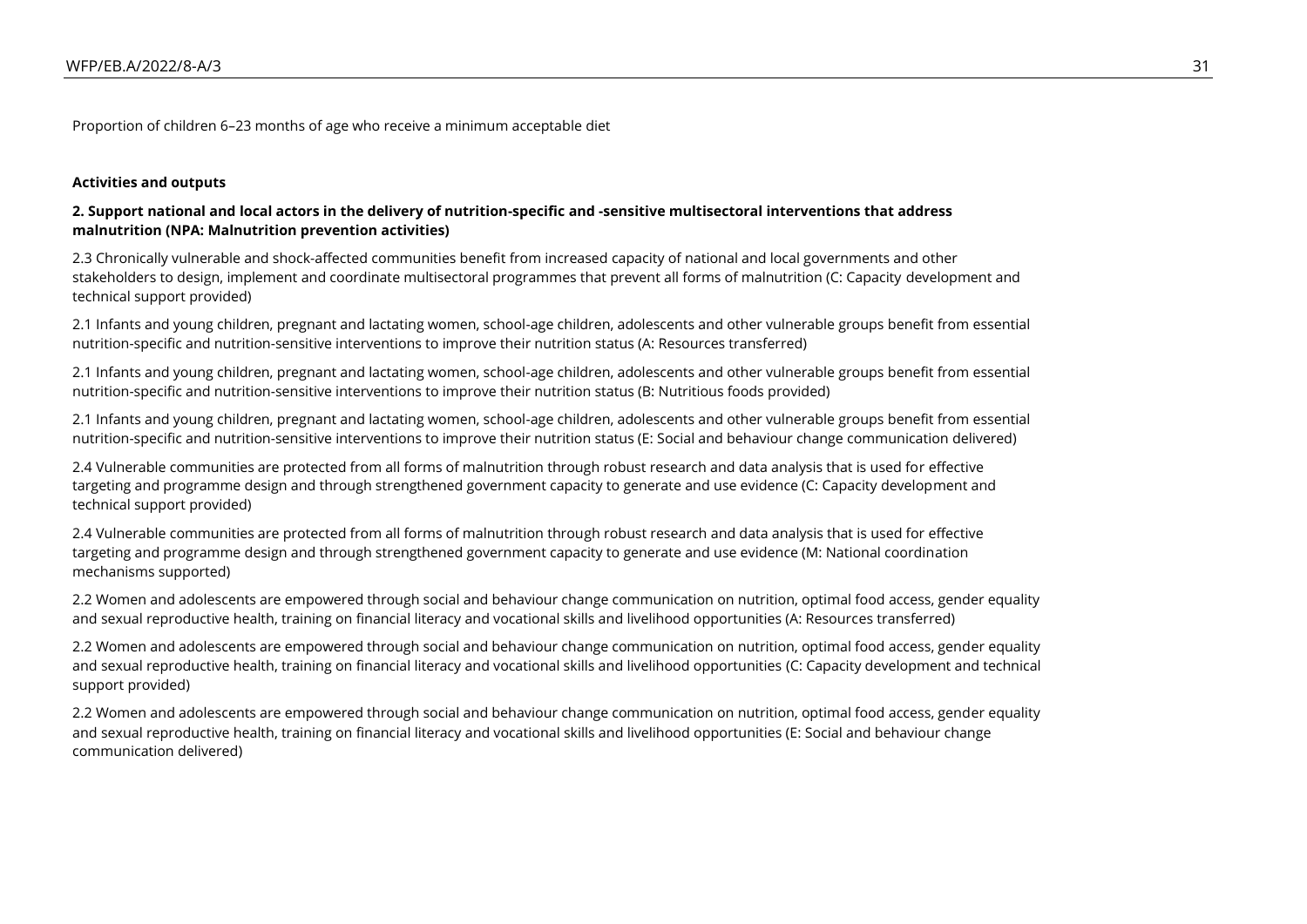**Strategic Objective 3: Achieve food security**

**Strategic Result 4: Food systems are sustainable**

**Strategic outcome 3: Vulnerable and shock-affected communities, households, women and young people in targeted areas have more equitable, resilient, sustainable and climate-smart livelihoods, through enhanced adaptive and productive capacities, in order to meet their food and nutrition needs, by 2030**

Outcome category: Improved household adaptation and resilience to climate and adaptation and resilience to climate and<br>other shocks

Focus area: resilience building

#### **Assumptions:**

Availability of funding to support programme implementation

#### **Outcome indicators**

Food consumption score

Livelihood-based coping strategy index (percentage of households using coping strategies)

Number of national food security and nutrition policies, programmes and system components enhanced as a result of WFP capacity strengthening

Percentage of targeted smallholders selling through WFP-supported farmer aggregation systems

Proportion of targeted communities where there is evidence of improved capacity to manage climate shocks and risks

Proportion of the population in targeted communities reporting benefits from an enhanced livelihoods asset base

Rate of post-harvest losses (Zero Food Lost Initiative)

USD value of funds raised with a climate risk reduction objective

Value and volume of smallholder sales through WFP-supported aggregation systems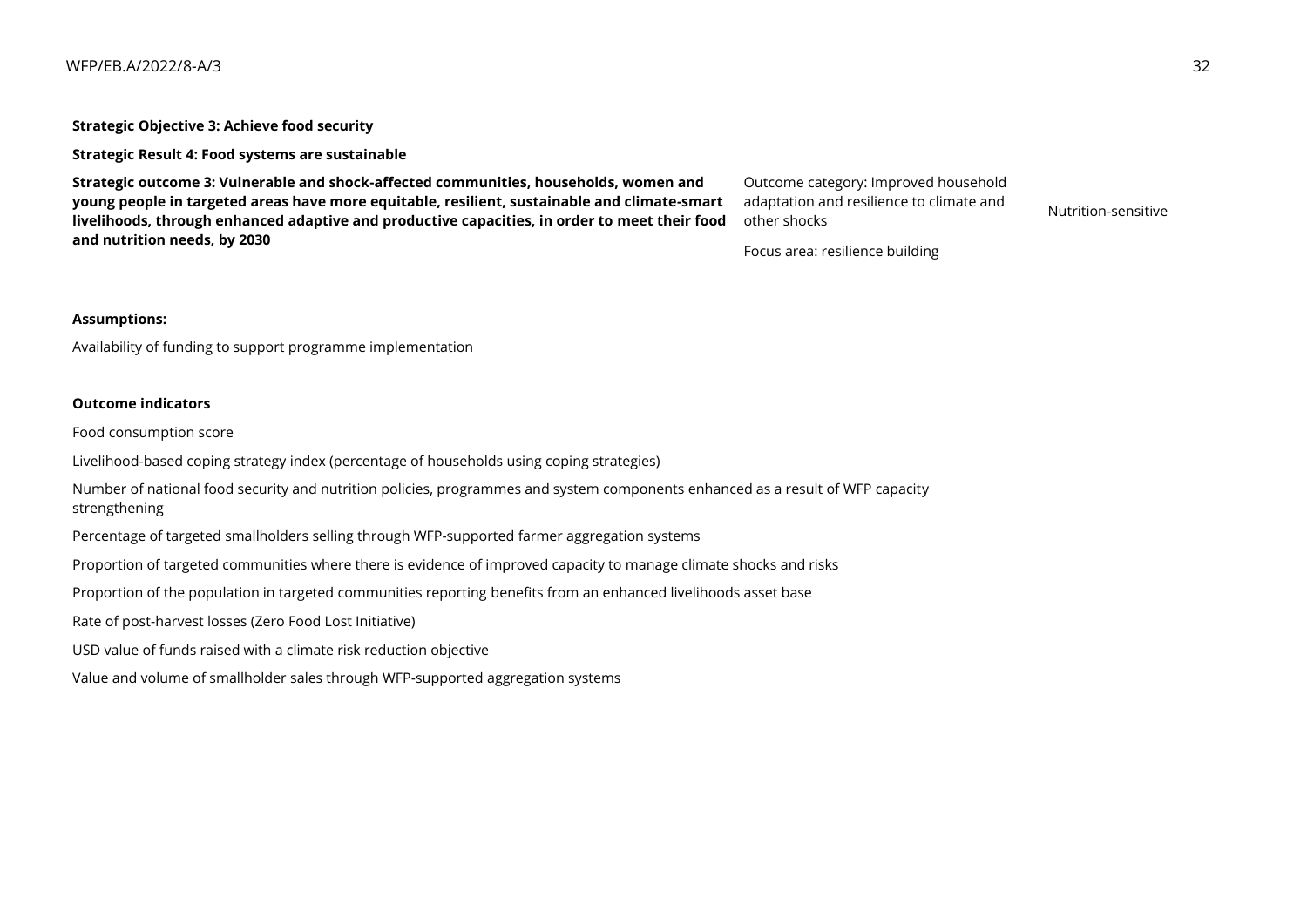#### **Activities and outputs**

**3. Provide an integrated package of support to enhance the adaptive, productive, aggregation, marketing and decision making capacities of communities, particularly women and young smallholder farmers (ACL: Asset creation and livelihood support activities)**

3.4 Targeted farmer groups benefit from improved and innovative agricultural market links and support for value chain development, including value addition, which improve their access to profitable markets and thus their ability to increase their incomes (F: Purchases from smallholders completed)

3.3 Targeted farmer groups have access to goods and services (e.g. extension services, agricultural inputs, weather information, financial services, market opportunities and micro-insurance) for improved resilience and diversified sources of income (A: Resources transferred)

3.3 Targeted farmer groups have access to goods and services (e.g. extension services, agricultural inputs, weather information, financial services, market opportunities and micro-insurance) for improved resilience and diversified sources of income (F: Purchases from smallholders completed)

3.3 Targeted farmer groups have access to goods and services (e.g. extension services, agricultural inputs, weather information, financial services, market opportunities and micro-insurance) for improved resilience and diversified sources of income (G: Linkages to financial resources and insurance services facilitated )

3.2 Targeted households, especially vulnerable women and young smallholder farmers, benefit from climate adaptation interventions (asset-based ecosystem rehabilitation and conservation agricultural training) (A: Resources transferred)

3.2 Targeted households, especially vulnerable women and young smallholder farmers, benefit from climate adaptation interventions (asset-based ecosystem rehabilitation and conservation agricultural training) (G: Linkages to financial resources and insurance services facilitated )

3.2 Targeted households, especially vulnerable women and young smallholder farmers, benefit from climate adaptation interventions (assets-based ecosystem rehabilitation, conservation agricultural training) (D: Assets created)

3.1 Targeted households, especially women and young smallholder farmers, receive technical and skills development support (e.g. training in agricultural production, nutrition, adult/financial/digital literacy and business management) for improved decision making capacity (A: Resources transferred)

3.1 Targeted households, especially women and young smallholder farmers, receive technical and skills development support (e.g. training in agricultural production, nutrition, adult/financial/digital literacy and business management) for improved decision making capacity (C: Capacity development and technical support provided)

3.1 Targeted households, especially women and young smallholder farmers, receive technical and skills development support (e.g. training in agricultural production, nutrition, adult/financial/digital literacy and business management) for improved decision making capacity (F: Purchases from smallholders completed)

3.1 Targeted households, especially women and young smallholder farmers, receive technical and skills development support (e.g. training in agricultural production, nutrition, adult/financial/digital literacy and business management) for improved decision making capacity (G: Linkages to financial resources and insurance services facilitated )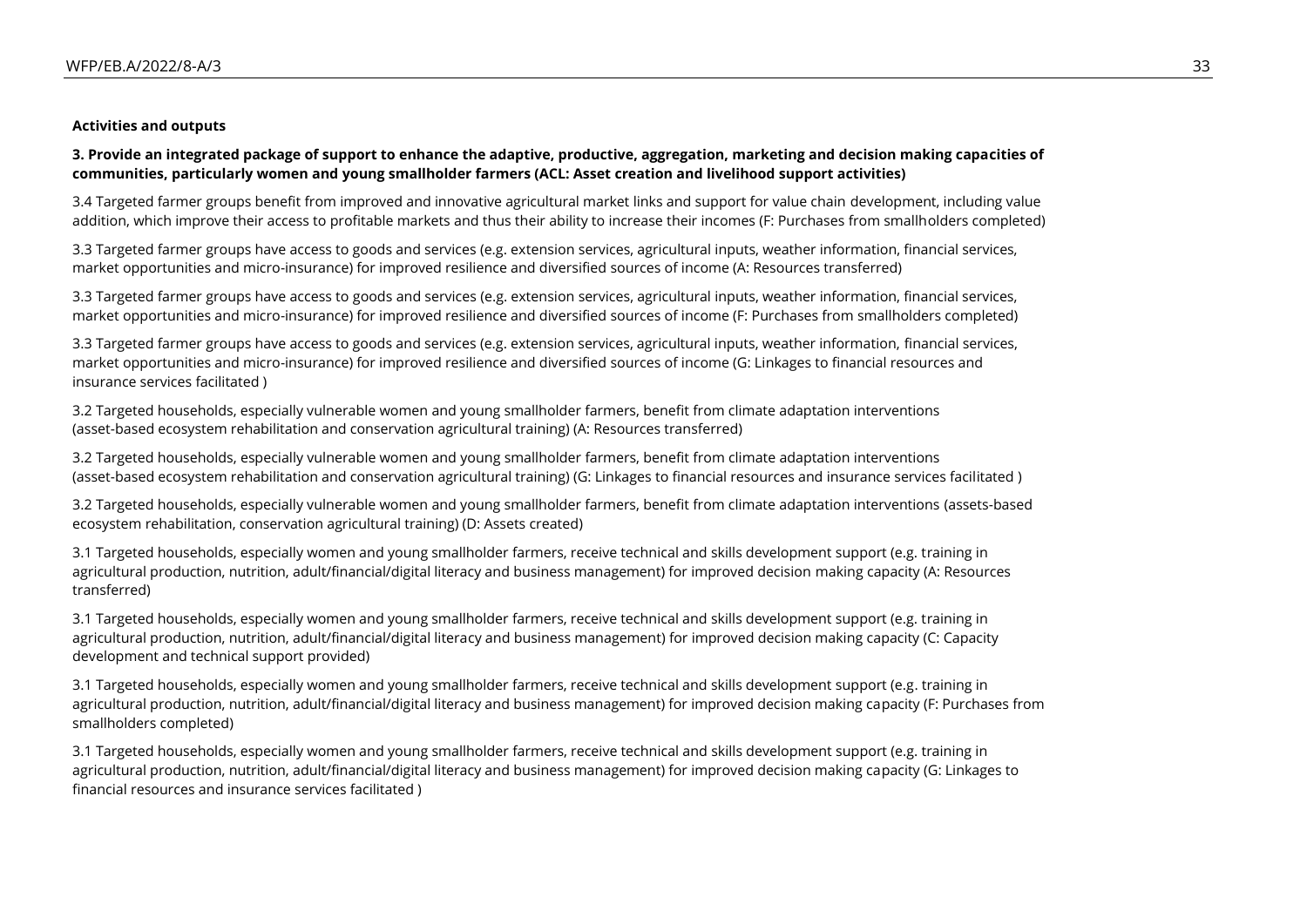3.5 Vulnerable communities benefit from national and local government and other actors' improved capacity to deliver strengthened and inclusive goods and services such as extension services, financial services, climate and market information and mechanized inputs for agriculture (C: Capacity development and technical support provided)

3.5 Vulnerable communities benefit from national and local government and other actors' improved capacity to deliver strengthened and inclusive goods and services such as extension services, financial services, climate and market information and mechanized inputs for agriculture (G: Linkages to financial resources and insurance services facilitated )

#### **Strategic Goal 2: Partner to support implementation of the SDGs**

**Strategic Objective 4: Support SDG implementation**

**Strategic Result 5: Developing countries have strengthened capacity to implement the SDGs**

**Strategic outcome 4: By 2030 national and subnational actors have strengthened capacity and systems to protect and improve the human capital of at-risk and shock-affected populations**

Outcome category: Enhanced capacities of public- and private-sector institutions and systems, including local responders, to identify, target and assist foodinsecure and nutritionally vulnerable populations Focus area: resilience building

Nutrition-sensitive

#### **Assumptions:**

Government translates the acquired knowledge into policy decision making in order to meet the basic needs of people during times of crisis

#### **Activities and outputs**

#### **4. Support national and government actors in preparing for, responding to and recovering from natural and man-made disasters (CSI: Institutional capacity strengthening activities)**

4.1 Affected populations benefit from the government's strengthened disaster risk management capacity and systems for increasing resilience to shocks (C: Capacity development and technical support provided)

4.1 Affected populations benefit from the government's strengthened disaster risk management capacity and systems for increasing resilience to shocks (G: Linkages to financial resources and insurance services facilitated )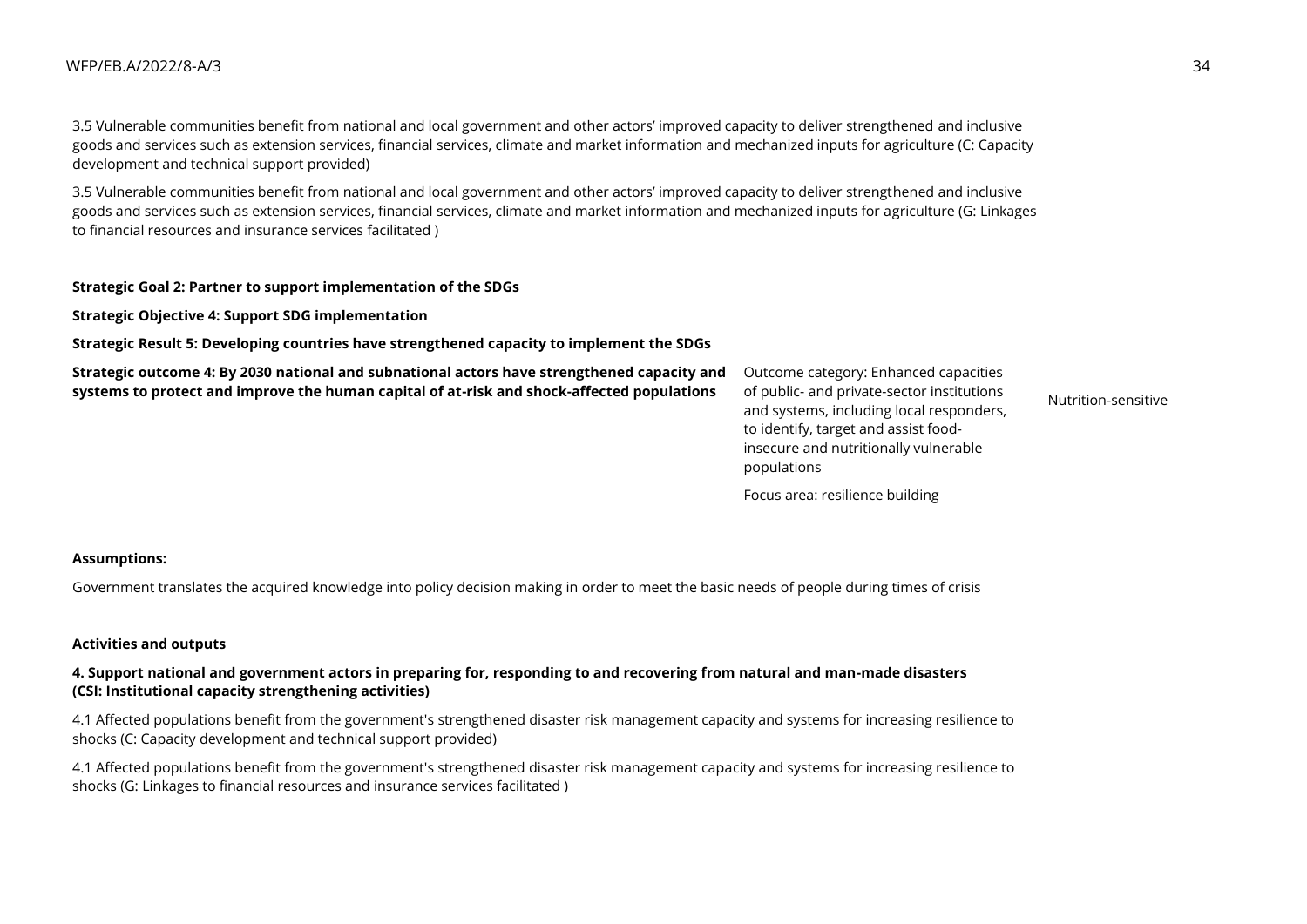4.1 Affected populations benefit from the government's strengthened disaster risk management capacity and systems for increasing resilience to shocks (J: Policy reform identified/advocated)

4.1 Affected populations benefit from the government's strengthened disaster risk management capacity and systems for increasing resilience to shocks (M: National coordination mechanisms supported)

4.2 At-risk populations benefit from strengthened government social protection capacity and systems that are sensitive to shocks, in order to meet their essential needs and manage risks (C: Capacity development and technical support provided)

4.2 At-risk populations benefit from strengthened government social protection capacity and systems that are sensitive to shocks, in order to meet their essential needs and manage risks (I: Policy engagement strategies developed/implemented)

4.2 At-risk populations benefit from strengthened government social protection capacity and systems that are sensitive to shocks, in order to meet their essential needs and manage risks (M: National coordination mechanisms supported)

4.3 Targeted vulnerable and shock-affected populations receive social assistance transfers through national social protection programmes implemented jointly by the government and WFP, to meet their essential food and nutrition needs and increase their resilience (A: Resources transferred)

4.3 Targeted vulnerable and shock-affected populations receive social assistance transfers through national social protection programmes implemented jointly by the government and WFP, to meet their essential food and nutrition needs and increase their resilience (C: Capacity development and technical support provided)

#### **5. Support the Government in the development and operation of nationally owned home-grown school feeding programmes for chronically vulnerable or shock-affected primary school children (SMP: School meal activities)**

5.2 Chronically vulnerable and shock-affected schoolchildren targeted by WFP receive nutritious meals to help meet their basic food and nutrition needs and increase school enrolment and retention (A: Resources transferred)

5.2 Chronically vulnerable and shock-affected schoolchildren targeted by WFP receive nutritious meals to help meet their basic food and nutrition needs and increase school enrolment and retention (C: Capacity development and technical support provided)

5.2 Chronically vulnerable and shock-affected schoolchildren targeted by WFP receive nutritious meals to help meet their basic food and nutrition needs and increase school enrolment and retention (N: School feeding provided)

5.1 School children targeted by the national home-grown school feeding programme benefit from improved design, finance, policy framework and implementation capacity of the Government, enhancing its ability to meet their basic food and nutrition needs and increase school enrolment and retention while contributing to more resilient national and local food systems (A: Resources transferred)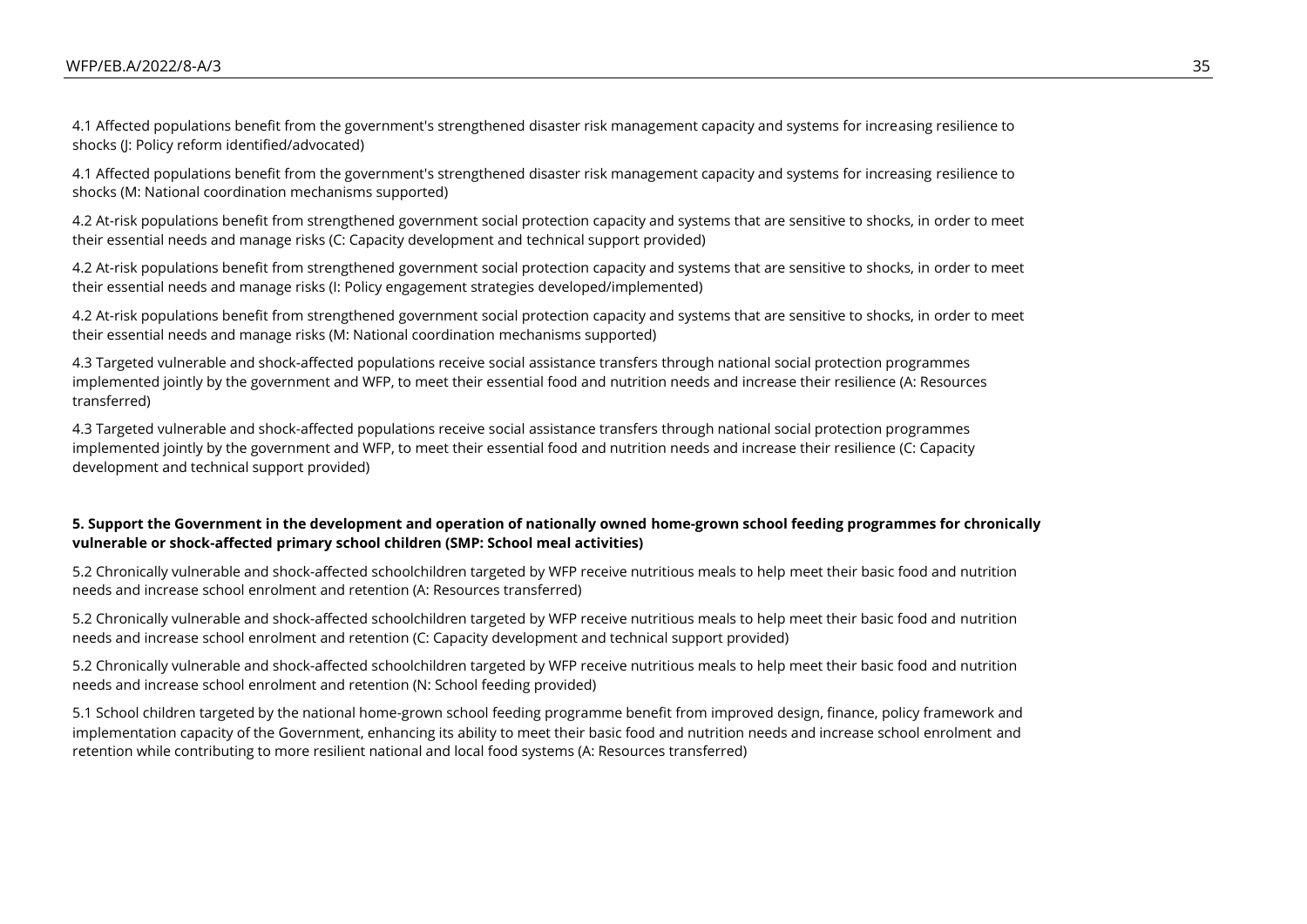5.1 School children targeted by the national home-grown school feeding programme benefit from improved design, finance, policy framework and implementation capacity of the Government, enhancing its ability to meet their basic food and nutrition needs and increase school enrolment and retention while contributing to more resilient national and local food systems (C: Capacity development and technical support provided)

5.1 School children targeted by the national home-grown school feeding programme benefit from improved design, finance, policy framework and implementation capacity of the Government, enhancing its ability to meet their basic food and nutrition needs and increase school enrolment and retention while contributing to more resilient national and local food systems (I: Policy engagement strategies developed/implemented)

5.1 School children targeted by the national home-grown school feeding programme benefit from improved design, finance, policy framework and implementation capacity of the Government, enhancing its ability to meet their basic food and nutrition needs and increase school enrolment and retention while contributing to more resilient national and local food systems (N: School feeding provided)

5.3 Targeted schoolchildren benefit from education in nutrition and healthy diets; gender-transformative interventions; and adequate water, sanitation and hygiene and school-level infrastructure, in order to improve their nutrition status and positively change behaviours leading to equitable access to education (C: Capacity development and technical support provided)

5.3 Targeted schoolchildren benefit from: education in nutrition and healthy diets; gender-transformative interventions; and adequate water, sanitation and hygiene and school-level infrastructure, in order to improve their nutrition status and positively change behaviours leading to equitable access to education (E: Social and behaviour change communication delivered)

5.3 Targeted schoolchildren benefit from: education in nutrition and healthy diets; gender-transformative interventions; and adequate water, sanitation and hygiene and school-level infrastructure, in order to improve their nutrition status and positively change behaviours leading to equitable access to education (N: School feeding provided)

#### **Strategic Objective 5: Partner for SDG results**

**Strategic Result 8: Sharing of knowledge, expertise and technology strengthen global partnership support to country efforts to achieve the SDGs**

**Strategic outcome 5: Humanitarian and development actors benefit from a range of available services to help them implement their programmes and support their beneficiaries in an efficient, effective and reliable way throughout the year**

Outcome category: Enhanced common coordination platforms

Focus area: crisis response

#### **Assumptions:**

Availability of funding to support programme implementation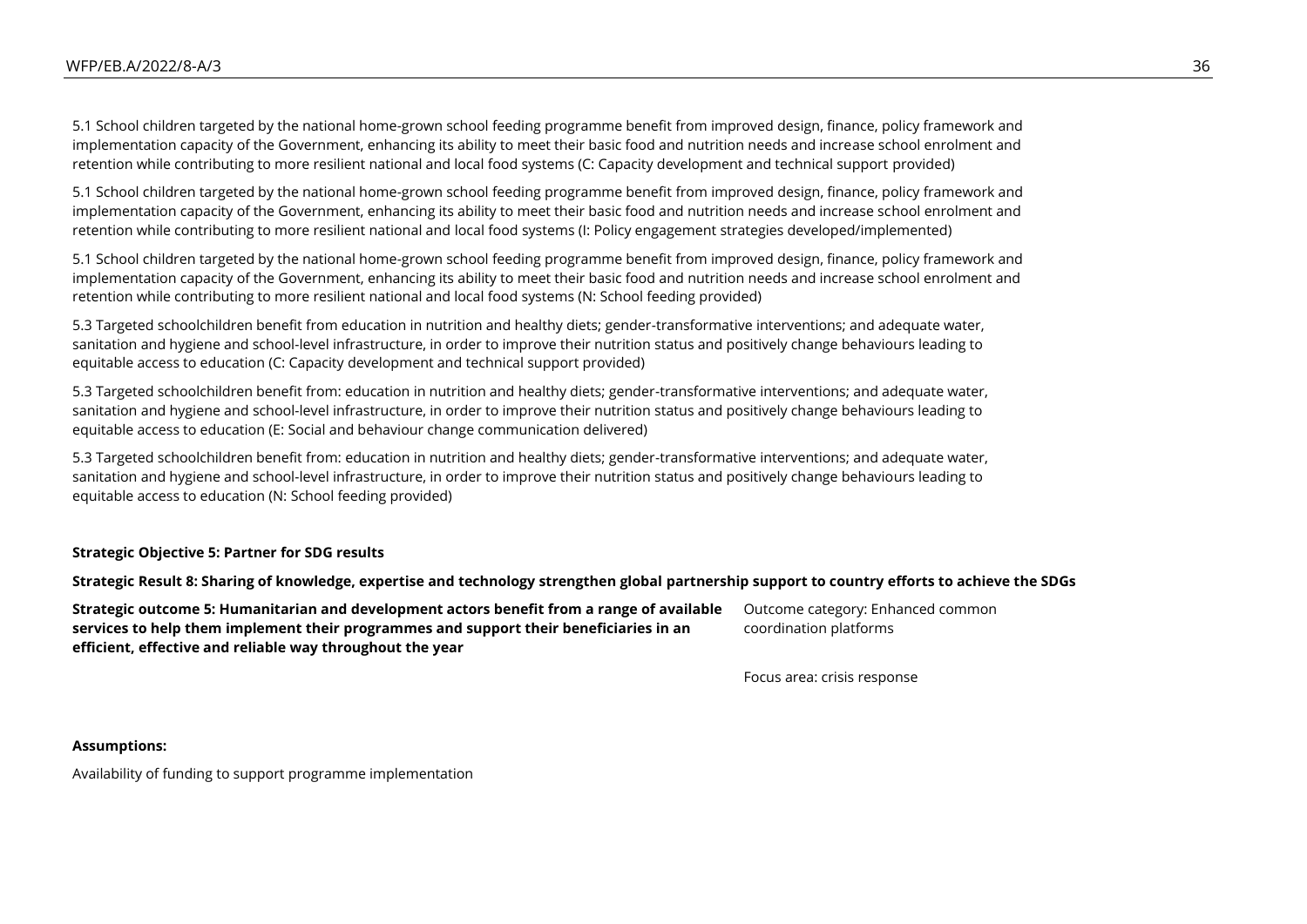#### **Outcome indicators**

User satisfaction rate

#### **Activities and outputs**

#### **6. Provide on-demand cash transfer services to government partners, other United Nations entities and national and international NGOs (CPA: Service provision and platforms activities)**

6.1 At-risk populations benefit from WFP cash transfer services for national and international humanitarian and development actors, in order to meet their essential basic needs and build resilience (H: Shared services and platforms provided)

#### **7. Provide on-demand food procurement services to the Government and humanitarian and development partners (CPA: Service provision and platforms activities)**

7.1 Targeted populations benefit from WFP on-demand food-procurement services for food-security actors by receiving timely assistance (H: Shared services and platforms provided)

# **8. Provide on-demand services (e.g. administrative and supply chain services and common platforms) to the Government and humanitarian and development partners**

#### **(CPA: Service provision and platforms activities)**

8.1 Targeted populations benefit from efficient and effective on-demand WFP service provision for humanitarian and development actors by receiving accountable and timely assistance (H: Shared services and platforms provided)

8.1 Targeted populations benefit from efficient and effective on-demand WFP service provision for humanitarian and development actors by receiving accountable and timely assistance (K: Partnerships supported)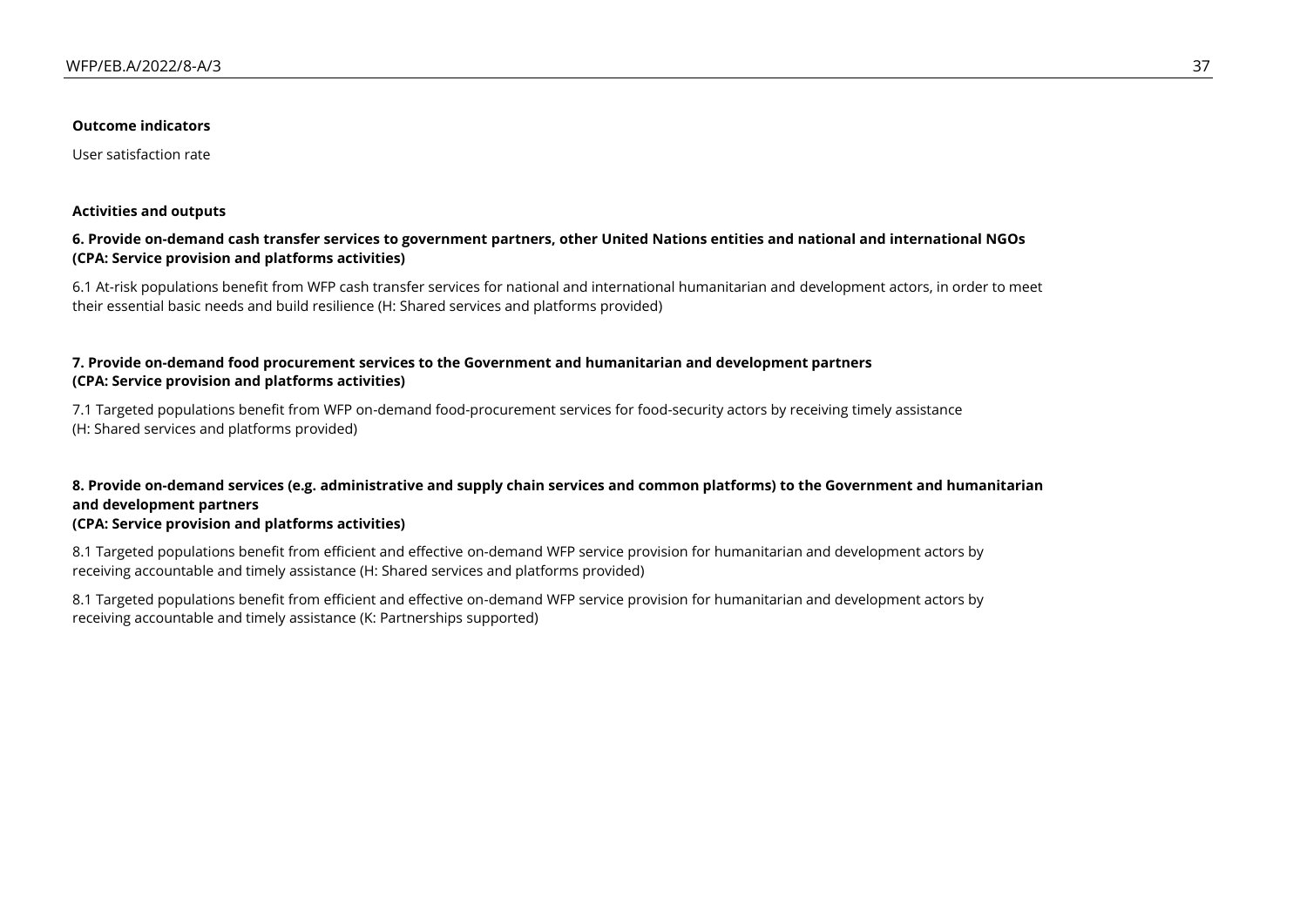**Strategic outcome 6: National and subnational institutions and partners are able to implement their programmes and provide required support to affected populations in an efficient, effective and reliable way, during times of crisis**

Outcome category: Enhanced common coordination platforms

Focus area: crisis response

#### **Assumptions:**

Funding to support cluster operations, including those of the food security, logistics and emergency telecommunication clusters, is available

#### **Outcome indicators**

User satisfaction rate

#### **Activities and outputs**

#### **9. Provide appropriate coordination, planning and information sharing with all humanitarian partners through the establishment of suitable coordination mechanisms for the food security sector (CPA: Service provision and platforms activities)**

9.1 Crisis-affected populations benefit from coordinated, coherent and timely food and nutrition assistance adequately integrated and complemented by other sectors to improve the assistance and optimization of resources (C: Capacity development and technical support provided)

9.1 Crisis-affected populations benefit from coordinated, coherent and timely food and nutrition assistance adequately integrated and complemented by other sectors to improve the assistance and optimization of resources (H: Shared services and platforms provided)

#### **10. Provide an appropriate platform for logistics coordination and services for humanitarian actors (CPA: Service provision and platforms activities)**

10.1 Crisis-affected populations benefit from increased efficiency of the humanitarian logistics response to ensure timely delivery of life-saving assistance and optimization of resources (C: Capacity development and technical support provided)

10.1 Crisis-affected populations benefit from increased efficiency of the humanitarian logistics response to ensure timely delivery of life-saving assistance and optimization of resources (H: Shared services and platforms provided)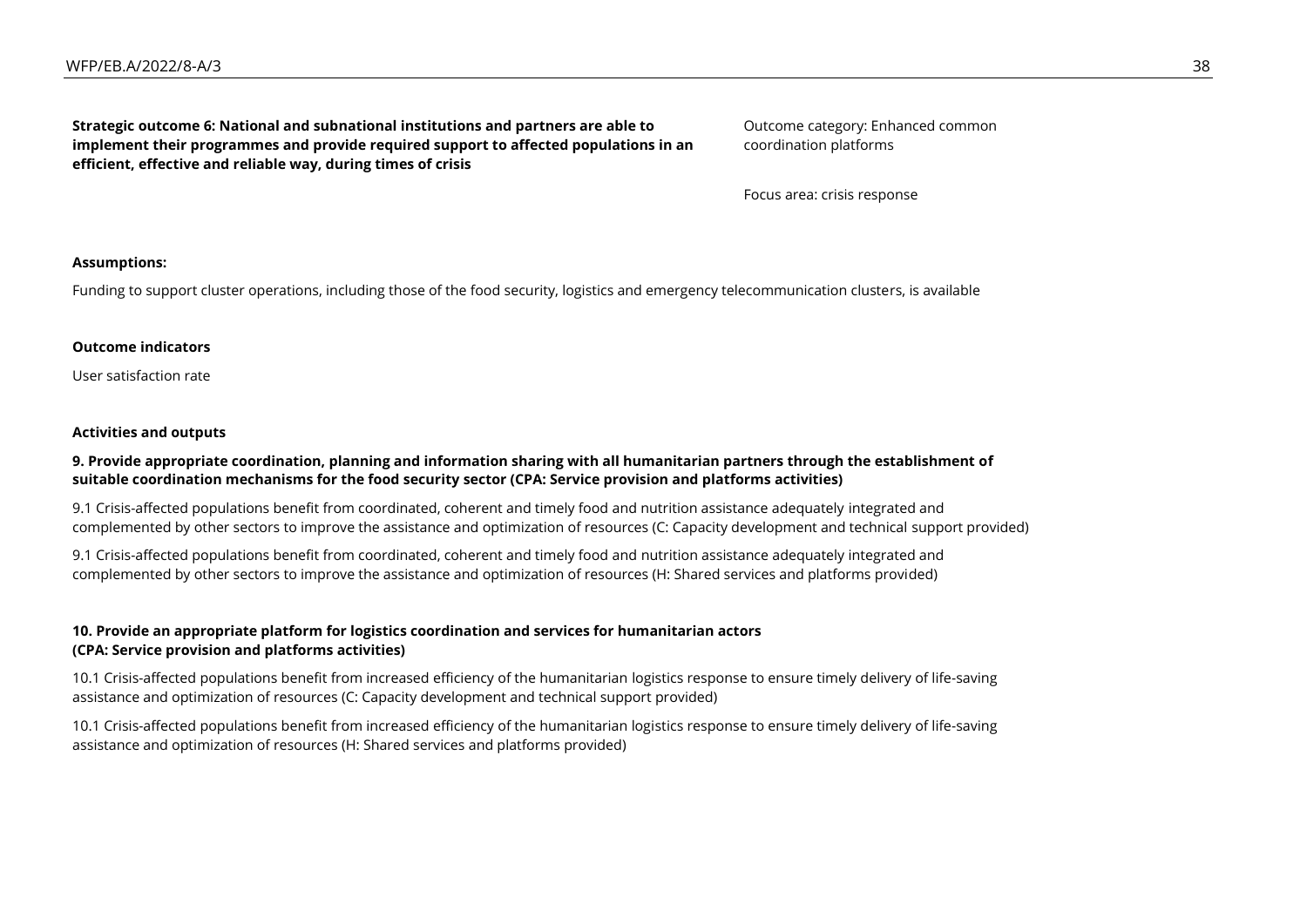#### **11. Provide preparedness and emergency communications services for humanitarian actors (CPA: Service provision and platforms activities)**

11.1 Crisis-affected populations benefit from emergency telecommunications services and technical assistance to the humanitarian community, for more efficient and timely delivery of assistance (C: Capacity development and technical support provided)

11.1 Crisis-affected populations benefit from emergency telecommunications services and technical assistance to the humanitarian community, for more efficient and timely delivery of assistance (H: Shared services and platforms provided)

#### **12. Provide United Nations Humanitarian Air Service services to the Government and humanitarian partners (CPA: Service provision and platforms activities)**

12.1 Crisis-affected populations targeted by humanitarian partners benefit from timely and efficient United Nations Humanitarian Air Service services in order to receive life-saving assistance (H: Shared services and platforms provided)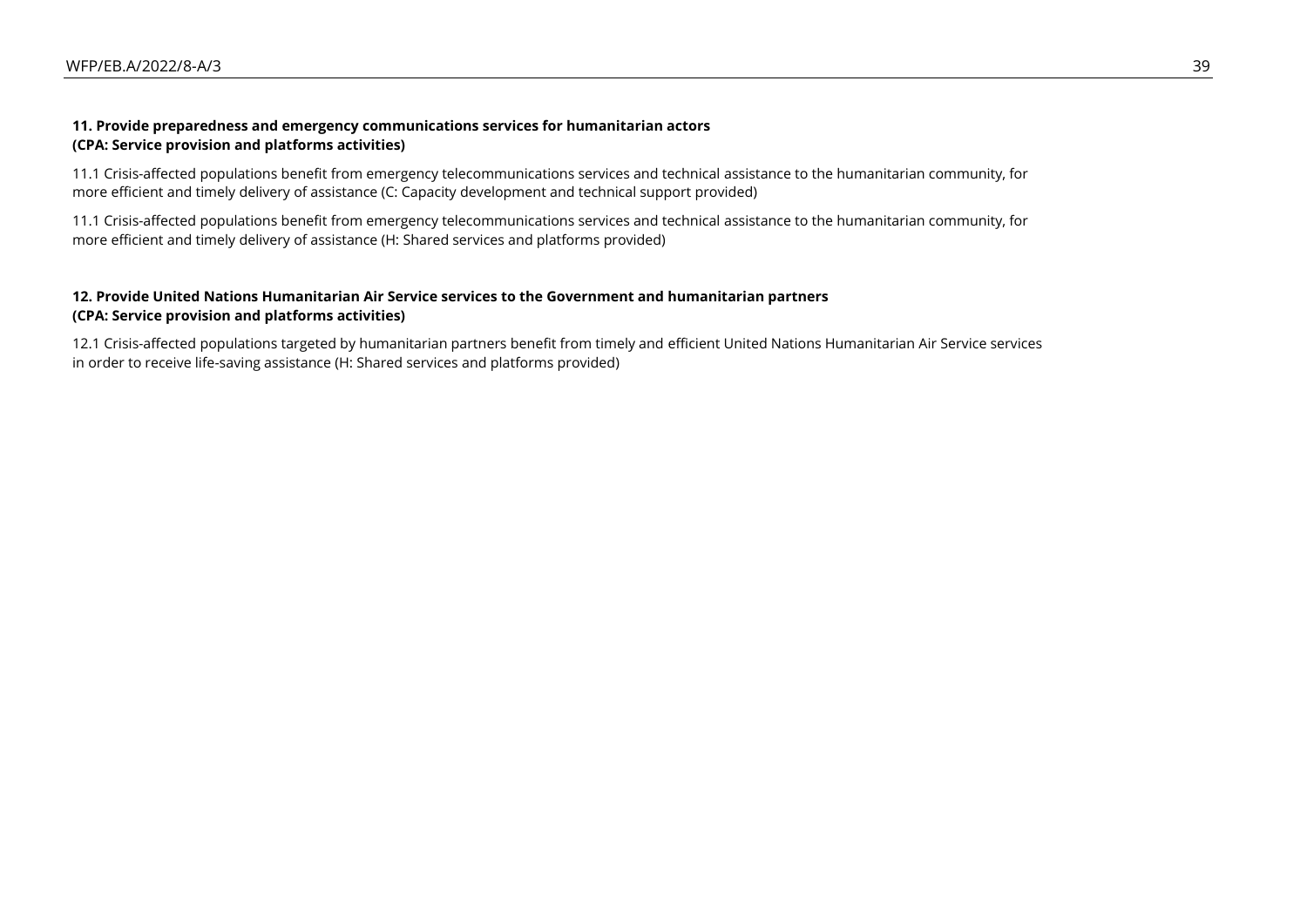#### **Strategic Goal 1: Support countries to achieve zero hunger**

#### **C.1. Affected populations are able to hold WFP and partners accountable for meeting their hunger needs in a manner that reflects their views and preferences**

#### **Cross-cutting indicators**

- C.1.1: Proportion of assisted people informed about the programme (who is included, what people will receive, length of assistance)
- C.1.2: Proportion of project activities for which beneficiary feedback is documented, analysed and integrated into programme improvements

#### **C.2. Affected populations are able to benefit from WFP programmes in a manner that ensures and promotes their safety, dignity and integrity**

#### **Cross-cutting indicators**

- C.2.2: Proportion of targeted people receiving assistance without safety challenges
- C.2.3: Proportion of targeted people who report that WFP programmes are dignified
- C.2.4: Proportion of targeted people having unhindered access to WFP programmes

#### **C.3. Improved gender equality and women's empowerment among WFP-assisted population**

#### **Cross-cutting indicators**

C.3.1: Proportion of households where women, men, or both women and men make decisions on the use of food/cash/vouchers, disaggregated by transfer modality

C.3.2: Proportion of food assistance decision-making entity – committees, boards, teams, etc. – members who are women

C.3.3: Type of transfer (food, cash, voucher, no compensation) received by participants in WFP activities, disaggregated by sex and type of activity

#### **C.4. Targeted communities benefit from WFP programmes in a manner that does not harm the environment**

#### **Cross-cutting indicators**

C.4.1. Proportion of FLAs/MOUs/CCs for CSP activities screened for environmental and social risk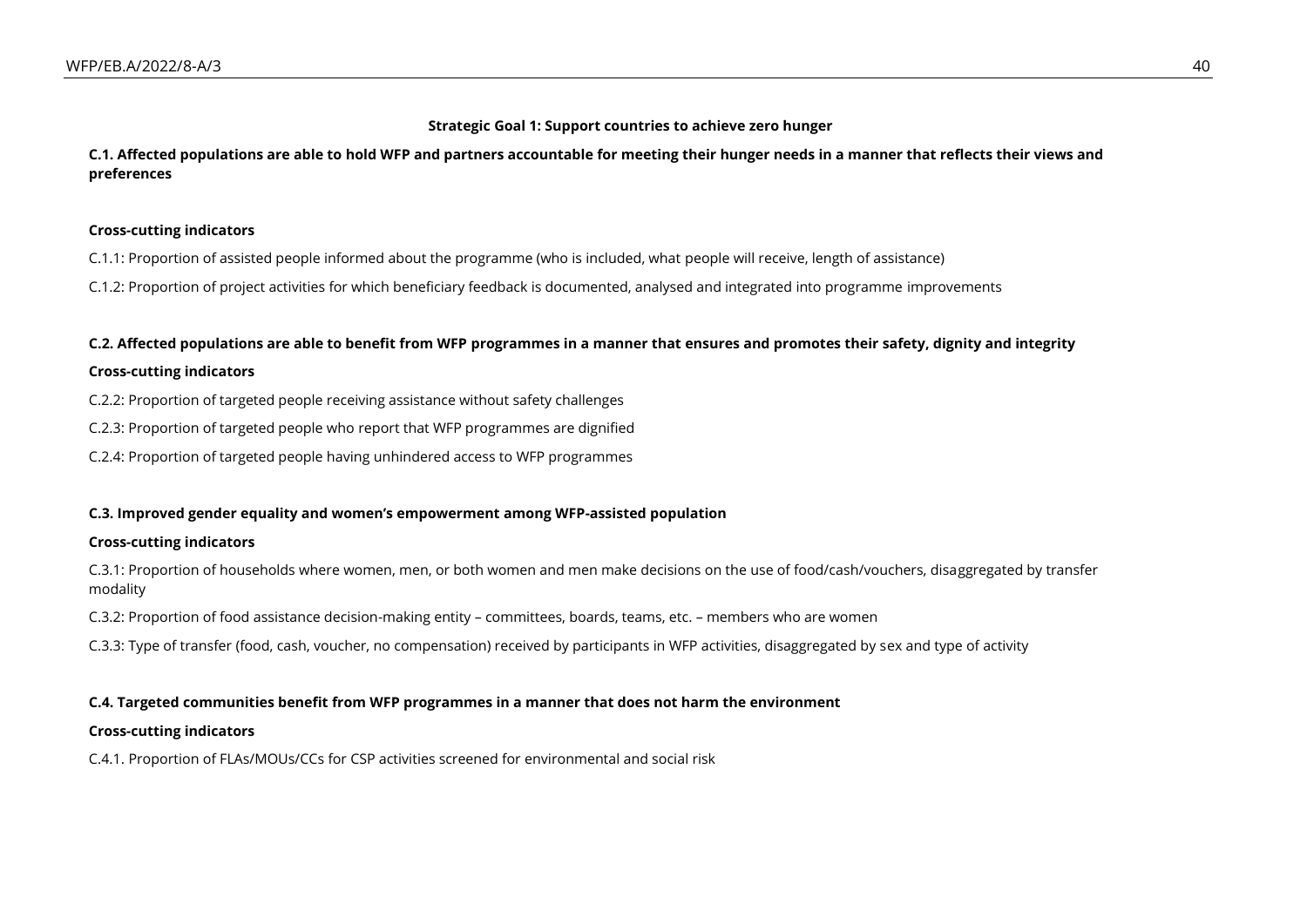# **ANNEX II**

| <b>INDICATIVE COST BREAKDOWN BY STRATEGIC OUTCOME (USD)</b> |                                                          |                                                           |                                                           |                                                            |                                                             |                                                   |              |  |
|-------------------------------------------------------------|----------------------------------------------------------|-----------------------------------------------------------|-----------------------------------------------------------|------------------------------------------------------------|-------------------------------------------------------------|---------------------------------------------------|--------------|--|
|                                                             | <b>Strategic</b><br>Result 1/<br><b>SDG</b><br>target2.1 | <b>Strategic</b><br>Result 2/<br><b>SDG target</b><br>2.2 | <b>Strategic</b><br>Result 4/<br><b>SDG target</b><br>2.4 | <b>Strategic</b><br>Result 5/<br><b>SDG target</b><br>17.9 | <b>Strategic</b><br>Result 8/<br><b>SDG target</b><br>17.16 | <b>Strategic</b><br>Result 8/<br><b>SDG 17.16</b> | <b>Total</b> |  |
|                                                             | <b>Strategic</b><br>outcome 1                            | <b>Strategic</b><br>outcome 2                             | <b>Strategic</b><br>outcome 3                             | <b>Strategic</b><br>outcome 4                              | <b>Strategic</b><br>outcome 5                               | <b>Strategic</b><br>outcome 6                     |              |  |
| <b>Focus area</b>                                           | <b>Crisis</b><br>response                                | <b>Root</b><br>causes                                     | <b>Resilience</b><br>building                             | <b>Resilience</b><br>building                              | <b>Resilience</b><br>building                               | <b>Crisis</b><br>response                         |              |  |
| Transfers                                                   | 316 217 097                                              | 32 667 082                                                | 77 710 544                                                | 179 312 848                                                | 12 301 286                                                  | 18 198 637                                        | 636 407 494  |  |
| Implementation                                              | 43 279 670                                               | 4 242 117                                                 | 20 462 864                                                | 17 942 012                                                 | 1 361 064                                                   | 753 131                                           | 88 040 858   |  |
| Adjusted direct<br>support costs                            | 21 444 659                                               | 2 610 346                                                 | 6 546 781                                                 | 12 986 815                                                 | 874 717                                                     | 1 258 535                                         | 45 721 852   |  |
| <b>Subtotal</b>                                             | 380 941 426                                              | 39 519 545                                                | 104 720 189                                               | 210 241 675                                                | 14 537 067                                                  | 20 210 303                                        | 770 170 205  |  |
| Indirect support<br>costs (6.5 percent)                     | 24 761 193                                               | 2 5 6 8 7 7 0                                             | 6806812                                                   | 13 665 709                                                 |                                                             | 1 313 670                                         | 49 116 154   |  |
| Total                                                       | 405 702 619                                              | 42 088 315                                                | 111 527 001                                               | 223 907 384                                                | 14 537 067                                                  | 21 523 973                                        | 819 286 358  |  |